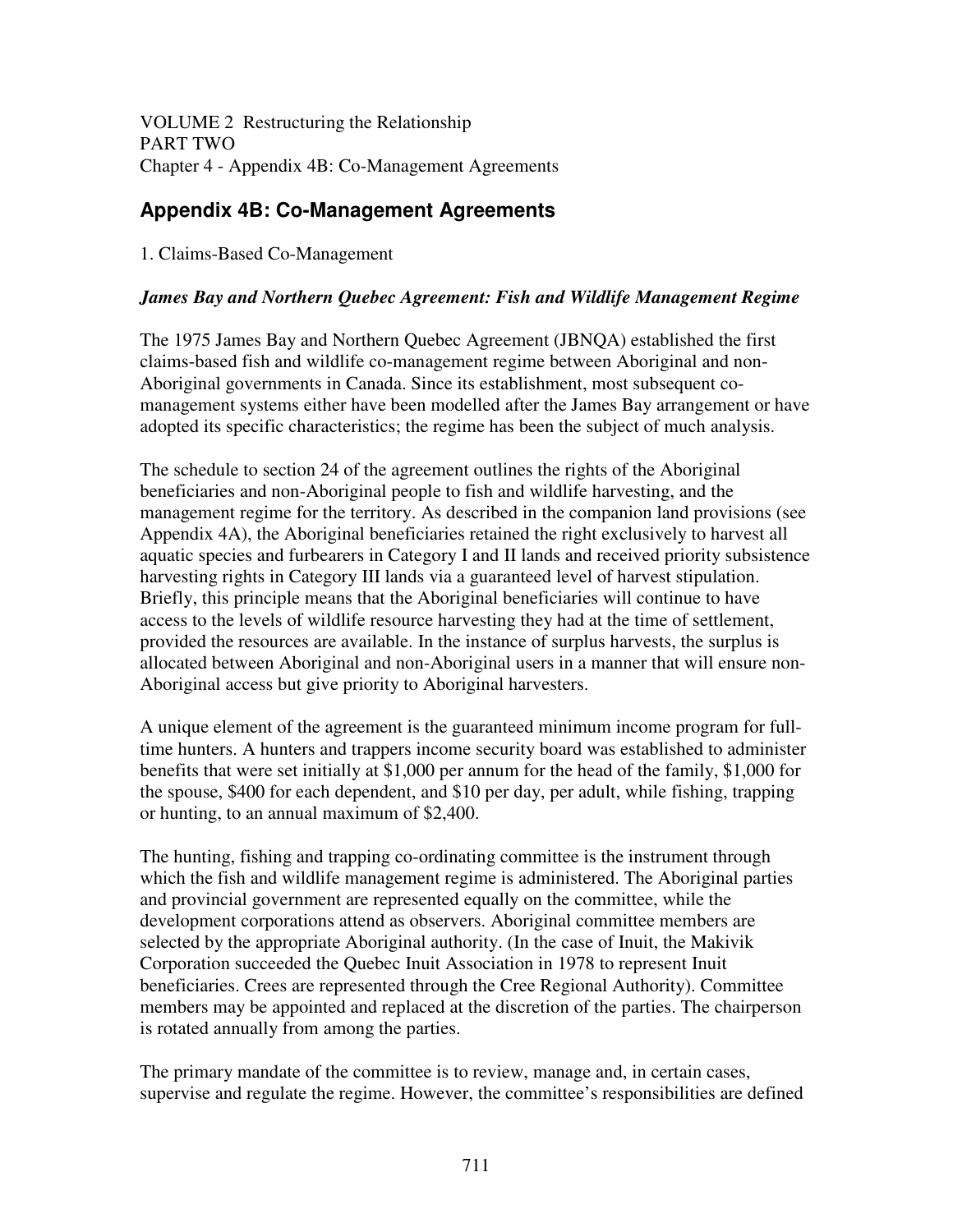in the context of the provincial government's ultimate responsibility for the management of fisheries and wildlife. Thus, the regime is advisory in nature, except that it has the authority to establish an upper kill limit for certain wildlife species in certain zones. Committee recommendations are forwarded to the minister, who may accept, reject or alter them. The sole obligation of the minister is to make known the reasons for decisions before taking any action. A technical secretariat provides support to the committee and is funded and maintained by Quebec. Note that the Aboriginal parties must pay their costs associated with participating in the committee from the agreement's compensation funds.

At the local level, the individual community landholding corporations were established to manage the exclusive harvesting rights of the Aboriginal beneficiaries and to provide a certain level of authority on Category I and II lands concerning sport hunting and fishing, outfitting, and non-Aboriginal access. As the regime evolved, the Aboriginal parties have attempted to resolve flaws in the regime by creating structures and/or processes not originally anticipated by the agreement. For example, in response to the heavy research demands required to establish and monitor Aboriginal harvesting levels and patterns, Inuit were compelled to create a research department within Makivik Corporation, which has conducted a significant amount of costly research. Inuit also incorporated Anguvigaq Wildlife Management as a community-level hunters and trappers association specifically to represent Inuit lands and resource interests. In so doing, Anguvigaq established a much-needed link between Makivik Corporation, the Kativik regional government, the communities and the hunters. <sup>1</sup> Unfortunately, because of lack of funding, Anguvigaq was disbanded in 1988. For these and a host of other reasons, commentators have generally concluded that while the regime is an improvement over what previously existed, it has experienced limited overall success as a co-management exercise.

## *Inuvialuit Final Agreement: Wildlife and Environmental Management Regime*

The Inuvialuit Final Agreement (IFA) between the Committee for Original Peoples' Entitlement and the government of Canada in 1984 established many new institutions to manage renewable resources and the environment in the Inuvialuit settlement region (ISR). The bodies include Inuvialuit institutions and five joint government/Inuvialuit management bodies. As part of a comprehensive claims settlement, the management bodies are constitutionally protected and permanent.

The institutions are founded on the recognition of Inuvialuit harvesting, land and resource rights.

With respect to harvesting, Inuvialuit have the exclusive right to harvest furbearers and the preferential right to harvest all species of wildlife, except migratory birds, for subsistence use throughout ISR. However, while Inuvialuit settlement lands are owned and controlled by Inuvialuit beneficiaries, "the laws of general application continue to apply and the Crown retains ultimate jurisdictional authority for environmental management".<sup>2</sup>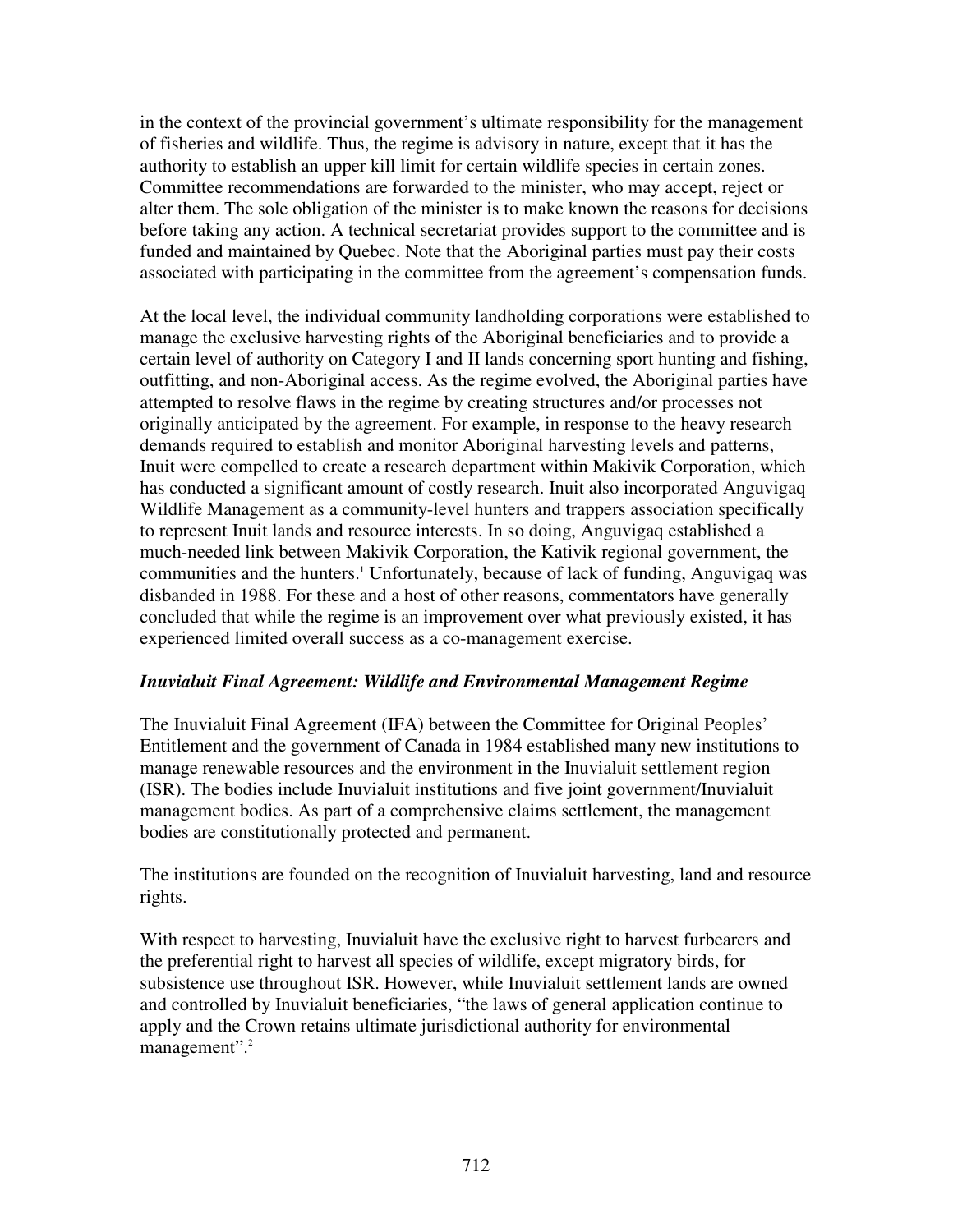The management mechanisms established under the final agreement are expected to achieve the following objectives:

• integrate the interests of harvesters and government in wildlife, habitat and protected area management;

• integrate wildlife management jurisdictions;

• integrate wildlife and habitat management;

• integrate traditional and scientific knowledge in wildlife management;

• balance wildlife conservation and environmental protection interests with those of development;

• compensate harvesters for actual harvest loss or future harvest loss from development; and

• promote self-management and self-regulation among harvesters, backed by government regulations.

A brief description of the management regime is provided below. 3

Hunters and trappers committees

A hunters and trappers committee (HTC) is based in each of the six Inuvialuit communities. Its members are Inuvialuit beneficiaries who have applied to and been accepted by HTC and registered on a master list. Its directors are HTC members elected by the general membership to represent them. They provide advice to the Inuvialuit game council on issues of local concern, including their wildlife requirements and the suballocation of the quotas that IGC has allotted to that community. In addition, they establish by-laws that regulate Inuvialuit harvesting rights in their area, collect harvest data and generally advise on and promote Inuvialuit participation in research, management, enforcement and the use of wildlife resources in ISR. They have been active in the preparation of community conservation plans and assist the wildlife management advisory councils and the fisheries joint management committee in carrying out their duties when requested. 4

#### Inuvialuit Game Council

The Inuvialuit Game Council (IGC) represents the collective Inuvialuit interests in wildlife. First established in 1979, it is one of the two major umbrella organizations charged with implementing IFA. (The other is the Inuvialuit Regional Corporation.) The council consists of 13 representatives: two from each of the six hunters and trappers committees and a chair. It appoints Inuvialuit members to all joint government-Inuvialuit bodies with an interest in wildlife; advises the appropriate governments about legislation,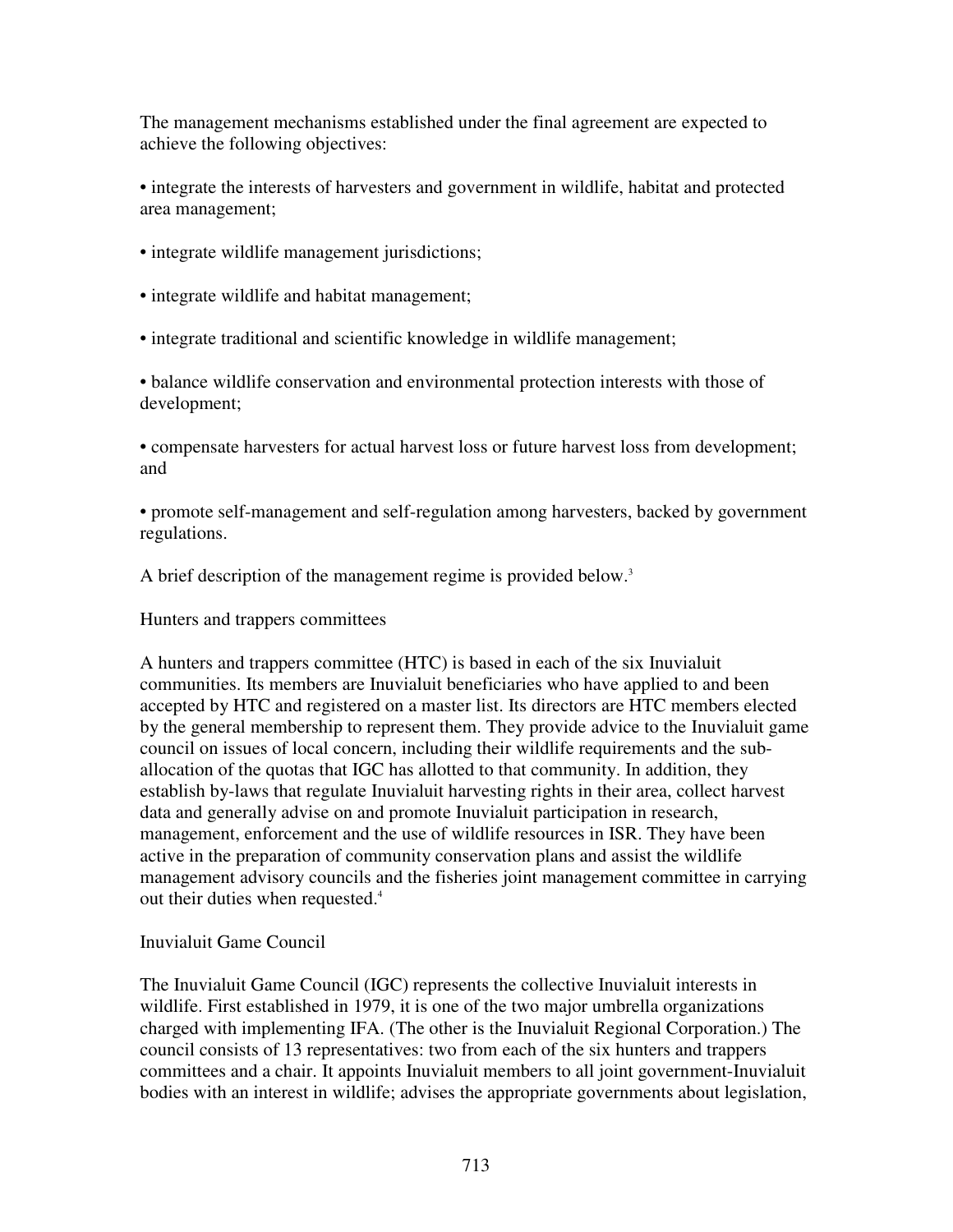regulations, policies and administration involving wildlife conservation, research, management and enforcement; and assigns community hunting and trapping areas and allocates harvesting quotas among the communities. It represents Inuvialuit interests in any other Canadian or international group concerned with wildlife issues in ISR. It also assists the wildlife management advisory councils when requested on matters for which the latter are responsible.

#### Fisheries Joint Management Committee

The Fisheries Joint Management Committee consists of five members: two appointed by IGC, two appointed by the federal government and an independent chair appointed by the committee. It was established to assist Inuvialuit and the federal government administer their respective obligations relating to fisheries management under IFA. It reviews information on the state of fishing in any waters in ISR where Inuvialuit have an interest. It also determines current harvest levels, maintains a registration system for and regulates general public fishing in waters on land owned by Inuvialuit. It allocates subsistence fishing quotas among Inuvialuit communities, recommends quotas for marine mammals and fish to the federal minister of fisheries and oceans, and advises the minister on matters regarding regulations, policy and administration of fisheries and fisheries research in ISR.

#### Wildlife Management Advisory Council

The Wildlife Management Advisory Council of the Northwest Territories consists of seven members: three appointed by IGC, two appointed by the government of the Northwest Territories, one appointed by the federal environment minister, and a chair appointed by the government of the Northwest Territories with the consent of Inuvialuit and the government of Canada. The council is responsible for addressing matters related to wildlife in ISR in the Northwest Territories. It provides advice to the appropriate ministers, the IGC, the Environmental Screening Committee (see below), the Environmental Impact Review Board (see below), and other appropriate bodies on all matters relating to wildlife policy and the administration of wildlife, habitat and harvesting. It also determines and recommends appropriate Inuvialuit harvesting quotas and reviews and advises on proposed Canadian positions for international purposes that affect wildlife in ISR. In addition, the council is responsible for the preparation of a wildlife conservation and management plan for the western Arctic region.

## *Wildlife Management Advisory Council (North Slope)*

The Wildlife Management Advisory Council (North Slope) consists of five members: two appointed by IGC, one by the Yukon government, one by the federal environment minister, and a chair appointed by the Yukon government with the consent of Inuvialuit members and Canada. The council is responsible for that portion of ISR falling within the Yukon, an area known as the Yukon North Slope, which is assigned special conservation status in IFA. The responsibilities of the council largely parallel those of its N.W.T. counterpart, with additional responsibility for advising the appropriate minister on the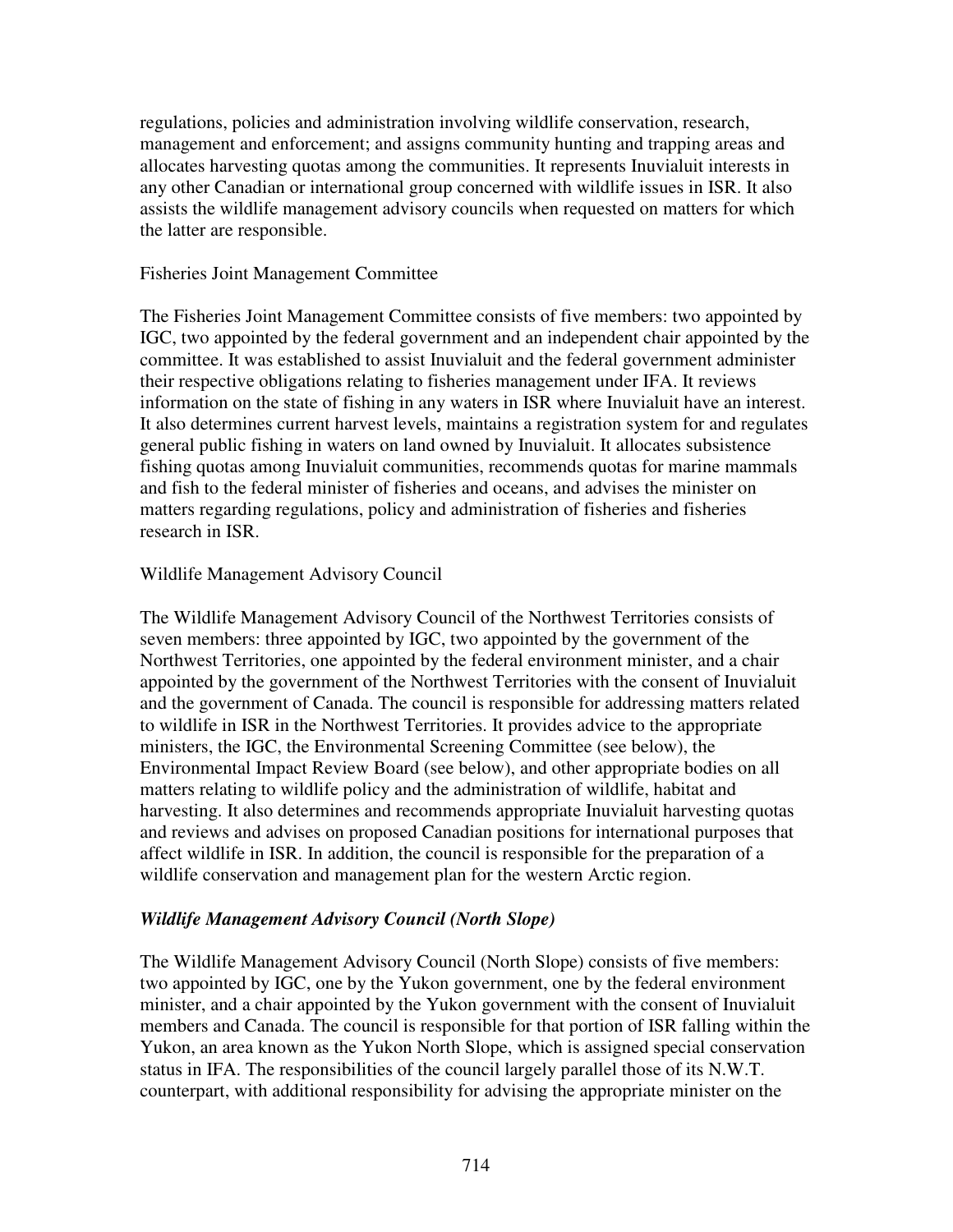planning and management of Ivvavik National Park and Herschel Island Territorial Park and for preparing a wildlife conservation and management plan for the entire Yukon North Slope.

### *Environmental Impact Screening Committee*

The Environmental Impact Screening Committee consists of seven members: three appointed by the IGC, one each by the federal, Northwest Territories and Yukon governments, and a chair by Canada with the consent of Inuvialuit. The screening committee examines all development proposals in ISR to determine whether they could have significant negative environmental impact or a potential impact on present or future wildlife harvesting (section 11, section 12(20-23) and section 13(7-12)). Proposals deemed deficient are rejected. Proposals considered to have a significant impact are referred to the review board or another appropriate body for public review. This determination of the appropriate referral body for the review is based on the opinion of the screening committee as to the adequacy and the willingness of other public bodies to assess and review the development proposal.

#### Environmental Impact Review Board

The Environmental Impact Review Board consists of seven members: a chair appointed by the federal government, with the consent of Inuvialuit; three members appointed by IGC and three by the federal government, including at least one member designated by the territorial government in whose jurisdiction the development is proposed to take place. The board conducts public reviews of development projects referred to it by the screening committee (section 11, section 12(3)(d), section 12(21, 23)). It recommends to the appropriate government authority whether the project should proceed and, if so, under what conditions. Where projects are found to affect wildlife harvesting, the board is required to provide an estimate of the potential liability of the developer, given a worst case scenario, for compensation to harvesters for actual and future harvest loss and for the restoration of wildlife and habitat as far as practical to its original state (section  $13(11)(b)$ ).

#### Joint secretariat

The joint secretariat serves all IFA joint bodies except the wildlife management advisory council (North Slope), whose secretariat is based in Whitehorse. It was established under the *Territorial Societies Ordinance* in 1986 by agreement between Inuvialuit and the governments of Canada and the Northwest Territories to provide administrative and technical support services. It is administered by an executive director accountable to a board of directors representing the chairs of the bodies it serves. In addition to administering implementation funding for these bodies, it provides them with full-time staff support to assist them in responding to issues, carrying out their activities and sharing information in a co-ordinated manner. It also provides the staff support for the Inuvialuit harvest study.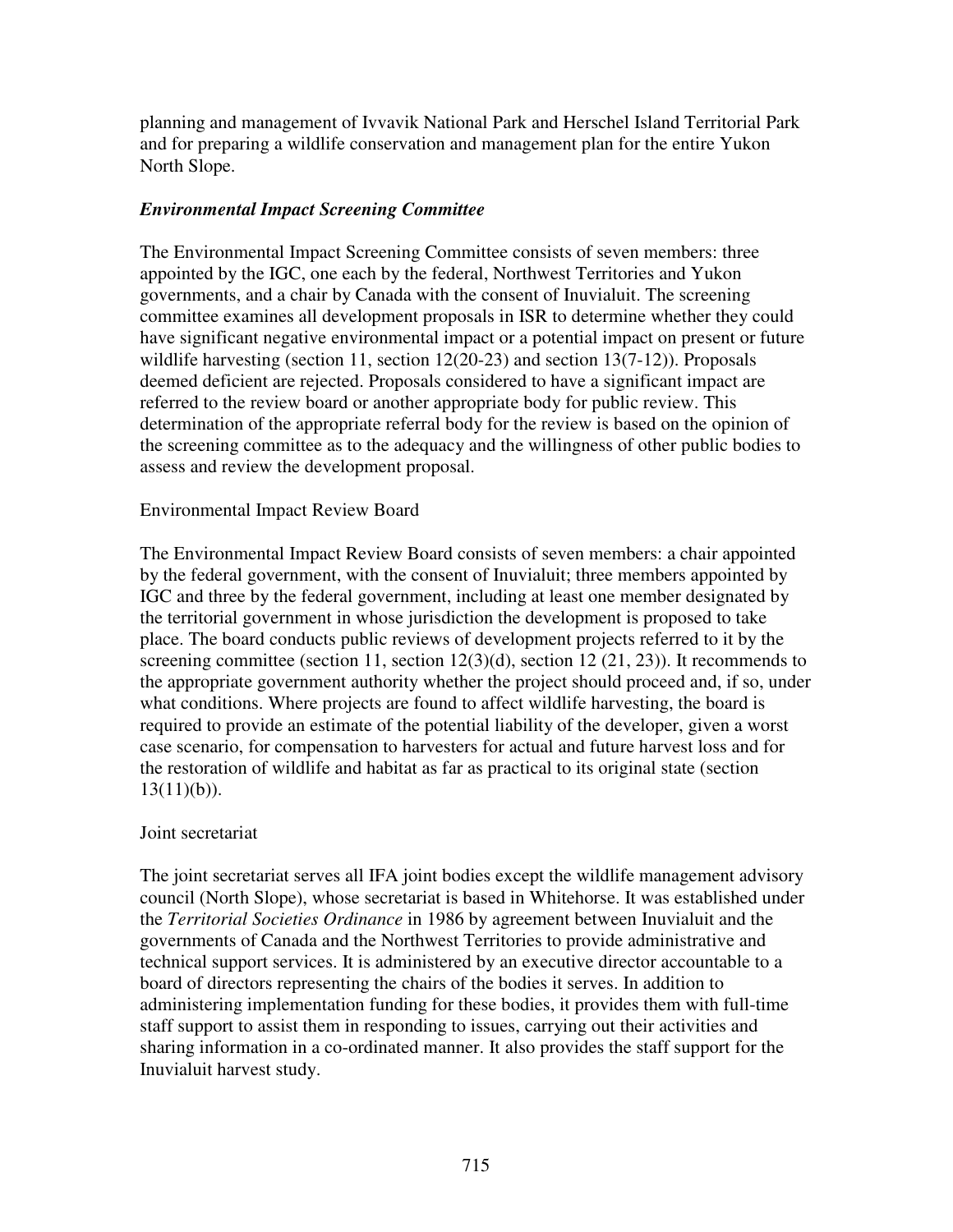Unlike other comprehensive claims agreements that limit harvest studies to determining basic needs levels, IHS has a much broader application to the work of the comanagement bodies, HTC and government agencies. An important requirement is that the harvest information be collected through local HTC and IGC, which guarantees a strong level of harvester involvement in the management process and in improving the information available for hunters and government agencies.

The harvest study underscores the importance of independent research and technical support provided to the IFA management regime. In addition to the harvest study, IFA provided for significant funding devoted to a wildlife research program and placed responsibility on governments to improve their state of knowledge of wildlife and habitat in the region in order to meet their obligations within the agreement. 5

All decisions of the joint management boards are conveyed by way of recommendations to the appropriate minister. The decisions of the bodies are not final and are subject to ministerial override. However, in practice, no formal recommendation from these institutions has been rejected or ignored. This has been attributed largely to the collaborative relationship that has developed between the parties, in which difficult issues and potential problems are resolved at the board level before a recommendation is made. This approach provides both the ministers and members of the co-management bodies with a satisfactory level of comfort in accepting and implementing board decisions.

The most notable prevailing difficulty with the co-management bodies relates to establishing institutional understanding, support and practices between Inuvialuit and the government that are consistent with the agreement. In particular, achieving amendments to wildlife (including fisheries) legislation, regulations and administrative arrangements to ensure consistency with the provisions of IFA has been a challenge.<sup>6</sup>

The author of a case study prepared for RCAP on implementation of the Inuvialuit management regime concluded that overall the Inuvialuit experience has been largely successful:

[O]n balance it is reasonable to say that a great deal of progress has been made towards achieving the IFA's general goals and specific objectives. The participation of the Inuvialuit in the IFA's management regime is both extensive and substantive, and has had a significant influence on government decision making. The level of management and research activity related to fish, other wildlife and the environment has risen dramatically since the IFA was signed. The effectiveness of this activity and the research associated with it has contributed substantially to an improved understanding of wildlife populations, habitat and the Inuvialuit harvest of wildlife in the Western Arctic. The harvesting rights established for the Inuvialuit under the IFA and the authority held by Inuvialuit institutions to regulate Inuvialuit harvesting have generally created a climate of confidence, certainty and control for the Inuvialuit with regard to the protection of wildlife, habitat and traditional harvesting. The co-management institutions created under the IFA continue to be regarded by the parties to the IFA as important mechanisms for implementing areas of shared Inuvialuit and government responsibilities and assisting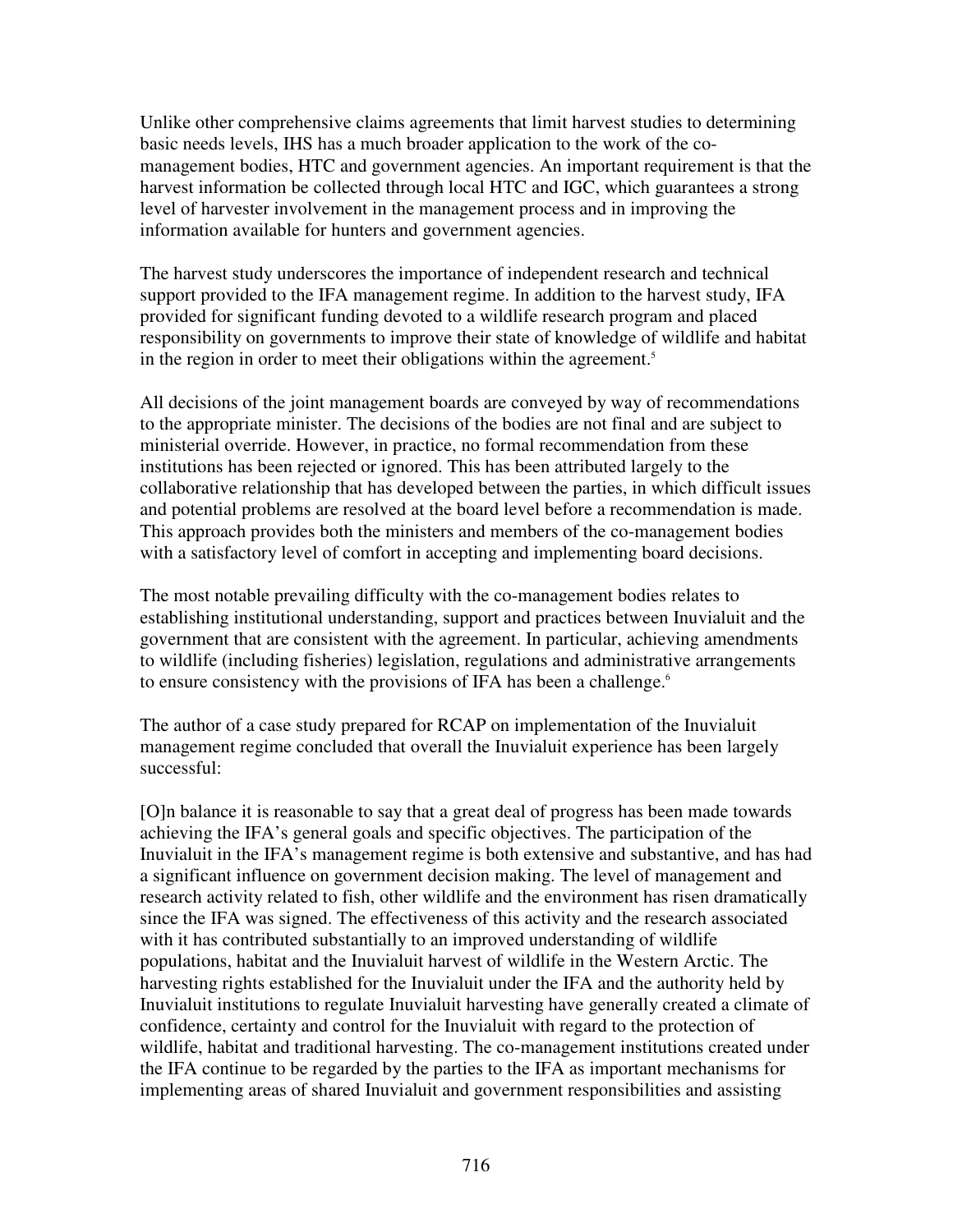each party to the IFA in the implementation of certain responsibilities for which they hold exclusive responsibility.<sup>7</sup>

Denendeh Conservation Board

The Denendeh Conservation Board (DCB) was established in 1986 in anticipation of the completion of the Dene/Métis comprehensive land claims negotiations. The board was intended to serve as the pre-implementation tool for the provisions of the wildlife subagreement of the Dene/Métis land claim agreement in principle. As such, DCB was modeled on the wildlife management board described in the claim and would have been folded into the management regime resulting from a final agreement. <sup>8</sup> Because negotiations on wildlife and other renewable resources were not finalized at the time of the board's creation, both parties acknowledged that the establishment of DCB would be without prejudice to future negotiations on the substance of wildlife provisions within the final agreement. 9

A co-management board made up of five Aboriginal representatives from all five tribal regions and five representatives from the government of the Northwest Territories was created. The members were nominated by their respective organizations and appointed by the minister of renewable resources. <sup>10</sup> The board elected its chair, subject to the minister's confirmation.

The objectives of the Denendeh Conservation Board were to conserve and protect all renewable resources and habitat in a manner that would ensure their future availability for use by the Dene/Métis in the settlement area; to provide for the direct involvement by the Dene/Métis in renewable resource policy, planning and management; to ensure that non-Aboriginal persons were treated equitably; and to respect and protect the harvesting and management practices of the Dene/Métis. <sup>11</sup> The board was to address the issue of renewable resources throughout the Denendeh region of the Northwest Territories. DCB was strictly advisory in nature, as reflected in its overall mandate:

The Board will have the responsibility of providing advice to the Minister on renewable resource policy and legislation which are within the mandate of the department. It is recognized that the Board may wish to provide advice on other renewable resource matters that are not presently within the mandate of the department but are of importance to GNWT and residents of the Mackenzie Valley.

The advice on policy and legislation may include but is not limited to wildlife, habitat, forestry, environmental protection, land-use planning and water.<sup>12</sup>

The board's mandate was phrased so as to allow the board to provide input on matters such as forestry, habitat and the environment, which are in the jurisdiction of the federal government but also are the subject of intergovernmental working arrangements with the territorial government. (With respect to forestry, this area has subsequently been transferred to the territorial government.)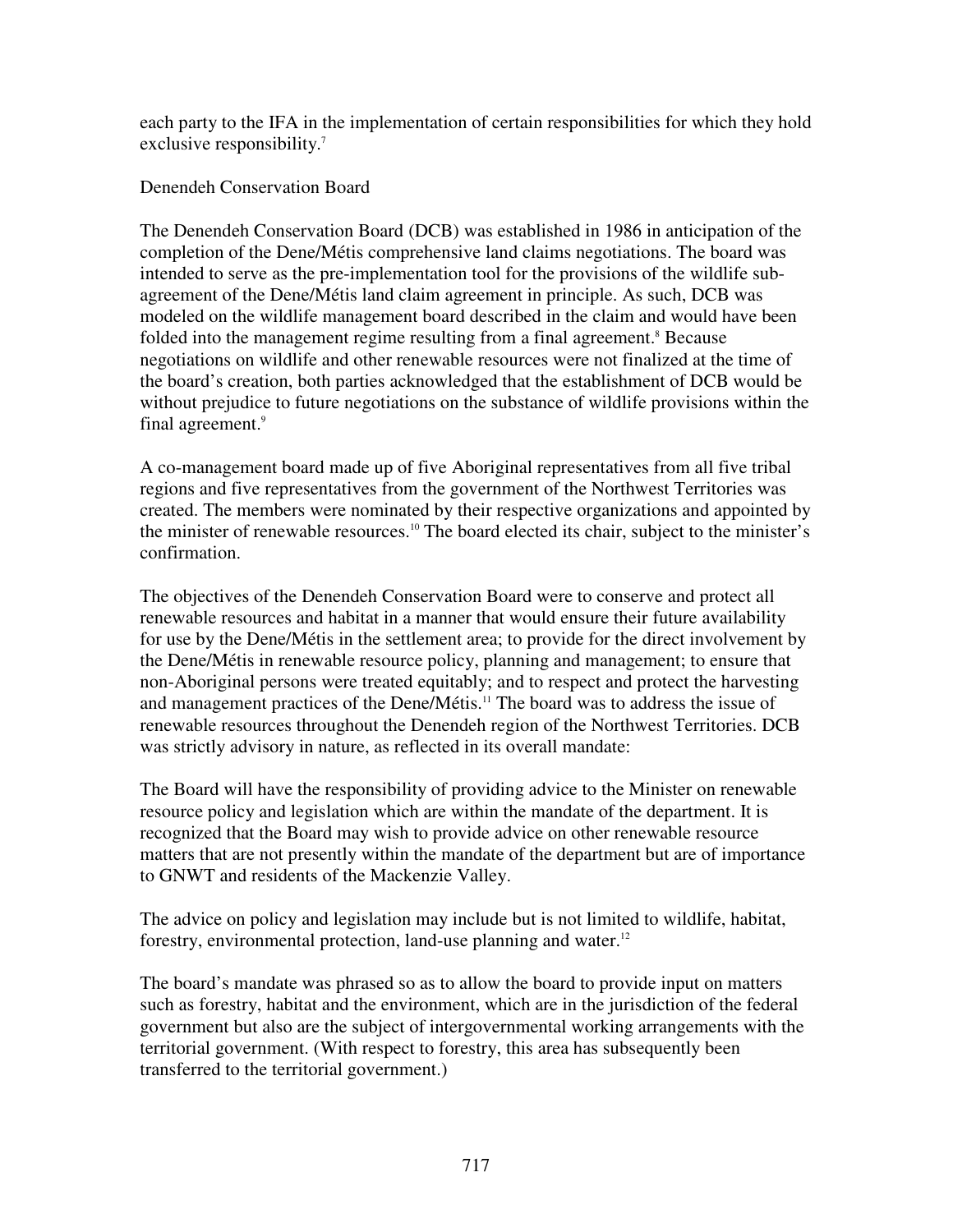To carry out its mandate, the board was to reach consensus on issues such as commercial and subsistence wildlife quotas, scientific research results and recommendations to the territorial minister of renewable resources. Although DCB accepted these provisions as guidelines for its operations, it became increasingly apparent as comprehensive claims negotiations proceeded that the Dene/Métis wanted to develop a much stronger agency in which "Dene/Métis would play a dominant role in the management of wildlife, fish and habitat of wild creatures through the claims settlement".<sup>13</sup>

With the demise of the Dene/Métis comprehensive land claim, the board lost its raison d'être. In the absence of a final agreement setting out the final terms of reference under which the board would function, the board did not develop its own clear focus or mandate. Although the Denendeh conservation board continued to operate, government commitment to the board diminished and the resources and authority required to ensure smooth operation did not materialize.<sup>14</sup> Eventually, in the spring of 1993, the Denendeh Conservation Board was dissolved.

Before dissolution, a consultant undertook an evaluation of the board's performance. Key among the problems identified was the lack of communication between the board and the public, particularly with people at the community level. According to the consultant's report, the board lost the support of the Aboriginal people that it was intended to serve. Thus, the report recommended that the body make a concerted effort to involve communities by using existing local and regional management structures, for example, hunting and trapping associations, and by increasing its communication with communities. <sup>15</sup> The report also found that the board had not established its own agenda, but instead was viewed as an extension of the territorial government. Further, inadequate resources were allocated to the conservation board to carry out its responsibilities.

While the consultant's report noted that the board was relatively successful in providing a forum for local involvement in resource management compared to what previously existed, the author of a research study prepared for RCAP concluded that the main reasons for its failure were

- the lack of legal decision-making authority vested in the board;
- the perception that the board was an extension of the territorial government; and
- the absence of any independent fiscal, research and planning capacity.<sup>16</sup>

## *Yukon Umbrella Final Agreement: Fish and Wildlife Management Regime*

Chapter 16 of the Umbrella Final Agreement between the Government of Canada, the Council for Yukon Indians and the Government of the Yukon sets out a comprehensive framework to guide and integrate the management of fish and wildlife within the entire settlement area.<sup>17</sup> The management regime is organized into three major sections with responsibility for a particular geographic area. At the broadest level, a fish and wildlife management board is to be established with responsibility for fish and wildlife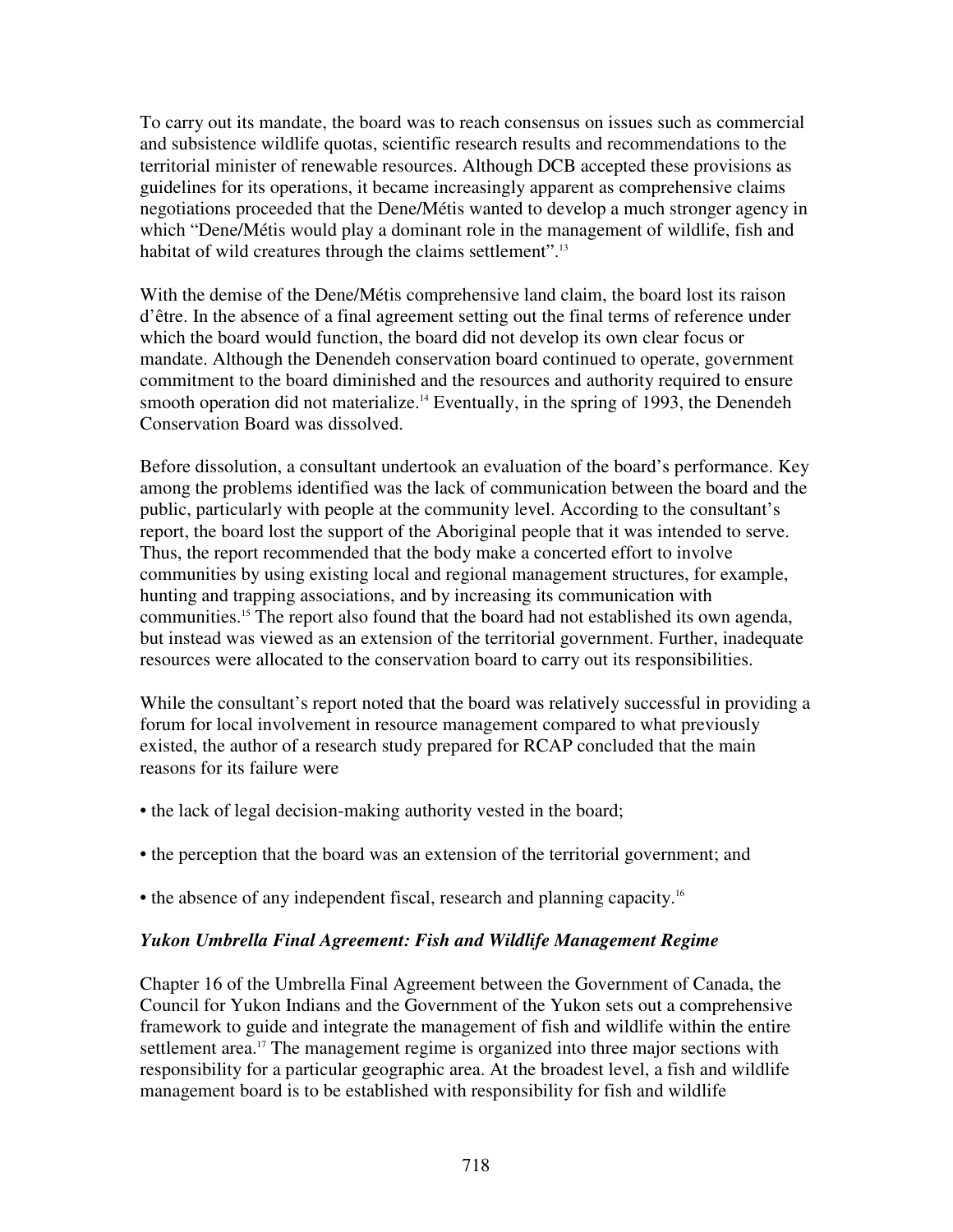management within the settlement area. Within each First Nation's traditional territory, the First Nation will be responsible for fish and wildlife management, and a renewable resource council will be established to play an advisory role. As the regime is part of a comprehensive claims settlement, the management bodies created are both permanent and constitutionally protected.

The broad objectives of the proposed management framework are to conserve wildlife resources and their habitats, to guarantee Yukon First Nations' rights to harvest and manage renewable resources on settlement land, to ensure the full participation of Yukon First Nations members and their traditional knowledge in resource management, and to ensure the involvement and fair treatment of other Yukon resource users.<sup>18</sup>

Inside their traditional territory, each First Nation will have the authority to allocate and regulate harvesting quotas for Aboriginal and non-Aboriginal residents and to manage local fish and wildlife populations. The First Nation may participate in the broader management regime governing the entire settlement area. However, the nature of their participation is not clearly defined in the umbrella agreement and likely will be the subject of further discussion as these bodies are established.

Renewable resource councils are to be established to act as "the primary instrument for local renewable resources management" in the First Nation's traditional territory. It appears that the renewable resource councils are to be the venue through which non-Aboriginal resource users provide input and influence resource management, since the agreement states explicitly that the councils are to act in the public interest and to ensure public involvement in the development of their decisions.<sup>19</sup>

Each council is to be made up of six members, of whom three represent the First Nation and three the Yukon government. Although community representatives are nominated by the First Nation, the minister appoints both the council members and a mutually agreed chair. Appointments are for a five-year term, with staggered initial appointments: onethird for three years, one-third for four years and the final third for five years. This method should allow for continuity as the councils develop experience and expertise.

The renewable resource councils are meant to encourage and ensure input into and some control over resource management decisions at the local level. The overall responsibility of a council is to develop and make recommendations to the minister, the individual First Nation and other resource management boards set up under the final agreement. The councils will deal with matters related to the management and conservation of fish and wildlife inside the traditional territory of each First Nation.<sup>20</sup> Recommendations may pertain to the following broad areas:

• management plans, harvesting plans and requirements, and the allocation of harvests for fish and wildlife;

• local management concerns;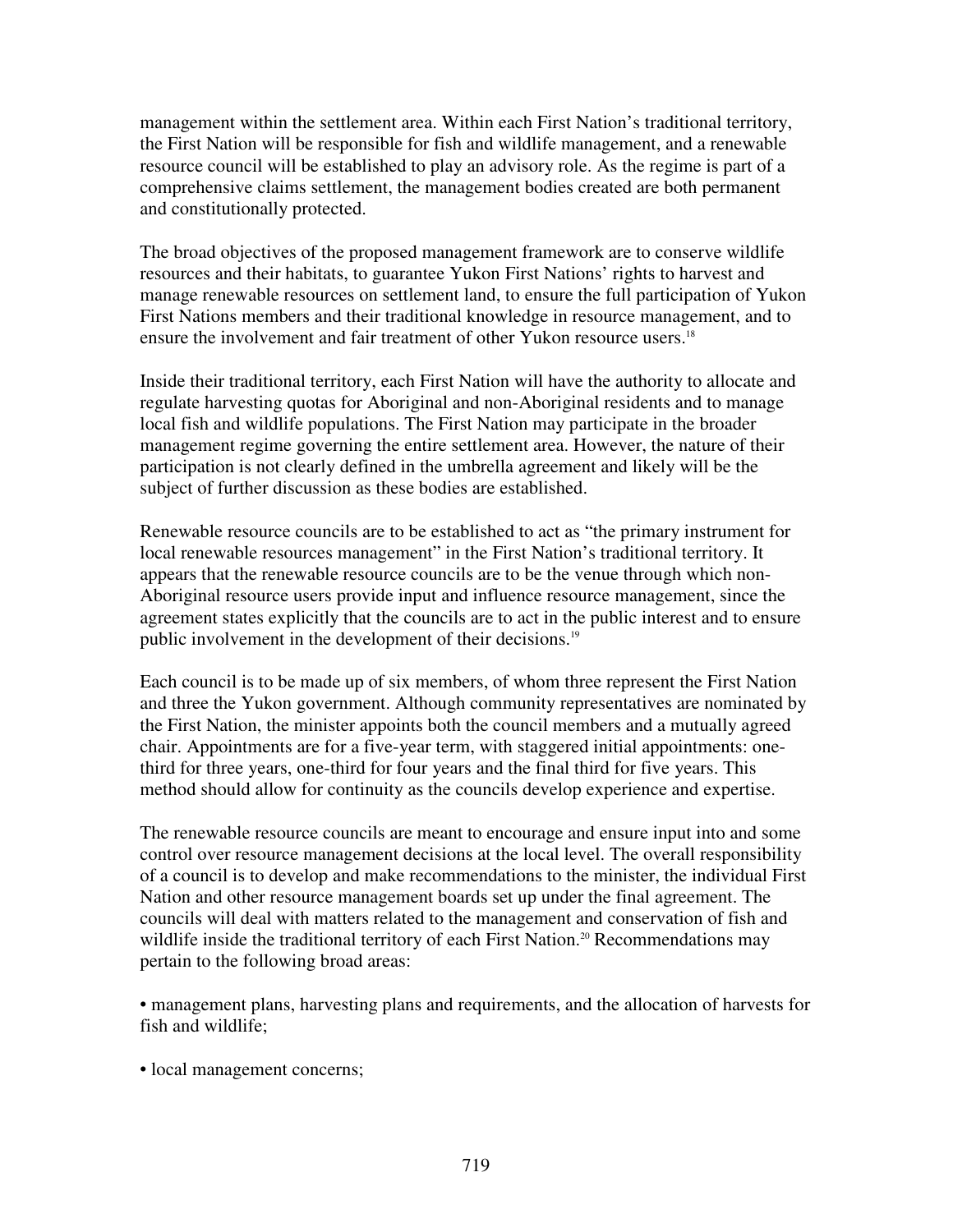- the management of furbearing animals and the use and assignment of traplines;
- priorities and policies related to enforcement of legislation;
- the granting of research permits; and
- the allocation and terms for commercial uses of wildlife and fish (except salmon).

The councils are also empowered to establish by-laws under the *Wildlife Act* concerning the management of furbearing animals and are granted status as an interested party in relevant public proceedings. With the exception of the by-law provision, the renewable resource councils are advisory in nature. While the minister and the council must attempt to reach consensus, in the event that the council and the minister disagree on a council recommendation, the minister retains final authority.<sup>21</sup>

To support their work, each council is to prepare a budget setting out estimates for remuneration and travel for members, for reviewing research, and for informing and consulting with the public. Specifics about administrative requirements and staffing are the subject of individual First Nation implementation plans. The Yukon government is to cover costs associated with the set-up and operation of the councils. Administrative support for councils does not include technical support for gathering independent data because the territorial government is responsible for providing necessary information to councils as requested. 22

The fish and wildlife management board will be charged with the joint management of fish and wildlife resources throughout the settlement territory. The board will be made up of twelve members: six representatives of the Yukon First Nations and six nominees of the Yukon government, with a mutually acceptable chair selected from its membership. Board members are appointed by the minister.

The fish and wildlife board will be responsible for making recommendations to the minister, the affected First Nations and the renewable resource councils on all issues related to fish and wildlife management, legislation, research, policies and programs.<sup>23</sup> Recommendations may relate to management plans recommended by the councils, total allowable harvest, adjustments to basic needs levels and restrictions on harvesting methods. The board may also provide assistance to or delegate its duties to the renewable resource councils.

All decisions of the fish and wildlife board are subject to the approval of the minister, who may accept, vary, set aside or replace the recommendation or decision. In the event that the minister proposes to vary or replace a recommendation with respect to total allowable harvest, the territorial government is expected to reach consensus with the affected First Nation. If, however, they are unable to reach any resolution, the minister's decision will stand as long as it is consistent with the principles of conservation. In turn, the board is to communicate to the renewable resource councils the decisions of the minister.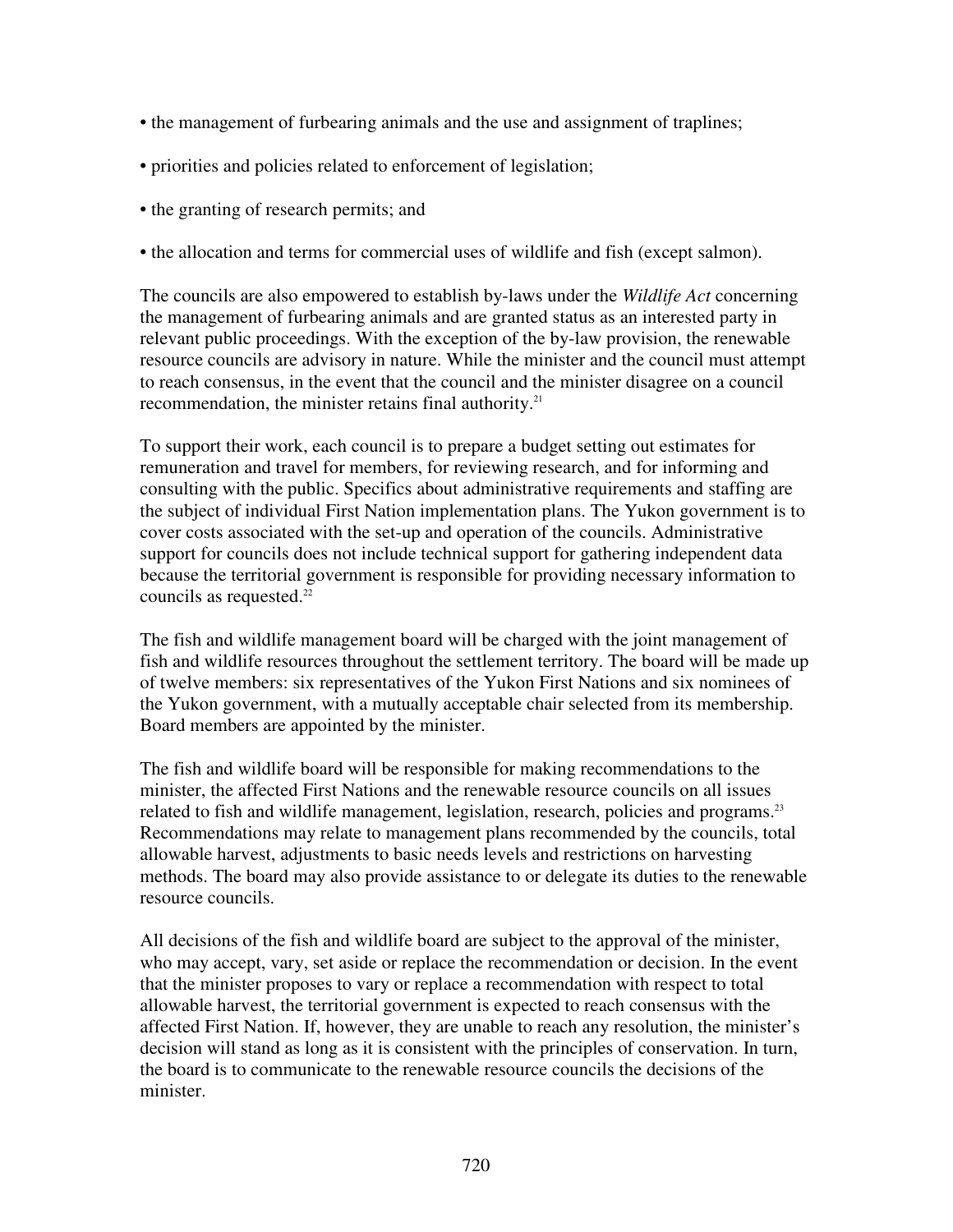An executive secretariat is to be established to provide the board with administrative support and to act as a liaison with renewable resource councils. However, the board must rely upon existing government agencies for technical support. To ensure a link between the board and government, the director of fish and wildlife for the Yukon is to serve in an advisory capacity.

One community — the First Nation of Na-cho Ny'a'k Dun — set up its renewable resource council at the pre-implementation stage in 1992. Experience has been mixed. The council has enabled the community to generate information and expertise at the community level while exposing local resource use and management knowledge. However, the council has experienced difficulty in gaining departmental acceptance and integration of its work and is thus attempting to insert itself into the bureaucratic network.

The issue of integration and co-ordination will likely become more important as more management bodies come onstream. The umbrella agreement is vague and rather confusing in defining the actual working and reporting relationships among the renewable resource councils, the fish and wildlife management board, and the First Nations within the overall management scheme. All three share, to varying degrees, similar responsibilities over the same geographic area. It is not clear where one body's jurisdiction ends and another's begins. For example, while the First Nations retain authority over harvesting and management for their traditional territory, the renewable resource councils are also charged with preparing resource management recommendations for the same area. Moreover, the fish and wildlife management board makes recommendations affecting the entire settlement area. On the basis of the text, it appears that First Nations retain a degree of decision-making power, but this is couched within a broader management framework. To avoid duplication of effort and interjurisdictional conflict, implementation of the management regime will have to address these concerns clearly.

## *Nunavut Final Agreement: Wildlife and Environmental Management Regime*

A fundamental principle guiding the creation of the new territory of Nunavut is that Inuit of the region are traditional and current users of wildlife with legal rights flowing from this use. In recognition of this principle, article 5 of the Nunavut Final Agreement establishes a wildlife management system that will reflect the harvesting rights and priorities of Inuit within the Nunavut settlement area. The regime is also centred on conservation principles and government's ultimate responsibility for this area.

The Nunavut Wildlife Management Board (NWMB) is to be the main instrument of wildlife management, access to hunting and regulation in the Nunavut settlement area. The board will be established as follows: each of four designated Inuit organizations (DIO) will appoint one member, the territorial government one member, and the federal government three members. The chair is appointed by the federal government on the basis of recommendations received from DIO. Members are appointed for a four-year term. NWMB is advisory in nature because the minister retains ultimate authority to manage wildlife. The board is charged with the following functions: to participate in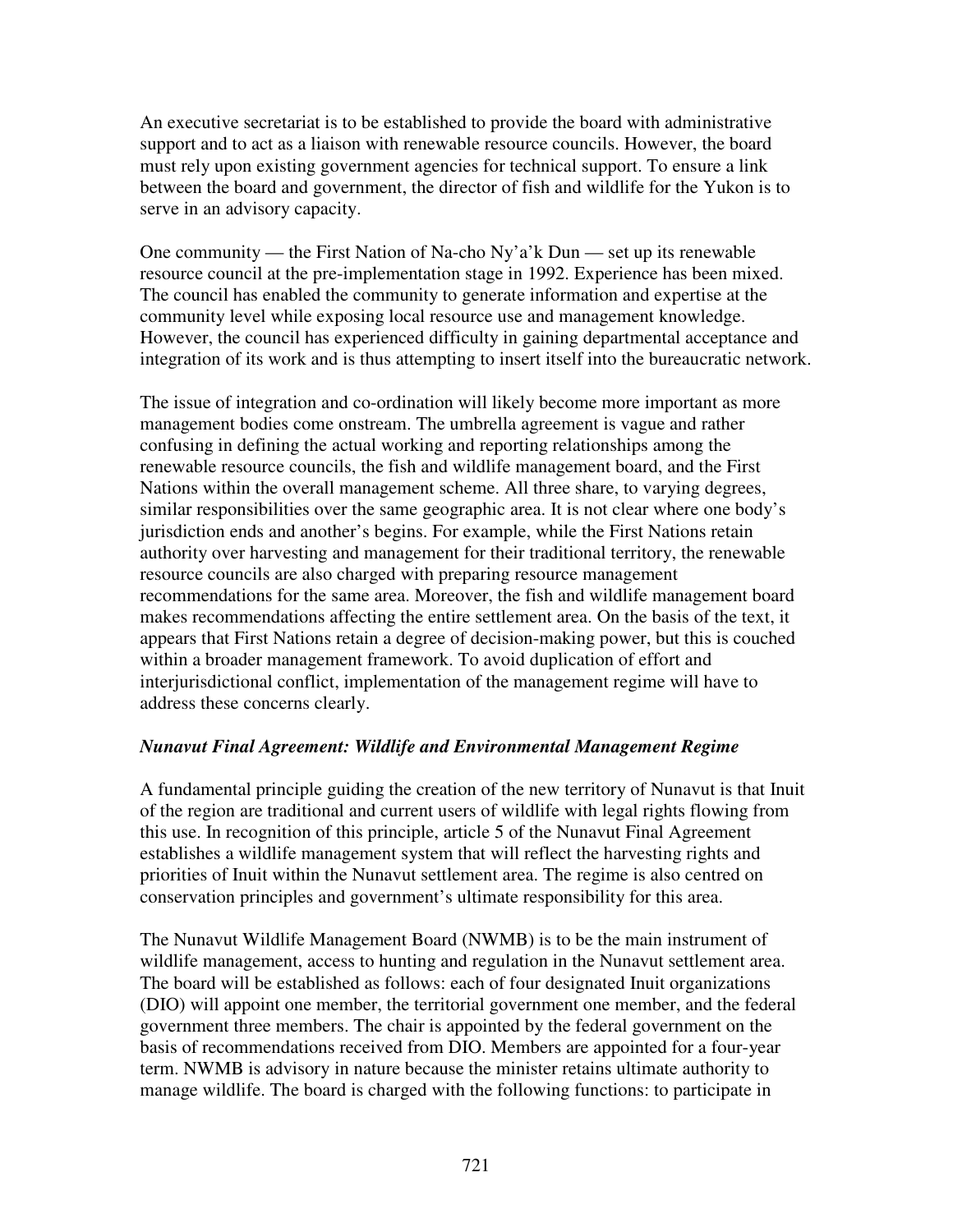research; to conduct the Nunavut wildlife harvest study (document levels and patterns of Inuit use to determine basic needs levels); to establish and monitor levels of total allowable harvest; to determine and adjust basic needs levels; to allocate resources to non-Inuit residents and interests; and to recommend allocations of surplus. NWMB is also vested with the discretionary authority to approve the establishment of or changes to conservation area boundaries, identify zones of high productivity, and approve management and protection plans for wildlife habitats. Decisions of the board may be rejected, with reasons, by the minister (federal or territorial, depending on the issue).

Generally, Inuit have the right to harvest up to the full level of their economic, social or cultural needs throughout the Nunavut settlement area. Non-Inuit may also harvest wildlife subject to laws of general application, after total allowable harvest and basic needs levels have been established for Inuit. Inuit may dispose of wildlife freely, which includes the right to barter, trade or exchange wildlife inside or outside the Nunavut settlement area.

In addition to NWMB, Inuit harvesting will be overseen by hunters and trappers organizations (HTO) and regional wildlife organizations (RWO). Each community and each outpost camp may choose to establish its own HTO. Each region will have its own RWO. HTO will be responsible for regulating the harvesting practices of members, allocating and enforcing community basic needs levels, and assigning to non-members any portion of these allocations. RWO will be responsible for regulating harvesting practices among HTO members, allocating and enforcing regional basic needs levels, and assigning to non-HTO (persons or bodies) any portion of regional needs levels allocations. The board of an RWO is made up of representatives of the region's HTO. To avoid duplication and facilitate smooth operations, two or more RWO may join together to discharge their responsibilities. Neither organization may unreasonably prevent Inuit from meeting their personal consumption needs. HTO and RWO are funded by NWMB, which is funded by government.

With respect to land and resource management, the agreement establishes a number of public institutions charged with overseeing particular elements: the surface rights tribunal, the Nunavut Impact Review Board, the Nunavut planning commission, and the Nunavut water board. The Nunavut Impact Review Board (NIRB) is responsible for the environmental and socio-economic impact screening process established through the agreement. NIRB will be responsible for screening development project proposals; determining whether projects should proceed, and on what basis; and for monitoring projects.

The board is to be composed of nine members: four appointed by the federal minister responsible for northern affairs on nomination by DIO; two appointed by one or more federal ministers; two by one or more ministers of the territorial government; and, from nominations agreed to by the above members, the chairperson of the board, appointed by the federal minister of northern affairs. A member sits on the board for a term of three years. To carry out its duties, the board may establish by-laws governing procedures and conduct public hearings with the power to subpoena witnesses and require documents.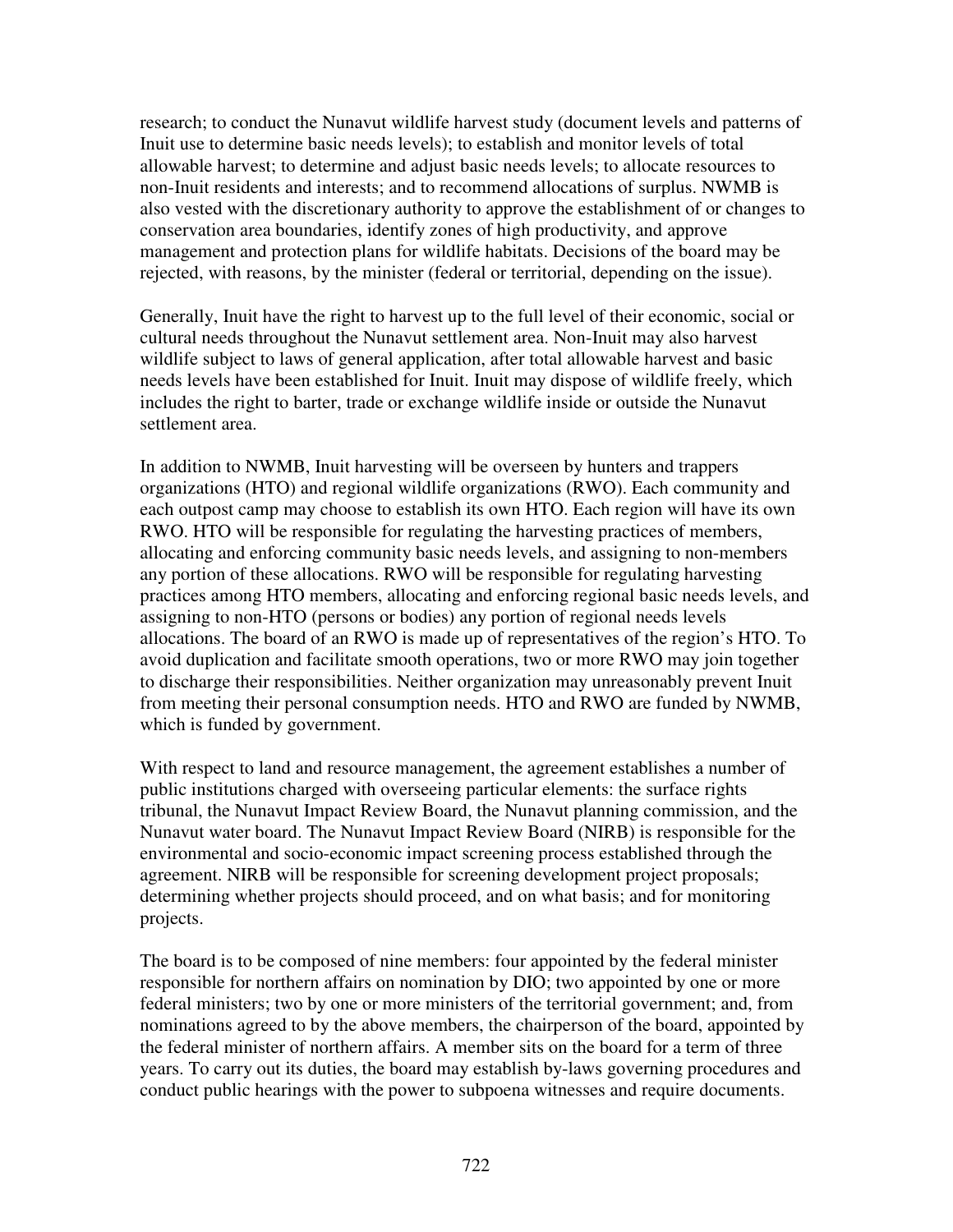The cost of operations will be funded by government based on an approved annual budget.

NIRB may review projects that are forwarded to it from the Nunavut planning commission. The board may recommend to the minister that the project go ahead without a review. The minister, however, retains final authority with respect to environmental review matters. If the board decides to undertake a project review, its findings are to be forwarded to the minister, who may accept or reject the board's recommendations. The minister is to supply NIRB with written reasons for every decision. Likewise, if the minister decides to refer a project for public review by a federal environmental assessment panel, the panel will conduct its review in accordance with the provisions outlined in the Nunavut final agreement. Finally, the board is responsible for monitoring the effects of projects having to do with the ecosystem and socio-economic environment of the Nunavut settlement area.

#### 2. Crisis-Based Co-Management

#### *Beverly-Kaminuriak Caribou Management Board*

The Caribou Management Board was established in 1982, for a 10-year term, in response to a widely perceived crisis in the management of two caribou herds — the Beverly and Qamanirjuaq 24 barren ground caribou — that range between three jurisdictions: the Northwest Territories, Saskatchewan and Manitoba. During the 1970s, biologists working for natural resource management agencies in those jurisdictions believed that both herds were declining rapidly, and attributed this primarily to overharvesting by Dene and Inuit harvesters in the area. Aboriginal communities are virtually the sole users of the resource because the area is remote.

Government managers saw curtailing the harvest as the most appropriate response to the crisis. Aboriginal harvesters, however, viewed the problem as one of habitat protection and were becoming increasingly hostile to government initiatives that largely excluded their participation. In this climate, and because of media attention surrounding the caribou crisis, several initiatives were introduced to improve communication and understanding between the managers and users of the resource. The most significant initiative was the new board, established in the course of a 10-year management agreement between the governments of Canada, Manitoba, Saskatchewan and the Northwest Territories to co-ordinate management of the two herds.<sup>25</sup>

Aboriginal communities are not an actual party to the agreement, which covers a vast area of land comprising the herds' migratory range, which extends from Great Slave Lake in the western part of the N.W.T., east to Hudson Bay and south of the tree line in northern Saskatchewan and Manitoba. Membership of the board consists of five government and eight user members. The governments appoint members of their respective resource management departments while user appointments are made by the appropriate ministers on the basis of the recommendation of the communities or regional Aboriginal organizations.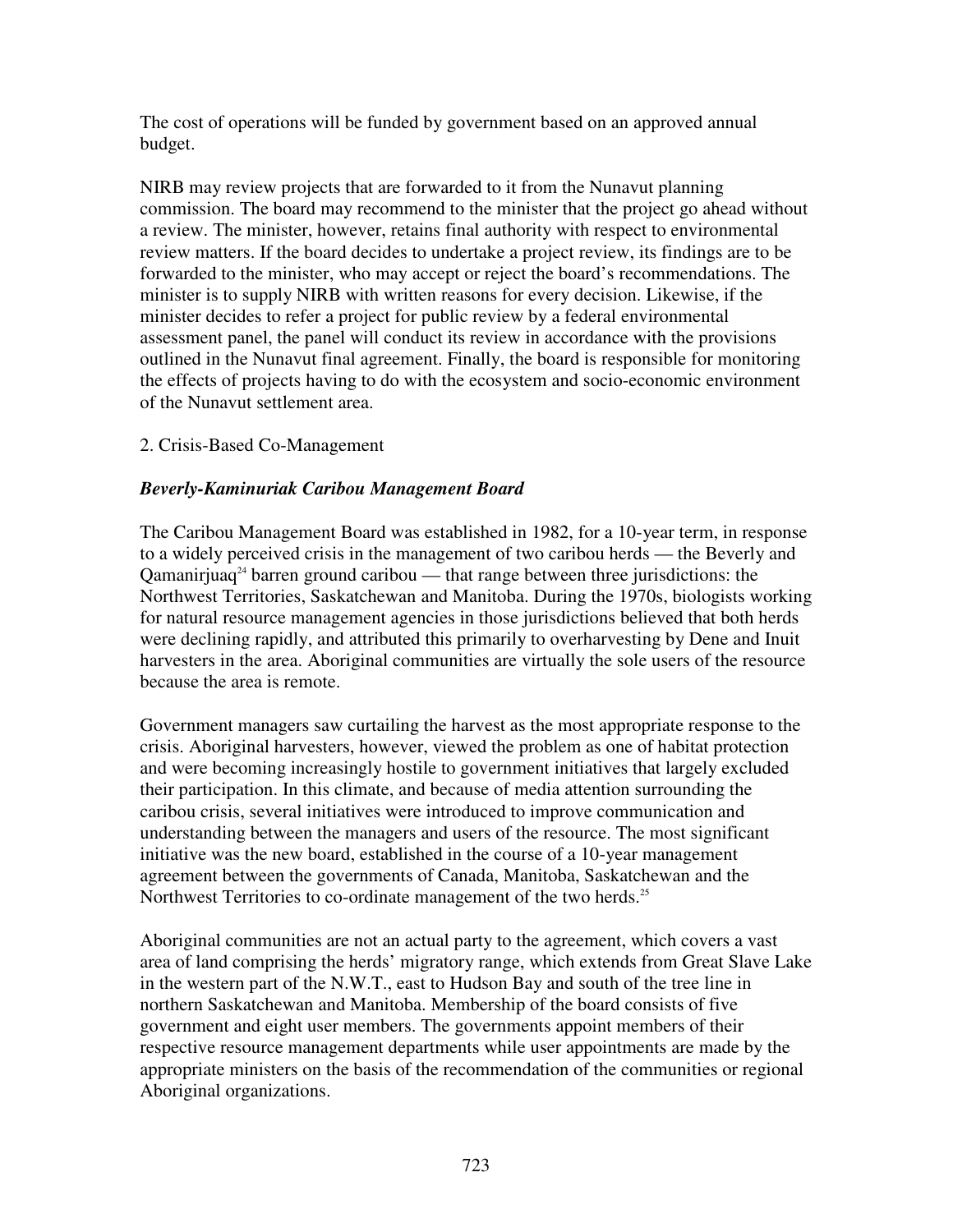Although the Aboriginal communities pushed for the establishment of a board made up entirely of users, the governments were not prepared to delegate their management authority and opted instead to include their own managers on the board. The agreement is not based on recognition of Aboriginal or treaty rights to hunt and/or manage the resource. Instead, the agreement recognizes the priority of subsistence hunting by traditional users who are defined within the agreement as those persons "recognized by the local population on the caribou range as being persons who have traditionally and/or currently hunted caribou for subsistence". The virtual absence of third parties (non-Aboriginal people and private interests) in the region was a key reason for the importance given to subsistence harvesting in the agreement and the composition of the board.<sup>26</sup>

The board is responsible for developing and making recommendations to governments and users for the conservation and management of the herds and their habitat to ensure that the population is sustainable for traditional harvesting. The recommendations include limitations on the annual harvest; regulations; user participation; research proposals and data collection; the development and monitoring of a management plan; monitoring habitat; and conducting information programs. While governments have generally accepted the recommendations of the board, it remains advisory in nature, as the governments retain ultimate authority for management of the resource.

In practice, the caribou management board is generally viewed by both government and users as a success within the limits of its mandate. From a government perspective, the board has been quite successful in co-ordinating research and management of the herds among different jurisdictions. It has provided a single and comprehensive venue through which to address management initiatives and to consult those using the resource. Community representatives have viewed the board as a vastly improved management instrument in which they may directly incorporate their interests and concerns. It has afforded Aboriginal harvesters the opportunity to communicate with each other and to learn of developments on the range, and has been successful in promoting public and hunter education. The board members have developed a good working relationship and operate effectively as a team. <sup>27</sup> This point was cited in our public hearings as a crucial element in successful co-management:

[T]he users and management agencies must agree on the same goal in order to make a management decision or recommendation ... Users and managers must trust each other in order to work together. Honesty and patience are required as it can take time to develop that trust.

Joe Hanly Deputy Minister of Renewable Resources Yellowknife, Northwest Territories, 9 December 1992

The board's mandate was renewed for another 10-year term in 1992. However, the Aboriginal communities are still not signatories to the agreement, and the structure of the board has remained the same. The distinction between users and managers remains fundamental to the board's structure, and, in this sense, the caribou management board is not a full co-management arrangement.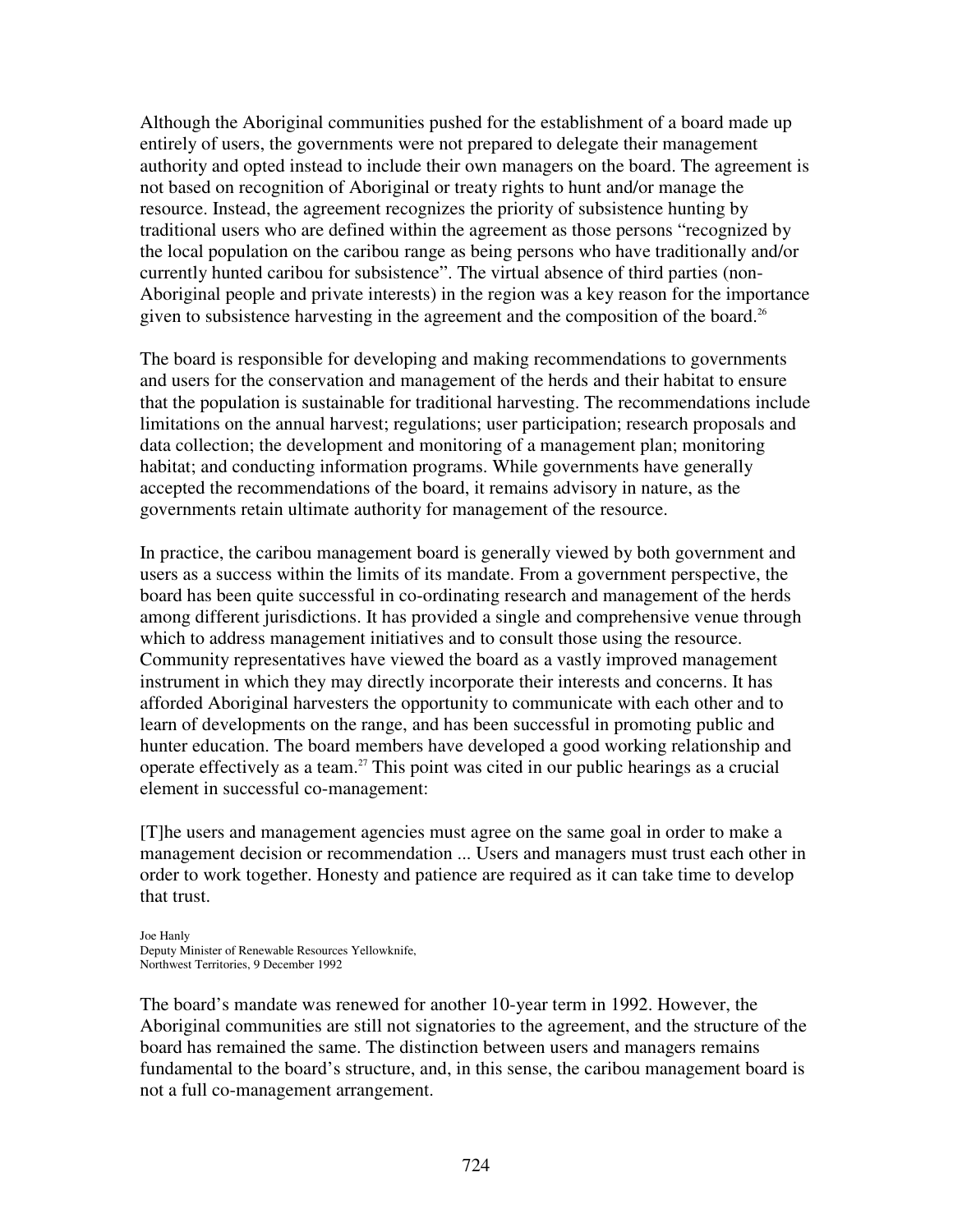### *Auyuittuq National Park Reserve, Baffin Island*

The Auyuittuq National Park Reserve was established in 1976 as part of Parks Canada's overall policy of completing a northern park system to preserve selected eco-regions. The park covers 22,000 square kilometres on Baffin Island. Initially, Parks Canada faced opposition from Inuit in the region, as the entire area was still under claim and the proposed boundaries of the reserve impinged on two adjacent communities, Pangnirtung and Broughton Island.

Following consultation with the communities affected, the park reserve was established without prejudice to the comprehensive claims negotiations and on the understanding that the boundaries might change subsequent to any land settlement. An advisory committee was formed of community members to provide input into the operation of the park reserve. Since that time, the committee, whose representatives were originally appointed by government, has evolved from a public consultation initiative into a substantive comanagement body overseeing the management and administration of the park reserve.

The park management committee is the product of local relationship building between park staff and the two communities. Consequently, there is no defined time frame that guides the initiative nor is there a formal agreement setting out the terms of reference or function of the committee. Technically, the committee does not possess any decisionmaking authority, but in practice the decisions of the committee are accepted and implemented by park staff. Thus, the committee represents a community-based and community-accepted approach to land and resource management in which local needs and objectives are integrated directly into the park management system.<sup>28</sup>

The committee consists of members from the two communities as well as representatives from the local hunters and trappers associations. Members are elected directly by the communities while the associations appoint representatives. At the time of writing, four members are from Broughton Island and five are from Pangnirtung. Three Parks Canada staff sit on the committee but act as advisers only, providing information and assistance to committee members as required.

The committee is responsible for providing overall policy direction for the management of the park as well as for addressing other issues of concern (ranging from wildlife harvesting to interpretation programs for tourists under park operation). The committee meets twice a year as a group and holds two community-based meetings within their respective communities. Committee decisions are incorporated into park administrative practices. Financing for the committee's operations is provided by the park's internal budget.

The work of the committee has had a positive impact on park management and overall community relationships:

The result of this change in management structure is that it has allowed the community more direct say in the direction of the Park. The intent is to develop a management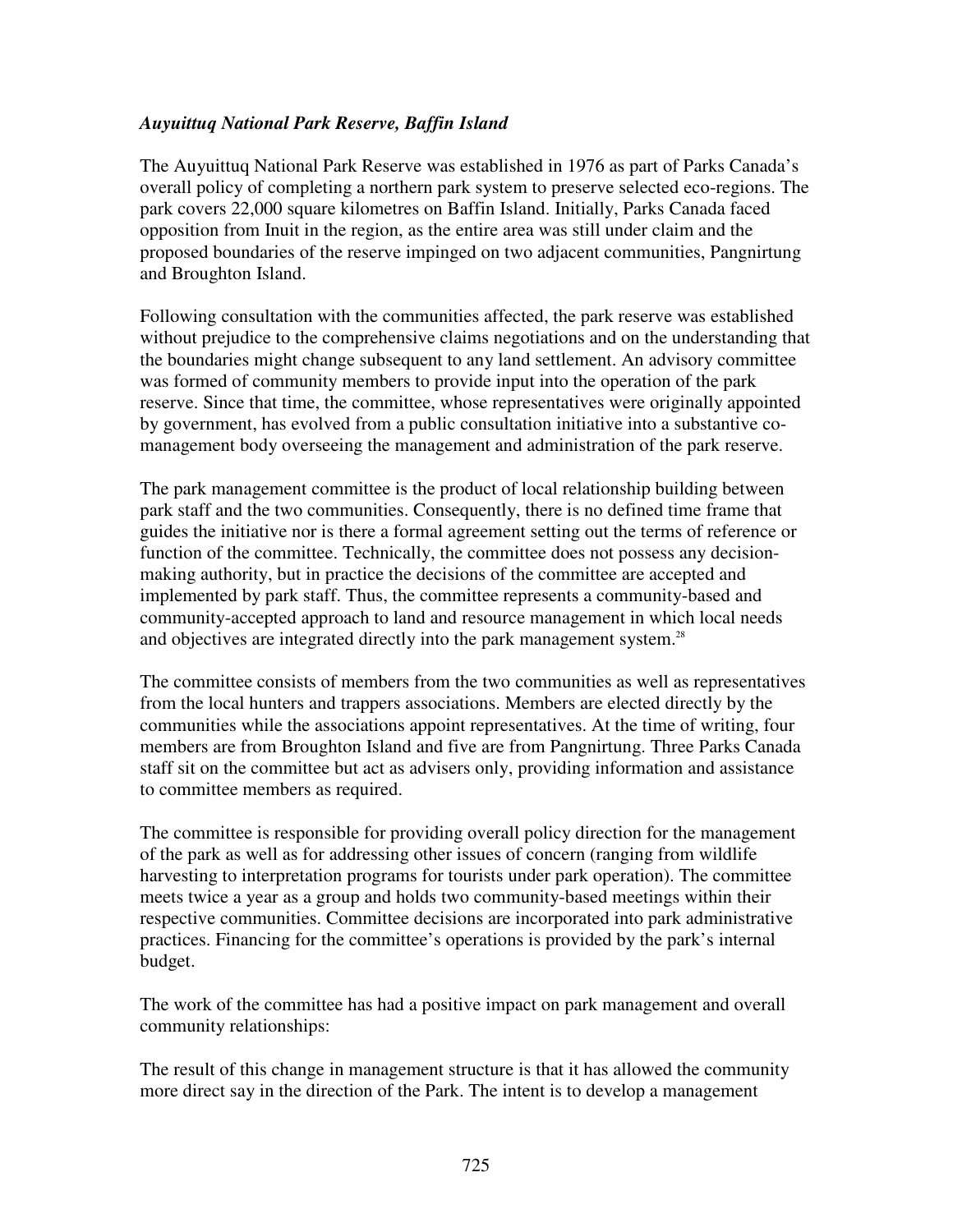regime in which local communities feel strongly that Auyuittuq is their park, and the messages which are presented by the park to visitors and residents alike accurately reflect community views. 29

A major factor in the success of Auyuittuq's co-management committee is that all but one of the park's employees are Inuit from the local communities. Therefore, not only does the committee guiding policy represent community needs but so do the internal decisions and administration of the park reserve. Consequently, the potential for problems experienced by other co-management regimes in developing collaborative relationships between government staff and community members may be diminished.

Pursuant to the final agreement with the Tungavik Federation of Nunavut, Auyuittuq will become a national park. Inuit will retain the right of access to the park for the purposes of harvesting, subject to any restrictions developed during the negotiation of an Inuit impact and benefits agreement (IIBA). In addition to defining any required limitations on resource access and use in the park, the negotiated IIBA is to address matters related to the establishment of the park, such as ensuring that Inuit obtain employment and economic benefits, determining zones requiring environmental protection, and establishing joint Inuit/government parks planning and management committees.<sup>30</sup>

Since the Auyuittuq co-management committee is an informal body that has evolved to conform with the specific needs and concerns of the communities, it is not clear what the relationship will be between the committee and the formal co-management structures envisioned in the Nunavut final agreement. Given its success, the committee will likely continue to play a central role in park management.

## *South Moresby/Gwaii Haanas National Park Reserve, British Columbia*

One of the longest-standing and best-known resource use conflicts in Canada is that involving the South Moresby area of the Queen Charlotte Islands in British Columbia. Throughout the 1970s and '80s, members of the Haida Nation and environmentalists joined forces to lobby for permanent protection of this wilderness area from commercial logging. Following several unsuccessful petitions to the British Columbia Supreme Court to prevent renewal of a forestry licence in the area, the Haida Nation submitted a formal land claim to the federal government based on unextinguished Aboriginal title and their inherent responsibility to manage the resources within their traditional territory.

Although the federal government accepted the claim for negotiation in 1983, logging within the claimed territory continued unabated. The Haida decided to take matters into their own hands and created their own 'tribal park', designating Gwaii Haanas and Graham Island as protected areas. Since the mid-1970s, the Haida have been managing and operating their own program for the protection of significant sites on South Moresby, such as the village of Ninstints, which UNESCO designated a world heritage site in 1981. As the number of tourists steadily increased, the Haida expanded the program to include information services, escorted tours and community feasts. A fee charged by the Haida was considered illegal by Parks Canada, but they did nothing to stop it.<sup>31</sup>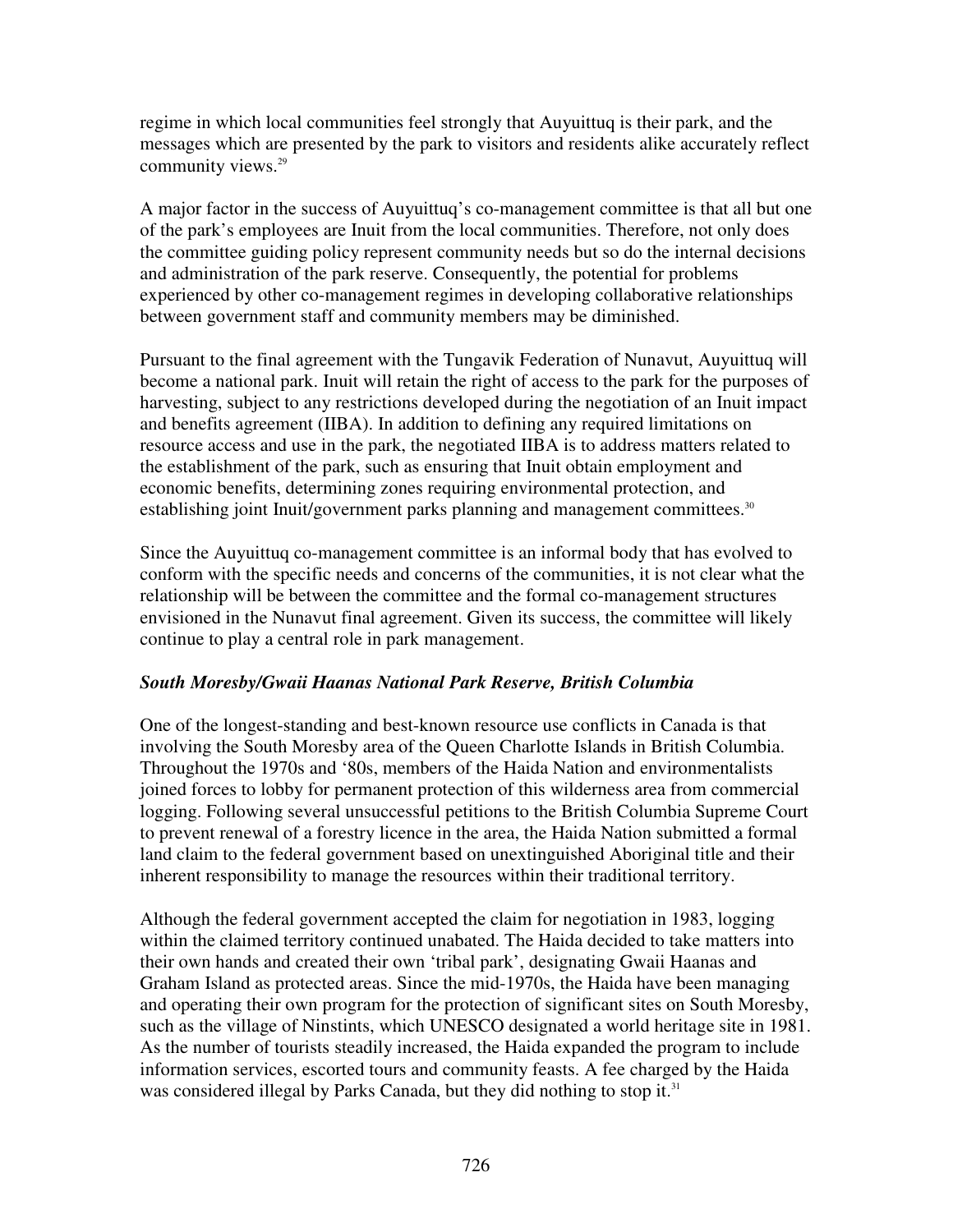In 1987, the federal and provincial governments signed a memorandum of understanding to turn the area into a national park reserve. The Haida Nation, however, was not a signatory of the agreement, because they were unwilling to participate as joint managers with only an advisory role. Eventually, an agreement was reached between the federal government and the Haida, without prejudice to the Haida Nation's land claim, recognizing their divergent positions on ownership.

The Gwaii Haanas Agreement between the government of Canada (department of the environment) and the council of the Haida Nation is unique in that it contains parallel statements on sovereignty, title and ownership to the archipelago and affirms the parties' willingness to work together, without placing the Haida under the authority of the *National Parks Act*. <sup>32</sup> The Haida have been successful in obtaining a substantive role in management that respects their rights and responsibilities. The agreement further recognizes the continuing traditional harvesting rights of the Haida and their identification of significant spiritual and cultural sites within the region. All other resource extraction activities are prohibited. (The agreement makes an exception for 'essential activities' in support of fishing in adjacent waters, consistent with the guidelines to be developed for the protection of the archipelago.)

The objective of the agreement is to protect and preserve the archipelago's natural environment and Haida culture for the benefit and education of future generations. To achieve these objectives, the agreement establishes an archipelago management board (AMB) responsible for planning, operation and management. The board consists of two Haida representatives and two Parks Canada representatives, with co-chairs designated from each party.

The board is responsible for developing a joint management plan; establishing regulations and guidelines concerning Haida traditional resource harvesting activities; identifying spiritual-cultural sites and managing these sites; producing guidelines for permits and licences for commercial, research and recreational activities; communicating with existing private and government agencies involved in activities affecting the area; and developing economic and employment strategies for the Haida

Nation associated with the joint management process. To carry out these activities, the board prepares annual work plans setting out work, staffing requirements and budgets for both parties. <sup>33</sup> The agreement does not state how the board will be financed, although Parks Canada is responsible for financing all aspects of tourism development, including the Watchmen program initiated by the Haida. 34

Neither party may take actions to manage or develop the park reserve without the consent of the other. Decision making is based on consensus, and if members disagree on any matter, the decision will be delayed until resolution is reached by the council of the Haida Nation and the government of Canada. A mediator may be requested to participate in resolving any disputes. The board must reach agreement before it can proceed, and its approval is mandatory for any legislation.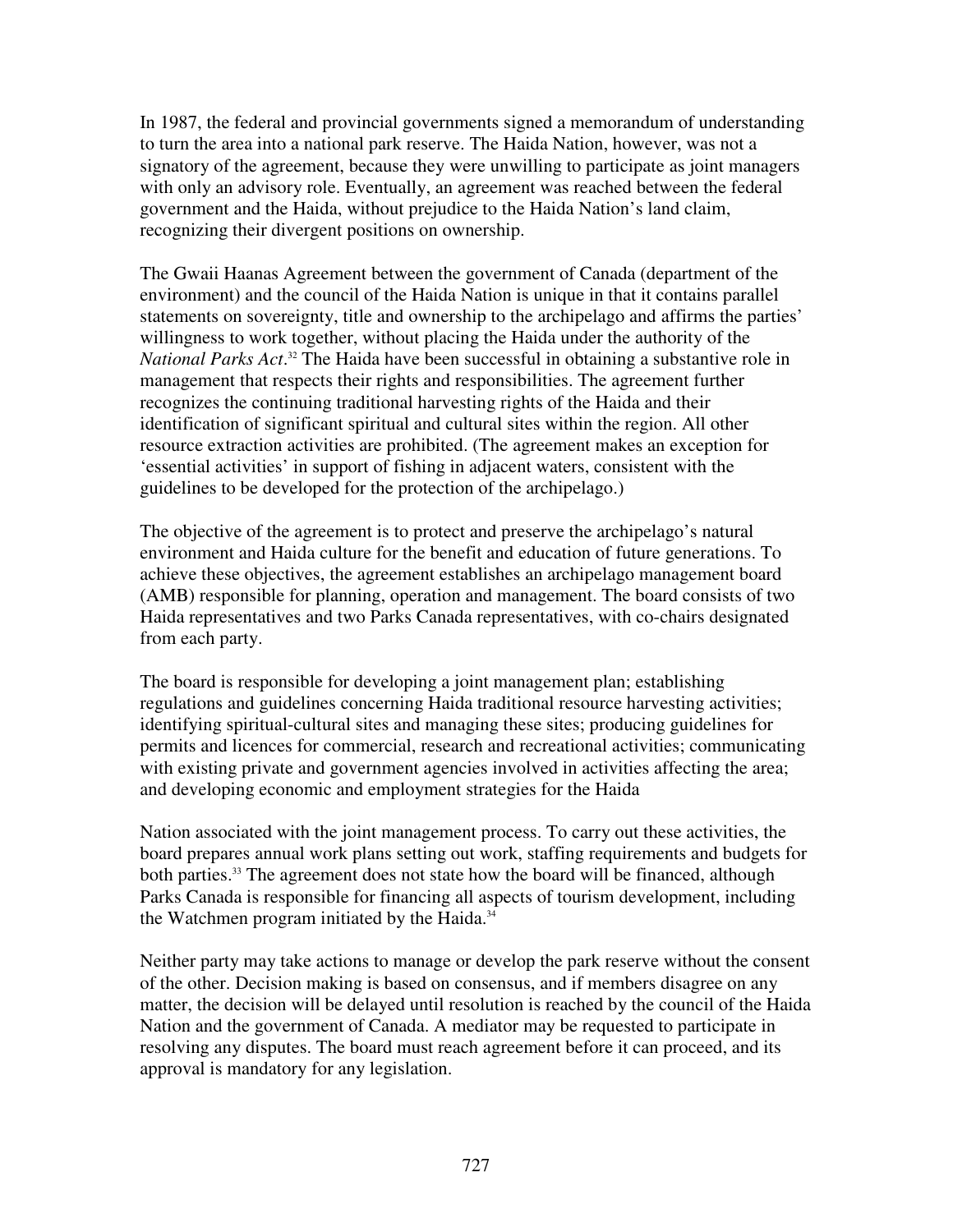Two years after the agreement comes into effect and thereafter every five years, the parties must conduct a joint review that is to be finished in a six-month period. Following the six-month review period, either party may terminate the agreement subject to six months' unconditional notice. 35

The Canada-Haida agreement represents an important achievement for Aboriginal people with respect to land and resource management — the Haida were successful in negotiating an understanding that respects their position on title and without Parks Canada retaining full decision-making power. Moreover, as the history leading up to the agreement illustrates, the Haida were instrumental in bringing about the creation of the National Park Reserve by establishing and operating their own tribal park to which the government was forced to respond.

## *Wendaban Stewardship Authority, Temagami, Ontario*

In the late 1980s, conflict over resource use in the Temagami region of northeastern Ontario dominated national headlines. At the centre of the dispute was Canada's — some say the world's — largest old-growth red and white pine forest. Protests by logging interests, environmental groups and the original inhabitants of the land — the Teme-Augama Anishinabai — occupied media attention, captured the interest of the public (as measured by public opinion polls), and caught the attention of the provincial legislature. As leader of the opposition, Bob Rae became involved and was arrested at an environmentalist blockade on the controversial Red Squirrel forest access road. The provincial government of Premier David Peterson decided it had to take action to resolve the impasse.

In April 1990, the province of Ontario (represented by Lyn McLeod, minister of natural resources, and Ian Scott, minister responsible for Aboriginal matters) and the Teme-Augama Anishinabai (represented by Chief Gary Potts and Second Chief Rita O'Sullivan) signed a memorandum of understanding, which set up negotiations for a treaty covering 10,000 square kilometres of land. The area had been the centre of a longstanding dispute between the Teme-Augama Anishinabai and the Ontario government over title to the land, one that culminated in a 1991 Supreme Court of Canada decision that the Temagami people had adhered to an 1850 treaty (and at the same time holding that the Crown had breached its fiduciary obligations to them).

In addition to treaty negotiations, the agreement included a bilateral process whereby the Teme-Augama Anishinabai were guaranteed an advisory role in the Ontario ministry of natural resources (MNR) timber management planning process for the Temagami district; and there was a commitment from both parties to establish a 'stewardship council' for part of the area. This council was announced as the answer to the dispute by those at the signing.

The NDP government, which took office in the fall of 1990, continued the policy of its predecessor. An addendum to the memorandum of understanding, signed in May 1991, brought the council into existence as the Wendaban Stewardship Authority (WSA). At a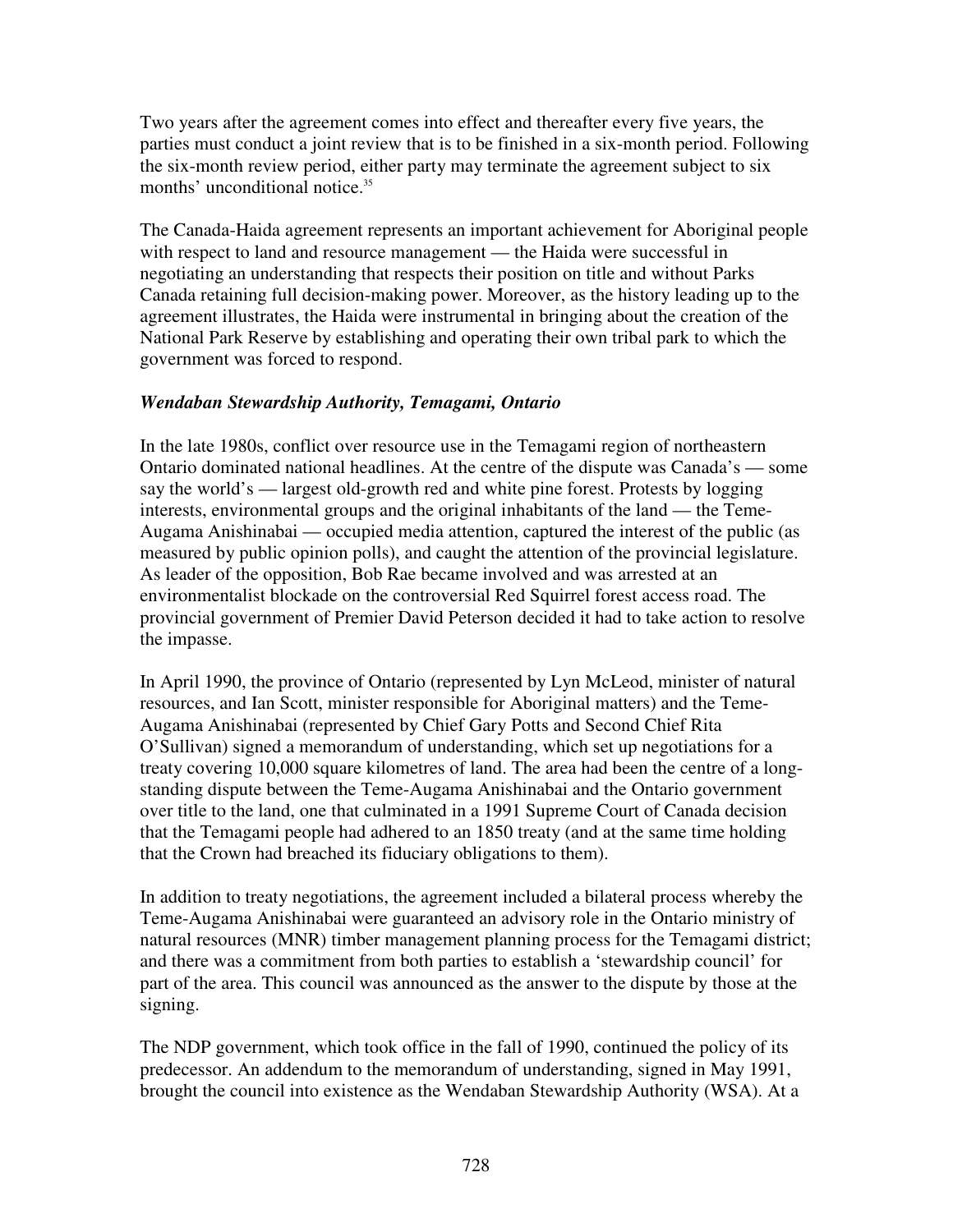news conference in Temagami, Chief Gary Potts and Bud Wildman, the minister responsible for Aboriginal matters and minister of natural resources, heralded the signing as a positive development in shared jurisdiction between Aboriginal and non-Aboriginal people.

The authority was given jurisdiction over four townships (roughly 400 square kilometres) northwest of Temagami and within the traditional homeland of the Teme-Augama Anishinabai. While most of the area is Crown land, it includes a few patented mining claims and privately owned cottage lands. The Wendaban stewardship area includes the Wakimika Triangle, where much of the old-growth forest is located, as well as the extension to the controversial Red Squirrel forest access road. (The authority was named for Wendaban, who was head of the principal Aboriginal family that traditionally occupied the stewardship area. *Wendaban* means 'whence the dawn comes'.)

The authority was set up as a decision-making body that would report to Ontario and the Teme-Augama Anishinabai, rather than as an advisory body to a government minister. However, while the Teme-Augama Anishinabai sanctioned WSA as a decision-making body through a general assembly resolution, the authority did not obtain the promised legislative jurisdiction over the four townships from Ontario. The jurisdictional vacuum was temporarily alleviated through the tacit agreement by all parties to act as if the authority possessed the appropriate legislative base.

While useful, this strategy caused some difficulty in practice. On more than one occasion, authority decisions that were contrary to policies of the local planning board were challenged by district staff of the ministry of natural resources because of WSA's lack of legislated decision-making authority. Although the situation was resolved by the minister directing his staff to acknowledge the authority's jurisdiction, it illustrates the problems of operating without a clear legislative base. Indeed, if challenged by a third party, it is unlikely that a court would have favoured the WSA position.

According to its terms of reference, the Wendaban Stewardship Authority is responsible for monitoring, regulating and planning all uses and activities, ranging from recreation and tourism, fish and wildlife to land development and cultural heritage on the land within its jurisdiction. The approach emphasizes holistic land and resource use based on four principles: sustained life, sustainable development, coexistence between Aboriginal and non-Aboriginal peoples and public involvement in the activities of the authority.

The authority has 12 members: six appointed by the Teme-Augama Anishinabai and six by the province of Ontario, and a non-voting chair appointed by mutual agreement. Representatives to the board were selected by both sides with a view to incorporating the diversity of local interests in the planning and management process. None of the members is a provincial public servant. Ontario's representatives included a local township reeve, the manager of a nearby sawmill and a local environmental activist; the Aboriginal representatives included the owner of a contracting business, a trade unionist and the manager of a craft co-operative. The authority built some aspects of traditional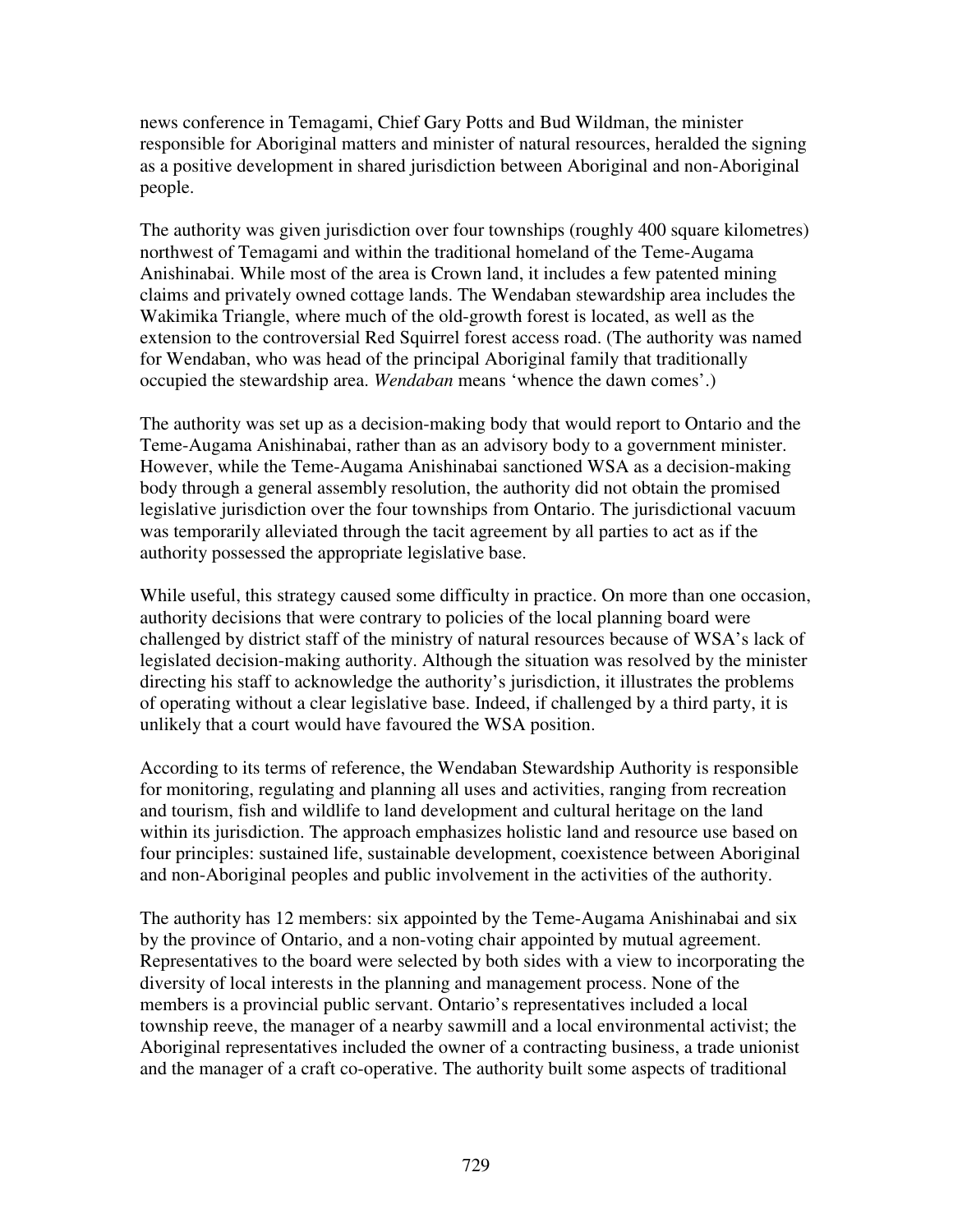Aboriginal protocol into their procedures, such as reaching decisions on the basis of consensus.

There were initial doubts about the potential for success using a consensus approach to decision making, given the diverse cultures and backgrounds of the members, the previous level of conflict over resource management issues, and the fifty-fifty split in representation. These doubts seemed to be backed up by conventional wisdom on resolving conflict: consensus is suited for situations where the level of conflict is low and groups have much in common. Once the members and chair formed a comfortable rapport, however, the authority established an informal routine for decision making.

In fact, in more than three years of operation, not one of the authority's decisions split the membership on Aboriginal/non-Aboriginal lines. The main points of tension were between those in favour of and those opposed to resource development, and there were Aboriginal and non-Aboriginal members in both camps. In June 1994, members reached consensus on a 20-year forest stewardship plan for the area under the authority's jurisdiction, a plan that establishes land use zones and regulates all uses, including recreation, timber, mining, wildlife, water and cultural heritage. That plan was subsequently submitted to Ontario and the Teme-Augama Anishinabai.<sup>36</sup>

The future of the authority is in some doubt. In 1993, Ontario and the Teme-Augama Anishinabai reached an agreement in principle on a treaty of coexistence. That treaty would have provided for a shared stewardship body covering a larger area and having a somewhat different mandate and membership criteria. Difficulties inside the Aboriginal community, however, prevented the agreement from being ratified before the new Conservative government took office in June 1995. Premier Mike Harris has since stated that Ontario would be withdrawing from the agreement in principle. If there is no treaty, the fate of WSA is still very much an open question.

Another difficulty faced by the authority has been the lack of stable funding, since it relies solely upon provincial government funding that is approved on an annual basis. Because of this, the authority has had minimal staff and has not been in a position to undertake long- term planning or to fulfil its mandate effectively. Because the provincial government controls the purse strings, it can control the agenda by withdrawing funds.

Whatever its future, there have been several positive lessons from this experiment in shared jurisdiction. Not only has the Wendaban Stewardship Authority generated support and collaboration among a multitude of often conflicting interests, at both the regional and local levels, it has also proven that Aboriginal and non-Aboriginal people can work together on issues of land and resource management. That in itself is a major accomplishment.

## *Barriere Lake Trilateral Agreement, Quebec*

The traditional territory of the Algonquin of Barriere Lake in Quebec has long been subject to encroachment by industrial and recreational interests. Earlier this century,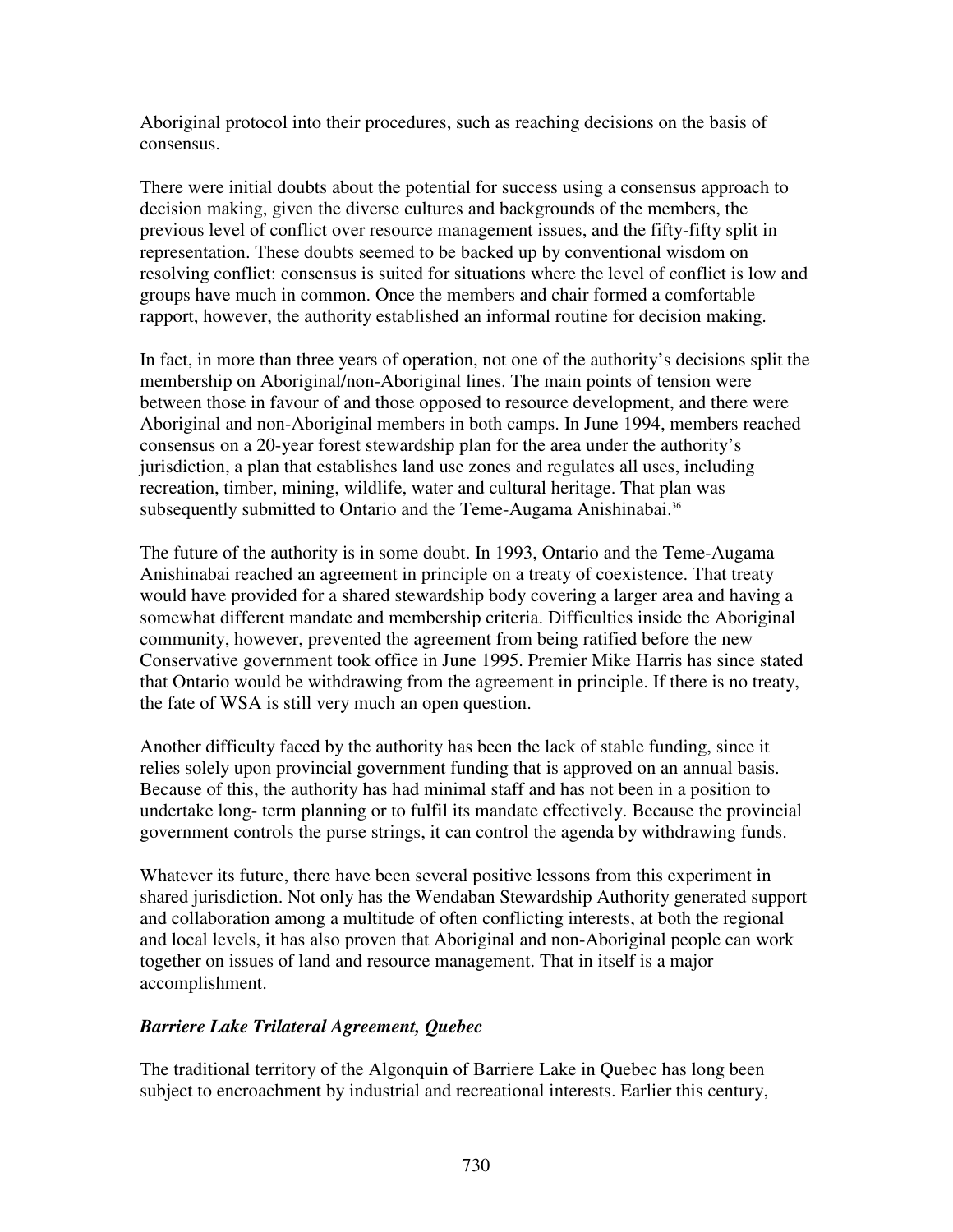hydroelectric development had adverse effects on wildlife resources and their habitat. Although the province of Quebec established a hunting reserve in 1928 — the Grand Lac Victoria Reserve, for the exclusive use of First Nations people — the construction of a highway through the area increased recreational hunting pressure. As a result, a significant portion of the reserve was turned over to non-Aboriginal use. The reserve became a park, and recreational and tourist use further increased. However, logging operations in the area have been the major source of conflict, exacerbated by the provincial forestry management and land use planning regime, which has made little attempt to address the ecological impact of resource extraction activities.<sup>37</sup>

In the late 1980s, when the province began to lock surrounding lands into 25-year timber supply and forest management agreements (CAAF) with logging companies, the Algonquin decided to challenge the province by seeking a court injunction as an immediate step to alleviate continuing pressure on their traditional land base and to force the federal and provincial governments into negotiations.

The Barriere Lake Trilateral Agreement, between the Algonquin of Barriere Lake, the province of Quebec and the government of Canada, was signed on 22 August 1991. The agreement covers a 10,000 square kilometre territory within La Verendrye Park, in which the Algonquin pursue traditional activities. In a strategic move by the community, the agreement was not based on recognition of Algonquin title or rights to the land and resources within the region. What the Barriere Lake Algonquin sought, rather, was to alleviate immediate resource extraction pressures and force the Quebec and federal governments into "negotiations aimed at a trilateral agreement on integrated resource management which would take Algonquin land use into account". <sup>38</sup> The Algonquin succeeded in reaching an agreement built on the concept of "sustainable development" as proposed in the Brundtland report (the report of the World Commission on Environment and Development).

The objective of the agreement is to reconcile the forestry operations of the various companies operating in the area with the environmental concerns and traditional ways of life of the Algonquins of Barriere Lake whose home it is.<sup>39</sup>

The trilateral agreement did not establish a board to oversee management activities in the region. Instead, it established a four-year phased process to prepare a draft integrated management plan for renewable resources (defined as forests and wildlife) involving the following activities:

• the design and implementation of interim protection measures for the duration of the agreement;

• the analysis and evaluation of existing data and information and compilation of new inventories and information on renewable resource use, potential impact and interaction of activities related to their exploitation, and development within the perimeter of the territory;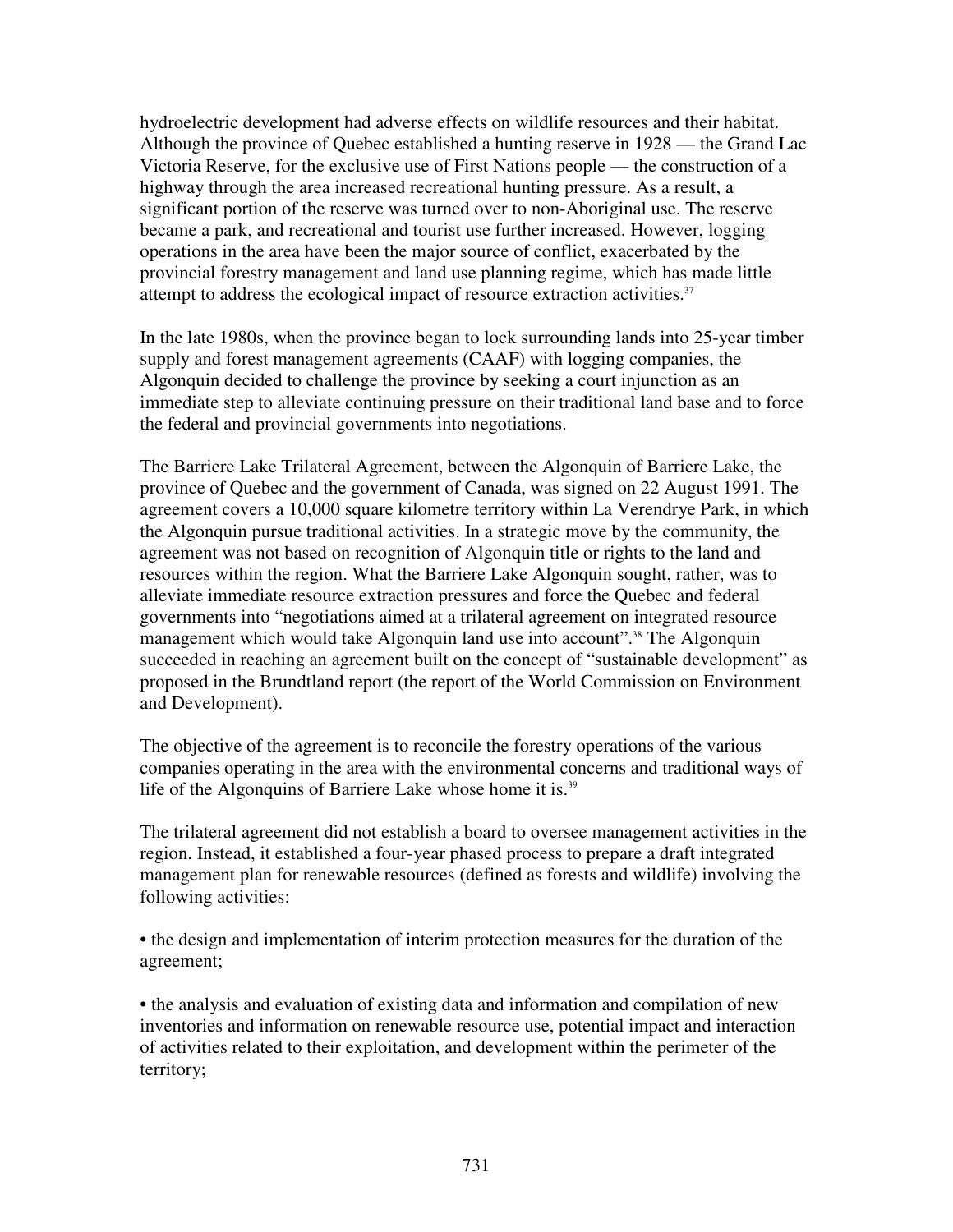• the initiation of an education process for this comprehensive process;

• the preparation of an integrated management plan for renewable resources based on the above work; and

• the formulation of recommendations for implementing the management plan.<sup>40</sup>

The agreement created two entities, one at the political level (the special representatives) and the other at the field level (the task force). With respect to the former, each party appointed a special representative to oversee the process; ensure continuous communication among the parties and between technical staff and government officials; develop the work plan and financial requirements for the task force; and take primary responsibility for drafting the plan and recommendations. Moreover, the representatives were to be guaranteed sufficient authority to make decisions and to apply the provisions of the agreement. 41

The task force acts as the technical arm and is made up of eight members selected by the three signatories (three members each for the Algonquin and Quebec and two for the federal government). Included in its responsibilities is the identification of sensitive zones and the development of recommendations to provide protection to these zones from resource extraction.

An office was established to co-ordinate the project. Financing is shared equally by the parties, with the government of Canada reimbursing the Algonquin for all of their expenses. The issue of funding quickly became problematic and remained so for two years, as neither the provincial nor the federal government set aside a specific budget to execute the agreement.<sup>42</sup> Financial problems threatened work at both the management and field level as research and identification of sensitive zones were delayed. A more critical problem for implementation was the province's insistence that the process occur in accord with the primacy of its jurisdiction. As the Barriere Lake special representative, Clifford Lincoln (himself a former Quebec minister of the environment), explained during our hearings:

Quebec views its laws, regulations and jurisdictions as sacrosanct, and the agreement subordinate and insignificant in comparison. Quebec would like to delay any changes until the completion of the integrated resource management plan, at which stage its laws and regulations can be altered if necessary.

In the meantime, it has signed forestry agreements, known as CAAFs, over the agreement territory, and issues under these unrestricted forestry permits, thus giving forestry companies similar rights to those they would enjoy outside the territory as if the Trilateral Agreement did not exist. 43

Effective interim protection thus became impossible, and a hostile climate developed among the Algonquin, loggers and government over the continuation of timber harvesting. The matter was referred to a mediator, Justice Réjean Paul, whose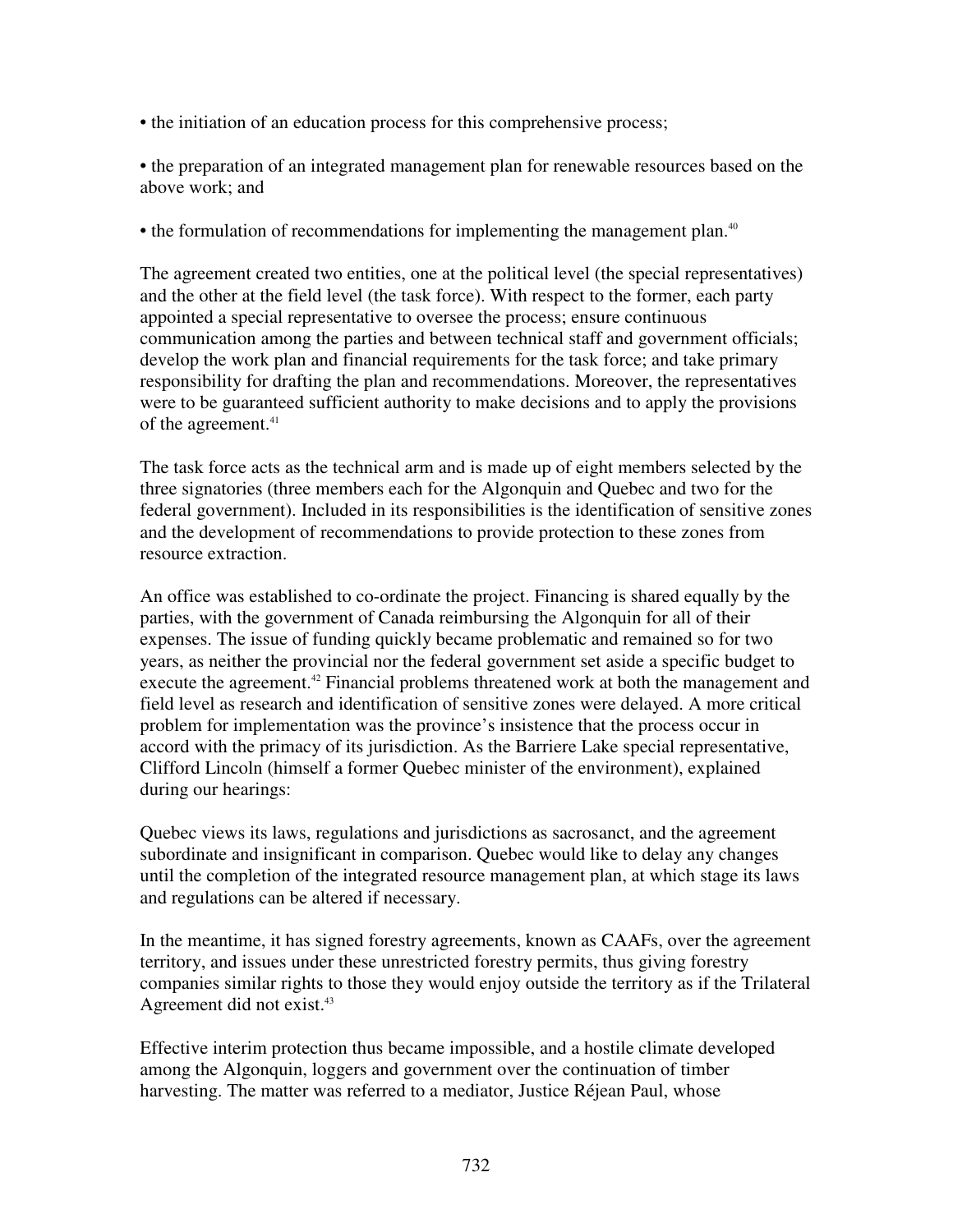recommendations included the transfer of power to the special representatives, the transfer of control of the technical work from the Quebec ministries, and the protection of sensitive zones within the existing timber agreement. In spite of the mediator's report, Quebec unilaterally suspended the agreement and the process nearly collapsed.

During the spring of 1993 the Algonquin carried out an effective public relations campaign, applied pressure at senior political levels, and intensified efforts to build a relationship with the forestry industry. These efforts resulted in a dramatic turnaround: the provincial government consented to give Quebec's special representative full decision-making authority and to establish a special interim management regime for the territory. Cabinet conferred temporary authority on the special representative to suspend and amend regulations under the *Forest Act* and CAAF within the area. This authority has enabled the representative to work directly with the logging companies to assist them in changing their practices to meet interim requirements. The special representative also received full control of the budget, and the provincial government committed \$600,000 for the 1993-1994 fiscal year (to be matched by the federal government). <sup>44</sup> Quebec's special representative is now accountable to the secretariat for Aboriginal affairs, under the purview of the minister of energy and natural resources.

In 1994 work focused on preparing an integrated resource management plan for the area. Recommendations for its implementation were to be developed during the first quarter of 1995. Although the agreement was to expire on 25 May 1995, it has been renewed until December 1996. After that date, the Algonquin will again deal directly with ministerial agencies, and much will depend on Quebec's willingness to participate in some form of co-management. It is doubtful, however, given the gains made thus far, that the Barriere Lake Algonquin will relinquish their influence in any future resource management process.

A research study prepared for RCAP attributes difficulties to the province's refusal to transfer the required authority from line ministries to the special representative during the first two years of the agreement.<sup>45</sup> With the transfer of power, clear lines of authority and communication were established, and representatives on the technical and political bodies began to work collaboratively toward the same objectives. Credit is also due to the efforts of senior forest industry officials and the Algonquins for building a more co-operative working relationship and accommodating each other's needs.

## *Interim Measures Agreement between British Columbia and the First Nations of Clayoquot Sound*

On 19 March 1994 the province of British Columbia entered into the Interim Measures Agreement (IMA) with the Hawiih of the Tla-o-qui-aht First Nations, the Ahousaht First Nation, the Hesquiaht First Nation, the Toquaht First Nation and the Ucluelet First Nation. The purpose was to establish a joint land and resource management process covering the Clayoquot Sound watershed on Vancouver Island. IMA was the direct result of an intense and highly public period of protest over clear-cut logging in the Clayoquot Sound area. During the summer and fall of 1993 the Aboriginal communities,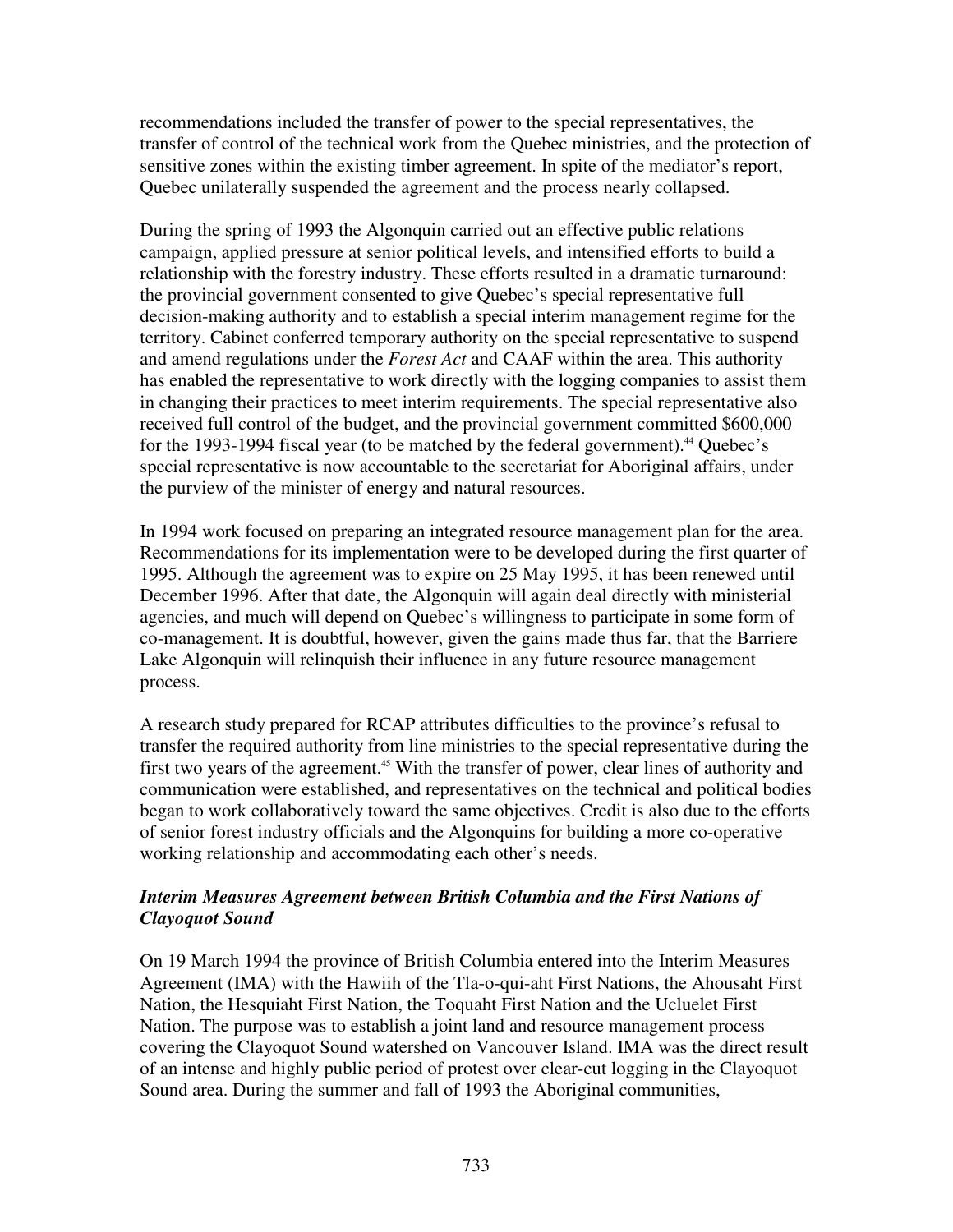environmentalists and others staged an extensive campaign, including mass protests and a continuous blockade of logging roads into the area. The protesters were successful in capturing national and international media attention, which ultimately forced the B.C. government to negotiate. 46

The agreement is set within the meaning of the B.C. claims task force report.<sup>47</sup> It is therefore without prejudice to Aboriginal rights and treaty negotiations and recognizes that the First Nations have a responsibility to preserve and protect their traditional lands. Moreover, while recognizing British Columbia's authority to manage the subject lands, the agreement qualifies this "to the extent of its [the province's] interest in those lands".<sup>48</sup> As such, the agreement is intended to act as a bridging mechanism toward the making of a treaty and to begin the process of identifying areas of First Nations land and areas of potential joint management with the province. After two years the parties are to review the process and consider extending the agreement (with revisions as required). The province expects that the bodies established as a result of the interim agreement (or their successors) will eventually form part of a joint management regime created through the treaty process. 49

The overarching goal of the agreement is to conserve resources for the future benefit of the First Nations within their traditional territories (covering 262,592 hectares of land adjacent to Clayoquot Sound). Within this broad goal are a number of specific objectives: promoting sustainable economic development and employment for the First Nations; restoring and ensuring the ecological integrity of the area; providing a sustainable forest industry; incorporating Aboriginal values and input into the planning process; and reconciling competing concerns about resource use in the region. The agreement contemplates an integrated approach to resource management, which will consider economic, environmental and social factors in decision making.

To achieve these objectives, the agreement establishes a central region board made up of representatives from the First Nations and British Columbia. The First Nations and the province are to appoint five representatives each and a mutually acceptable chair. The First Nations will select their representatives, while the province will officially appoint members to the board.

The board will be charged with monitoring and co-ordinating activities undertaken by existing panels, agencies and ministries responsible for resource management and land use planning in the region. The board will participate in the development and implementation of a comprehensive forestry audit and undertake a feasibility study for the development of ecological zones, including the establishment of tribal parks.<sup>50</sup> Given the intense conflicting interests surrounding resource use in the area, the board's mandate includes hearing public complaints and recommending methods to bring about their resolution. It is through this role that the board may be able to contribute significantly in promoting a broader level of understanding and support at the local level.

A number of additional activities are identified, notably the creation of a co-operative forest management area and a working group on economic development initiatives. This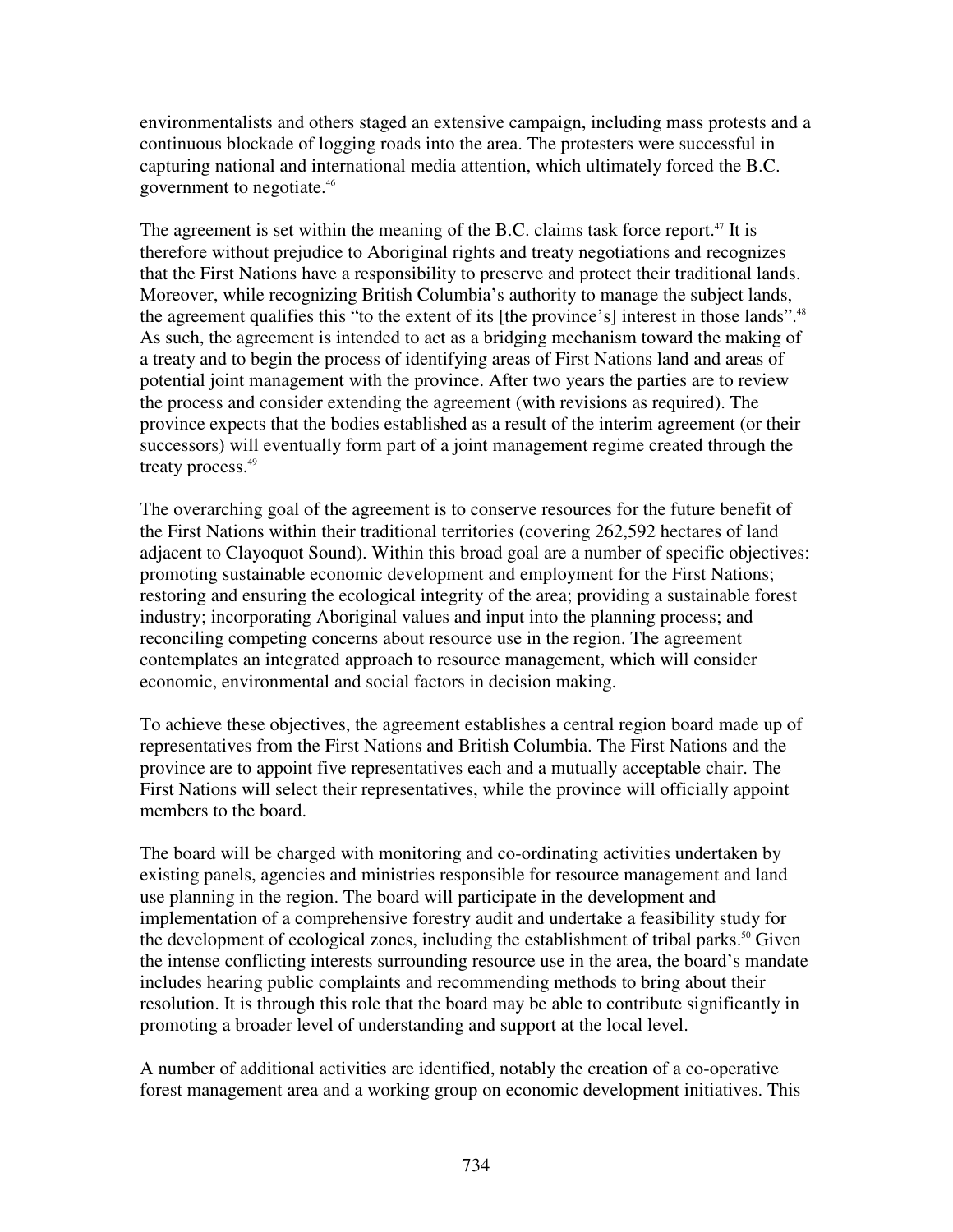appears to reflect the fact that the agreement involves five individual First Nations, each of which has its own objectives with respect to land and resource management and economic development within its broader territory. The forest management area is eventually to fall under the responsibility of the board and includes separate funds for training First Nations members in management and field operations.

The board will be empowered to review plans and policy decisions respecting land use and resource management prepared by agencies and ministries and may modify or recommend rejection of any of them at any stage in the process. There must be a majority vote of the First Nations members for a decision to pass the board. While not an explicit veto, this innovation may be useful in establishing parity between Aboriginal and non-Aboriginal representatives. Board recommendations are directed to the appropriate body for implementation and, if not implemented to the satisfaction of the board, may be referred to cabinet.

An interesting innovation is the creation of a central region resource council composed of hereditary chiefs and provincial government ministers. The council will act as a forum for dispute resolution if cabinet does not accept the board's decision. No alternative dispute resolution mechanism is mentioned in case of deadlock. This underscores a potential difficulty with respect to the authority of the board relative to that of the province. The board is not empowered to enforce its decisions because it is framed within existing provincial jurisdiction. However, because the parties contemplate amending legislation to circumvent implementation problems, potential avenues are built in to facilitate increasing the authority of the board during the life of the agreement.

To support the board in carrying out its duties, a secretariat is to be established. The secretariat will focus on co-ordination and the provision of administrative support rather than establishing a duplicate bureaucracy. All information is to be provided by existing government agencies and ministries. This may be cause for concern in practice, as the board may become entirely dependent on the province for information on which to base its decisions. The province of British Columbia is committed to funding the regime's operations based on a budget prepared by the board.

## *Interim Hunting Agreement between the Algonquin of Golden Lake First Nation and the Government of Ontario*

The Algonquin of Golden Lake are involved in negotiations with the federal and provincial governments over their claim of Aboriginal rights within the Ottawa Valley watershed. That claim covers 8.5 million acres of land in eastern Ontario, including Algonquin Provincial Park. The issue of harvesting rights in the park has been particularly controversial. An ad hoc committee for the defence of Algonquin Park, representing recreational users, tourist operators, anglers, hunters and loggers, has challenged the merits of the claim and has been lobbying the federal and provincial governments against any Algonquin use of the park or involvement in park management.<sup>51</sup> In 1990, in response to moose hunting charges laid against community members, the Algonquin of Golden Lake and the Ontario ministry of natural resources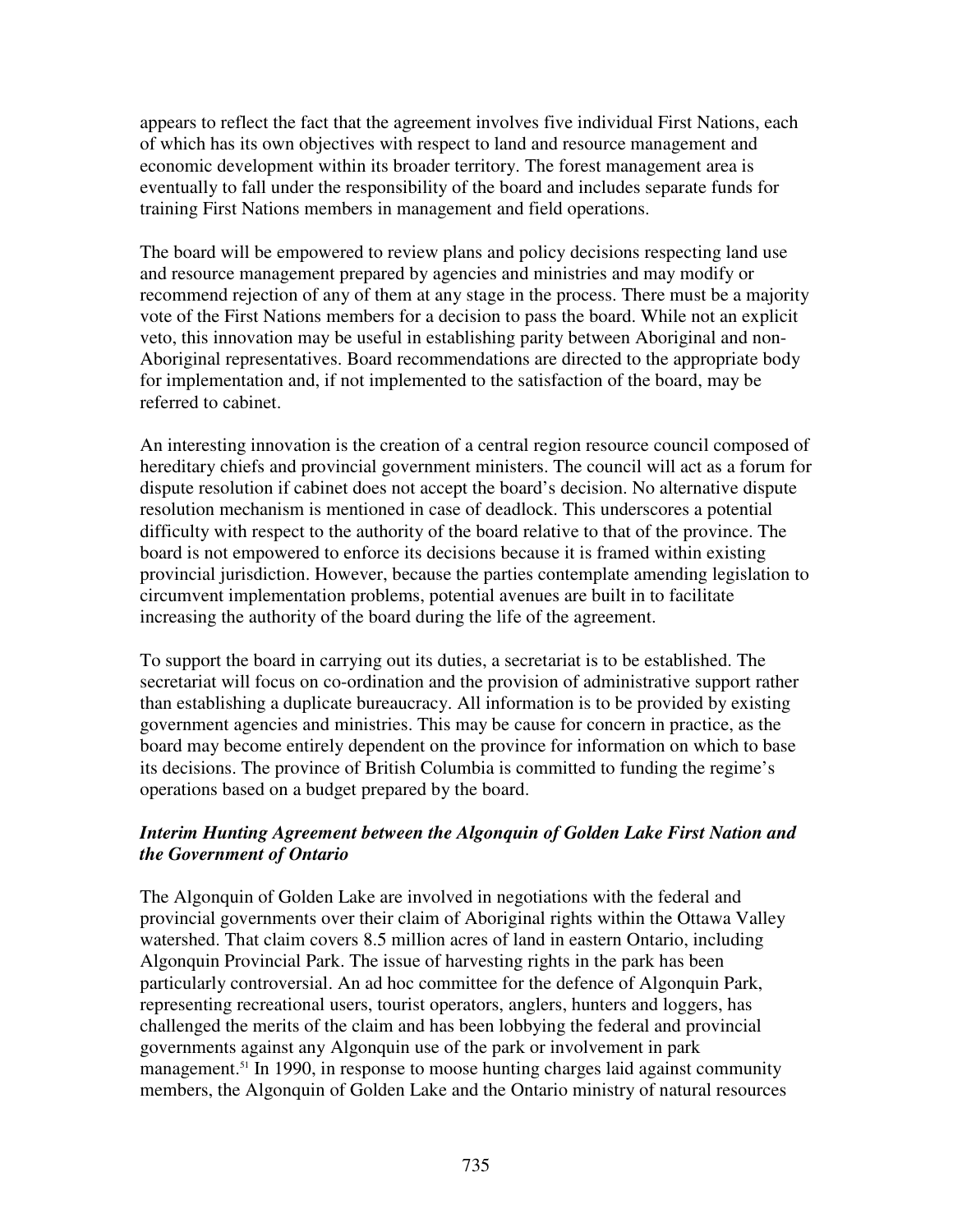entered into an interim hunting agreement to resolve the conflict and provide a bridge for resource management pending the completion of the claim negotiations. The agreement is without prejudice to either party's position with respect to Algonquin Aboriginal and treaty hunting and fishing rights. 52

The objective of the agreement is to allow the management of deer and moose hunting by Algonquin within their traditional territory based on the principles of conservation of wildlife, the preservation of Algonquin Park wilderness values, and respect for Algonquin rights to harvesting. The total area covered, including Algonquin Park, amounts to 36,000 square kilometres. Since 1990 the agreement has been renegotiated on an annual basis. Either party may, upon thirty days' notice, terminate the agreement if they believe the other party has violated its terms or intent. The annual negotiations between Ontario and the Algonquin set out the guidelines for the following year's hunting season, such as harvest quotas, boundaries and seasons for hunting each species, and improving the administrative structures to implement the terms as required.<sup>53</sup>

The agreement is innovative in that Ontario formally recognizes Algonquin authority to regulate hunting activities within the territory in accordance with Algonquin law. This recognition, however, stops short of provincial recognition of First Nation jurisdiction over natural resource use and management. Nonetheless, the arrangement affirms the First Nation's authority to make and enforce its own laws pertaining to methods of community harvesting and use of the resource.

The agreement established a co-ordinating committee made up of three Algonquin and three Ontario representatives. The committee undertakes the technical work required for the implementation of the agreement's terms, such as the planning, reporting and monitoring of hunting activities, including data maintenance. The committee may also make recommendations to the parties with respect to conservation measures to be implemented through the law. As part of its duties, the committee tables an annual report to the ministry of natural resources outlining biological data on the harvest. Although hunters provide harvesting information, the committee has had to rely upon biologists from the natural resources ministry to gather and prepare the necessary data.<sup>54</sup>

The province provides funding for an Algonquin conservation officer, a support staff person and an office. The office is equipped with approximately \$70,000 worth of equipment for carrying out conservation enforcement activities, including a boat, motor and trailer, four- wheel drive vehicle and snowmobile. <sup>55</sup> The agreement also provides for continuing discussions between the two parties concerning the development of terms of reference and funding for an Algonquin nature department.<sup>56</sup>

The agreement provides for an Algonquin official who is Ontario's first Aboriginal crossdeputized conservation officer and who is "responsible for the observance of the Agreement through community consultations and surveys". Trained by the ministry of natural resources, the conservation officer works under the direction of the First Nation and enforces Algonquin law with respect to Algonquin community members within the parameters of the agreement. The conservation officer technically cannot enforce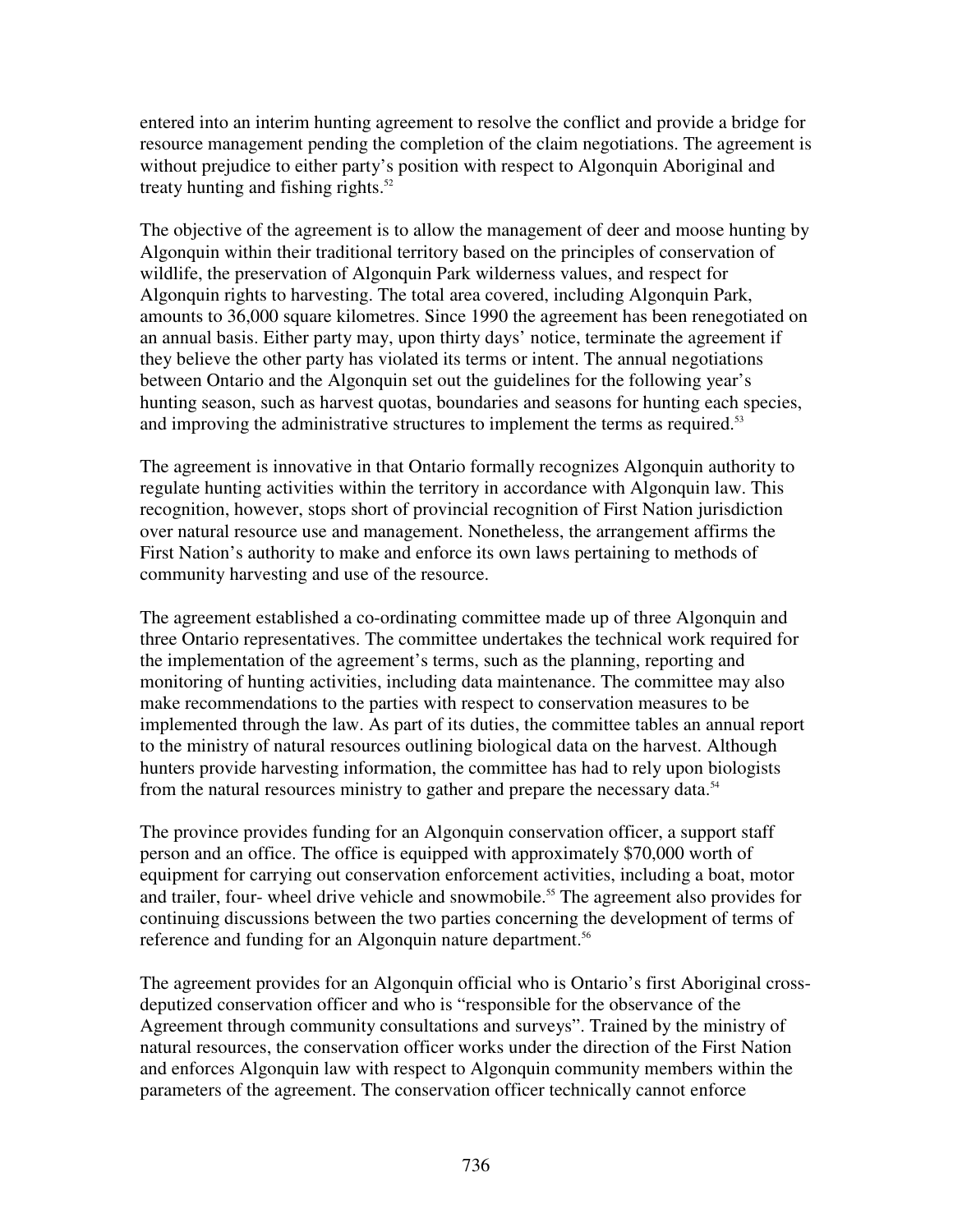provincial laws against non-Aboriginal persons, but notifies provincial officials about possible violations. Similarly, local provincial conservation officers, who are also responsible for the agreement, defer to the Algonquin officer if an incident involves a community member. <sup>57</sup> The Algonquin and local conservation officers have succeeded in developing a good working relationship so there has been little disagreement in practice over each party's jurisdiction. 58

A unique element of the agreement is the community-based justice system set up to resolve charges against Algonquin offenders. Five judges, primarily elders, are appointed to the court, with each sitting of the court consisting of three judges. If an offender is found guilty by the panel, that person must perform community work or hunting and fishing rights may be suspended. If the offender refuses to comply with the decision of the panel, the Ontario government is informed that the person is no longer considered to be an Algonquin for the purposes of the agreement and is subject to provincial laws. To date, no one has rejected the system's decision. 59

A research study prepared for RCAP concludes that one of the major achievements of the agreement has been a more positive relationship between the local ministry of natural resources office and the community. The co-ordinating committee's work has also succeeded in developing a more independent, and hence mutually acceptable, source of information on Algonquin use of the resource. This has been helpful in diminishing although not entirely eliminating — accusations of overharvesting directed at the community. At the same time, the direct involvement of the Algonquin in managing the harvest has enabled the community to develop management and technical expertise while strengthening Algonquin laws and conservation practices.<sup>60</sup>

## *Whitedog Area Resources Committee, Wabaseemoong Independent Nations and Province of Ontario*

The Whitedog Area Resources Committee (WARC) was established pursuant to a memorandum of understanding signed between Wabaseemoong Independent Nations (formerly known as Islington Band No. 29) and the government of Ontario in 1991. The committee represents another step in a protracted series of attempts at resolving the social, economic and environmental problems created by a number of resource-related development projects within the community's traditional territory. The construction of two major Ontario Hydro dams in the late 1950s flooded reserve and traditional land, buried homes and a community cemetery, and forced the relocation of band members from One Man Lake. The artificial raising of water levels severely damaged the land on which the community harvested resources for both traditional and commercial purposes.

In the 1970s, a major pulp and paper mill owned by Reed Inc. and located upstream from the community was found to have emitted an estimated 40,000 pounds of mercury into the environment (including the English River system adjacent to the community). As a result, community members suffered health problems, and the province was forced to ban commercial fishing. It was not until the late 1970s that the province agreed to enter into negotiations, which did not yield an agreement until 1983 (ratified in 1985). In addition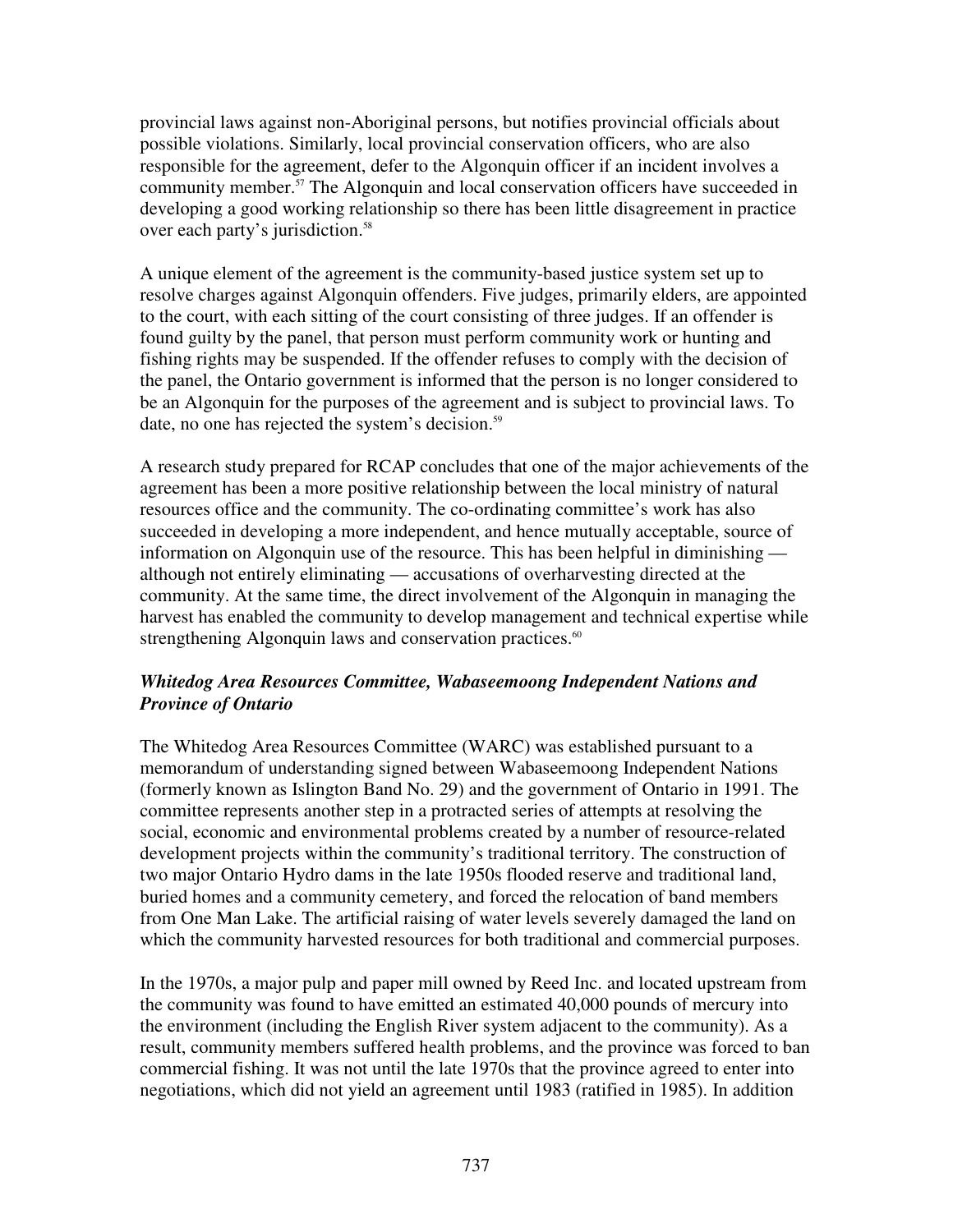to compensation, remedial measures and social and economic development initiatives, the 1985 agreement provided for community consultation but not co-management. The agreement also stipulated that the parties conduct a review every five years "so that all sections of the Agreement are kept relevant to both parties".<sup>61</sup> On the basis of the review conducted in 1990, the province and Wabaseemoong entered into new negotiations to resolve outstanding problems associated with the 1985 agreement. The Whitedog committee was created as a result of that process.

The committee's mandate is to develop and design a co-management arrangement to govern all proposed activities by any parties in Wabaseemoong's traditional land use area (TLUA). It was established in 1993 with a four-year mandate. "The purpose of the comanagement agreement will be to address a program of planned, managed and sustainable development in the TLUA ensuring that the Wabaseemoong Nations share in the benefit of such development." <sup>62</sup> The area encompasses 672,060 hectares (including part of a provincial park) surrounding three reserves, totalling 11,800 hectares. WARC's mandate does not include the small area of patented lands within the TLUA or the reserves.

The Whitedog committee consists of equal representation from the signatories, Ontario and the Wabaseemoong Nations, with an independent chair acceptable to both parties. All are appointed by the minister of natural resources, three on the advice of the Wabaseemoong, one on the advice of local third-party interests, and two directly from the ministry. The representation of third parties remains a matter of local controversy, especially in the town of Minaki, which claims an interest. The two signatories maintain that Ontario represents third parties by appointing a representative from the group as one of its members. Not all third parties are satisfied and they would like greater and more direct representation. Alternative proposals include involving more third parties directly (which would have the effect of eliminating the parity of representation now enjoyed by Wabaseemoong) or a direct partnership between Wabaseemoong and the local public in which Ontario plays only an advisory role. It is reported that there is some disagreement about the basis of appointment of Wabaseemoong representatives and some sympathy for the second model proposed by the third parties.

WARC has been given a budget to cover staff, access to expertise, and information sharing. As yet, it has no authority to plan, manage, or regulate land and resource use and has not been delegated any of the powers of Ontario in that respect. In practice, if the ministry declines to override Wabaseemoong's objections at the committee, the latter has gained a greater role in decision making.

The bulk of the committee's work has been devoted to directing the preparation of a comprehensive resource inventory of the traditional land use area in partial fulfilment of the committee's mandate. This is a joint undertaking between the ministry of natural resources and Wabaseemoong staff that is funded by Ontario. From the resource inventory, the joint staff group will identify a host of potential sustainable economic development opportunities within the area and develop a socio-economic development plan for consideration by the community. In turn, the community will decide upon the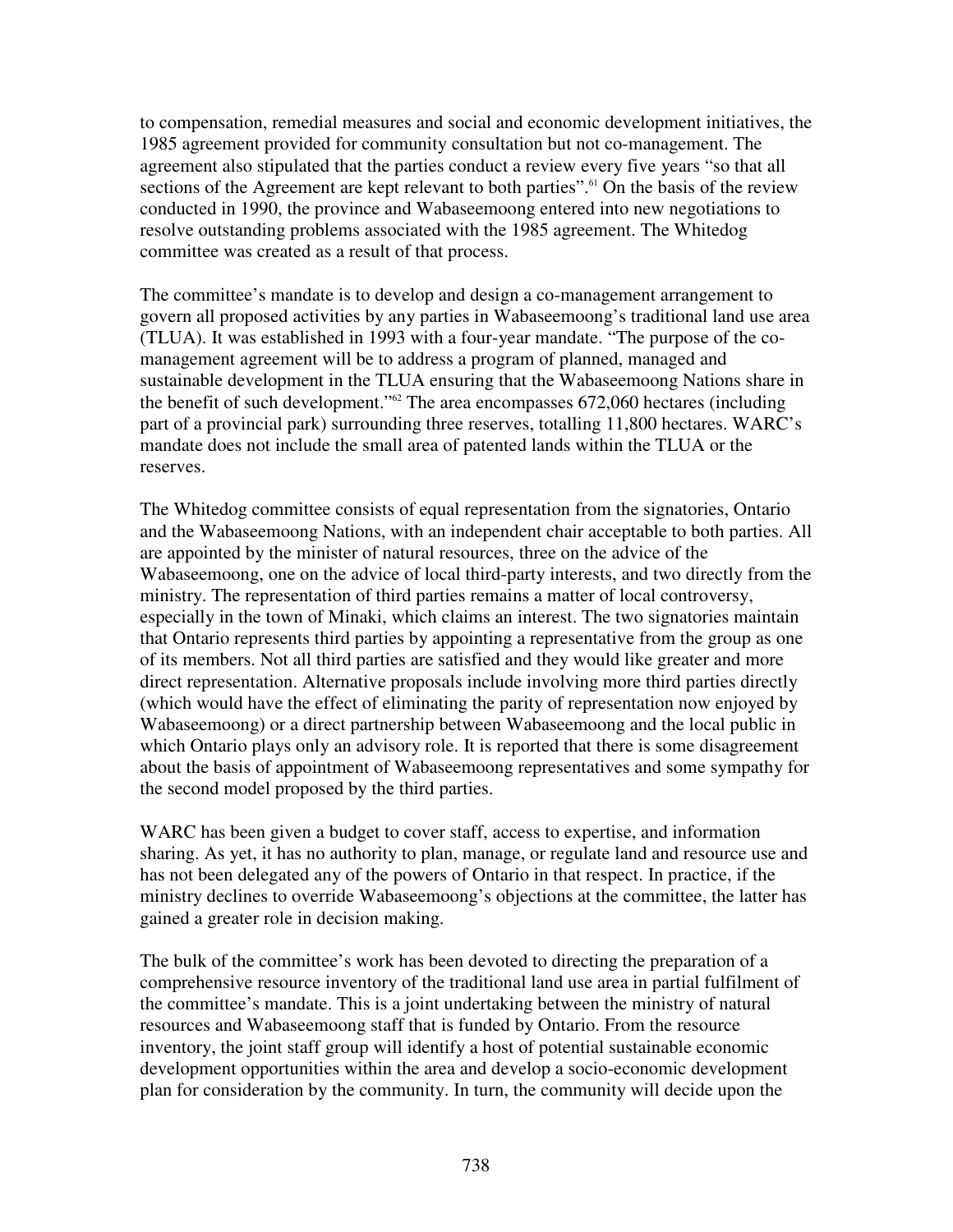adoption of the overall socio-economic development approach, including specific initiatives as laid out in the plan. The work of the Whitedog Area Resource Committee is not yet complete and only lays the groundwork for a co-management agreement.<sup>63</sup>

## 3. Community-Based Resource Management

## *Elk Lake Community Forest Project, Ontario* 64

In May 1991, the Ontario minister of natural resources announced that the province would select four community forest pilot projects to test options for increasing local involvement in forestry. This was one part of a five-point sustainable forest program that included changes to legislation, protection for old-growth forests, and improvements to silviculture and private woodland management. In 1992, out of 22 applicants, the province accepted proposals from the Wikwemikong First Nation on Manitoulin Island and the northern Ontario communities of Geraldton, Kapuskasing and Elk Lake.

The community of Elk Lake is part of the township of James, an organized municipality that acted as the project proponent. Located some 250 kilometres north and west of North Bay (100 kilometres from Temagami), the township has a population of approximately 570 people and, typical of most small northern Ontario communities, an economy based entirely on natural resources. Elk Lake has a sawmill with 100 employees, three major logging contractors and several commercial tourist outfitters. A forest access road leading south from the community serves as the major entry point to the nearby Lady Evelyn-Smoothwater Wilderness Park.

Like the Wendaban Stewardship Authority, the Elk Lake Community Forest Project can be considered a response to conflict over land claims, resource use and the building of forest access roads in the Temagami region. Along with other members of his community, the reeve of James Township participated in a counter-blockade to those being mounted by the Teme-Augama Anishinabai and environmental activists in the late 1980s. The pilot project covers an area of some 470,000 hectares, encompassing the existing Elk Lake Crown management unit of the ministry of natural resources. About three-quarters of this area is included in the land claim of the Teme-Augama Anishinabai.

The principal objectives of the project, as developed by the proponent, are as follows:

• Secure local administrative and decision-making authority. This would involve the devolution of authority from the ministry of natural resources, subject to the acquisition of competence in resource management.

• Accelerate the development of sustainable forestry. This includes strategies to promote effective resource-use conflict resolution, improve knowledge of the area through proper data collection, and increase public awareness, knowledge and participation.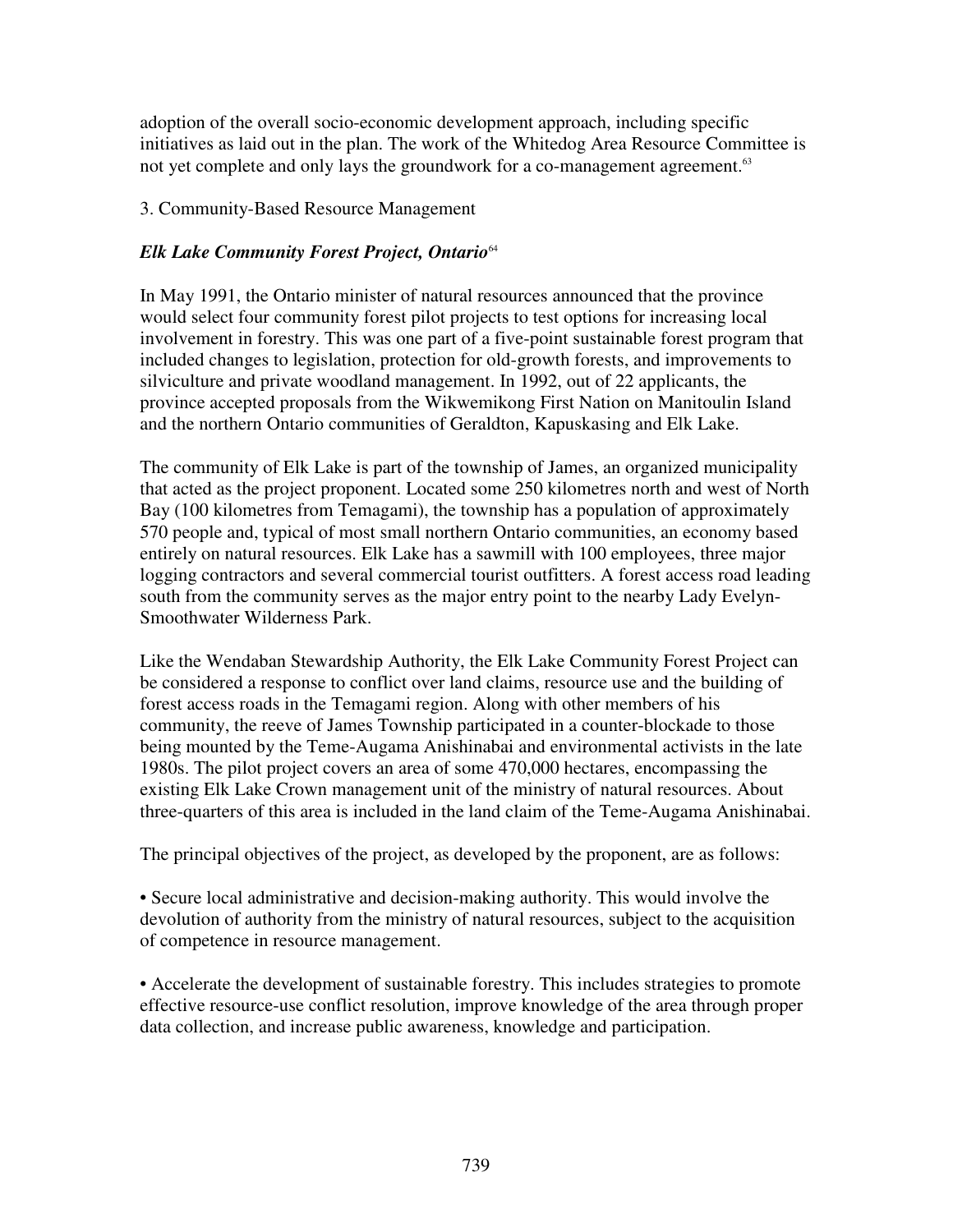• Ensure the economic viability of local communities. This includes strategies to retain existing industry, maintain or enhance recreational opportunities, and promote economic diversification.

• Secure the permanence of the community forest. In addition to delegated management authority, this would include partnerships with outside interest groups and organizations and attempts to become financially self-sustaining.

The Elk Lake project is governed by a partnership committee that represents a range of forest user interests. As first constituted, the nine voting members included First Nations (Teme-Augama Anishinabai), the local community (Township of James), business (Elk Lake Planing Mill), labour (Elk Lake Planing Mill Employees' Association), education (Timiskaming Board of Education), and representatives of the mining and forest industries, tourist outfitters, anglers and hunters, and local environmentalists. Representatives of the Ontario ministry of natural resources and the Central Timiskaming Economic Development Corporation sit on the committee as non-voting resource people.

In late 1992 the Teme-Augama Anishinabai withdrew from voting membership because of a potential conflict over treaty negotiations with the Ontario government. An Aboriginal representative remains on the committee in an advisory capacity. The committee make-up has been criticized by environmental activists for being overly weighted toward those with a stake in the forest industry. It is difficult to avoid such an imbalance in a lumbering community like Elk Lake. The project has tried to maintain a forum where the various interest groups can reach consensus on controversial land use issues.

The partnership committee is responsible for establishing the direction to take to meet the goals of the project. Decisions are based on the principle of majority rule. The chairperson, who is chosen by the committee from among its members, has a second vote for the purpose of tie-breaking.

During the first three years of operation, the Elk Lake project received the bulk of its financing from the ministry of natural resources (\$100,000 in the first year and \$475,000 in the next two years). The proponent has invested a total of \$110,000 to date. Provincial funding has been extended for an additional year (1995-96). The pilot project has been aggressive in seeking alternative sources of funding and in generating community development. Contract field work for the ministry of natural resources, as well as other public and private employers, provided 397 days of employment in 1994 and 1,806 days in 1995. Activities undertaken included highway right-of-way brushing, tree planting, line running and conducting worker safety training courses. The provision of contract services has been criticized by some local and regional contracting businesses as unfair competition.

During the first year of operation, the partnership committee hired a professional forestry consulting firm to assist in preparing a pilot project plan, to develop and supervise data collection projects, and to provide professional forestry support. At present, much of the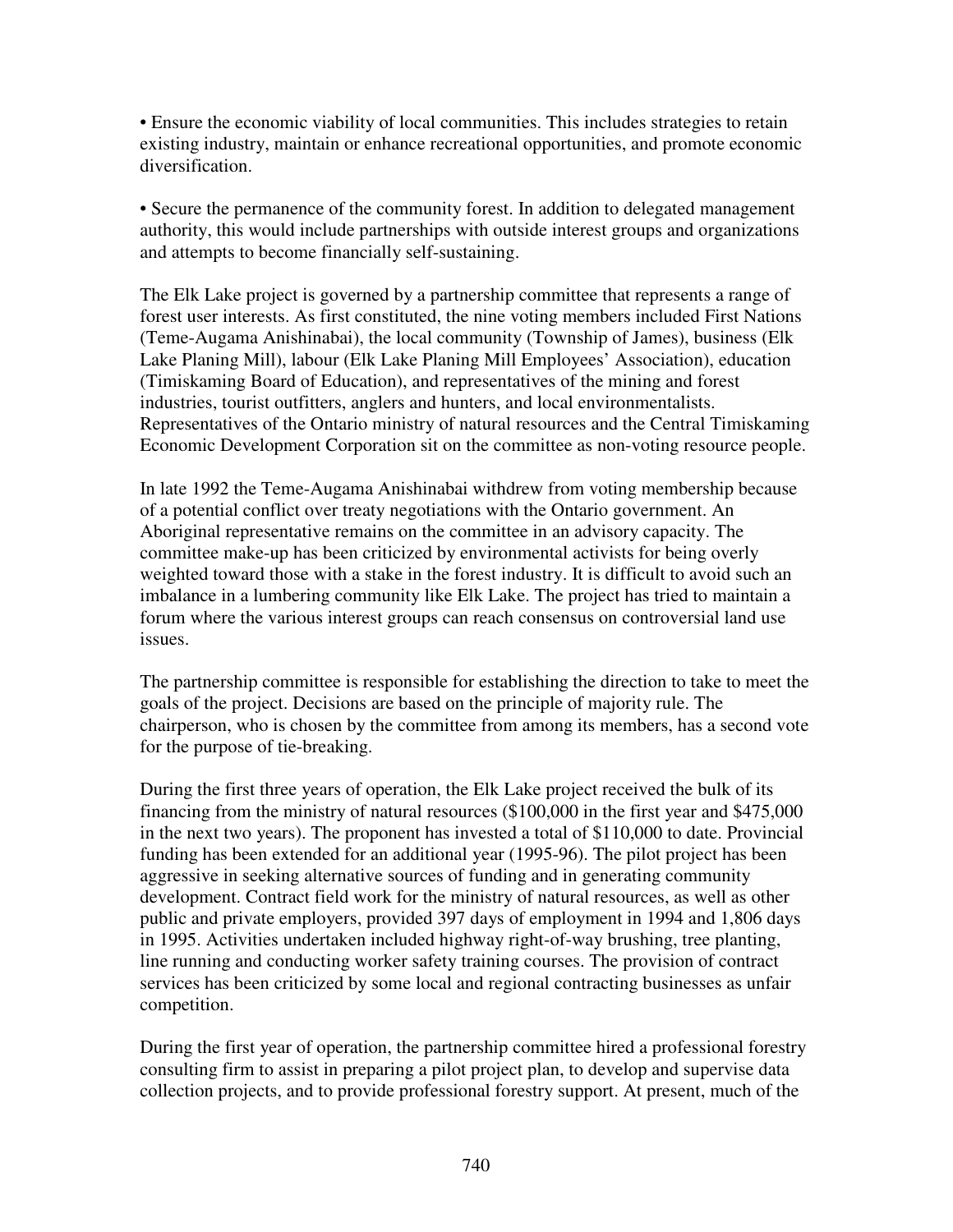professional and technical support for the project is provided by the ministry of natural resources, Kirkland Lake district.

The partnership is in the process of being revamped to become a non-profit corporation. This will assist in its organizational and financial goals. The long-term political goals are less certain. The pilot project remains an advisory body only; its basic planning ability is circumscribed by its obligation to abide by all provincial forest management legislation and policies. Thus far, the ministry of natural resources has not agreed to devolve management authority to the project.

Nevertheless, the Elk Lake community forest initiative has proven extremely popular with residents of James Township, who see it as a form of local empowerment. The project committee believes it can demonstrate that sustainable forestry is both possible and viable in a local and regional context. While environmentalists remain wary, constructive discussion has replaced confrontation.

## *Controlled Exploitation Zones, Quebec*

During the 1970s the government of Quebec established a number of territorial zones in which development, harvesting and conservation of wildlife and/or a species of wildlife are managed by local non-profit organizations. These controlled exploitation zones (ZECs) were created as a means of dismantling private hunting and fishing reserves on which the public and Aboriginal people were previously not permitted to hunt, fish or trap. Quebec has approximately 80 ZECs, which are divided into three major categories: wildlife, waterfowl, and salmon. The zones are located in the southern part of the province; the northern region is administered by the hunting and trapping co-ordinating committee established as part of the James Bay and Northern Quebec Agreement and by exclusive harvesting zones, such as beaver reserves, in which only Aboriginal people may harvest.

The establishment and management of ZECs are based on four main principles: conservation, resource accessibility, user participation and the self-financing of operations. <sup>65</sup> To implement these principles ZECs are managed by non-profit organizations made up of community volunteers and representatives of wildlife organizations. Once established, the organization enters into a memorandum of agreement with the government to administer resource management in the area on behalf of the Quebec department of recreation, fish and game. These management organizations are empowered to establish by-laws with respect to

- registration of persons;
- entry or activity fees; and

• types of vehicles, boats and engines, or aircrafts that may be used for recreational purposes. 66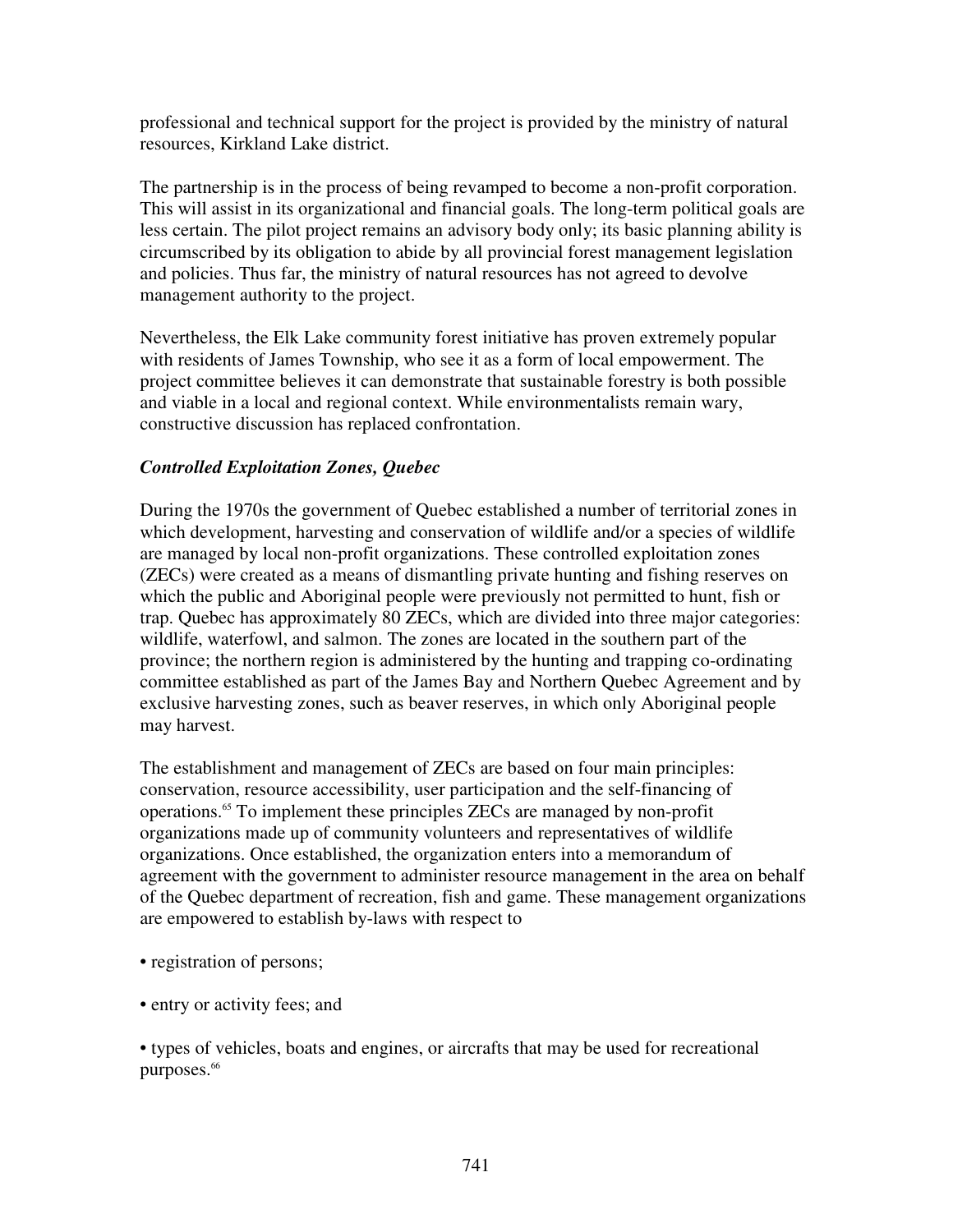The organization responsible for the management of an area exercises its authority within the context of provincially defined regulations and procedures concerning hunting, fishing and trapping activities in the zones. Any by-law passed by the organization must be approved by the minister, who may "amend or replace the by-law if it does not comply with the conditions prescribed by regulation of the Government or if the rules provided for its adoption have not been complied with."<sup>67</sup> The minister, therefore, retains ultimate authority for overall resource management and decision making.

Resources required for ZEC operations are provided in part by funding agreements and by moneys collected from the permits and licences issued by the ZEC agencies for hunting, fishing and other activities within the zone. The management agencies are also supported by the activities of a broader organization — the Quebec federation of ZEC managers. Founded in 1983, the federation represents the ZEC administrators in dealings with government and other agencies, promotes management adapted to the geographical and demographic characteristics of the territory, promotes access to wildlife resources, promotes wildlife development and rational harvesting policies, and defends the interests of its members. 68

Aboriginal people may participate as individuals in the local association responsible for managing the zone. However, the ZEC enabling legislation does not provide for guaranteed Aboriginal involvement in zone management, nor does the act recognize Aboriginal rights to resource use within the zones. <sup>69</sup> Aboriginal representation on a local ZEC board therefore may range from a minority to a majority position, depending on how the board is set up. Experience varies with the state of relations between the local Aboriginal and non-Aboriginal communities.

In some zones, community members have structured representation to ensure equal Aboriginal and non-Aboriginal representation. For example, the Atlantic salmon agency is involved in a number of co-operative management schemes with several First Nations. They pointed out a number of positive examples in their presentation to the Commission.

[T]here is a river in Quebec which is co-managed, because there is a sizeable non-Aboriginal population on the Escoumins and there is a ZEC which is under delegated management, and which is managed by a bipartite committee made up of equal numbers of Aboriginal and non-Aboriginal people in a management structure that provides access for everyone, but the two communities both derive equal benefits from this management.

... I believe that we have to count on everyone's mutual goodwill to establish a genuine dialogue and recognize, I would say, everyone's efforts. [translation]<sup>70</sup>

The ZEC management agencies are not co-management bodies in the sense that the government and a community undertake to jointly manage an area or species, but rather are a form of delegated community-based resource management. In a few cases, the agencies have been relatively successful in building bridges between local Aboriginal and non-Aboriginal residents who share a mutual interest in the resource and in ensuring that resource management is oriented to the needs of the broader community. Some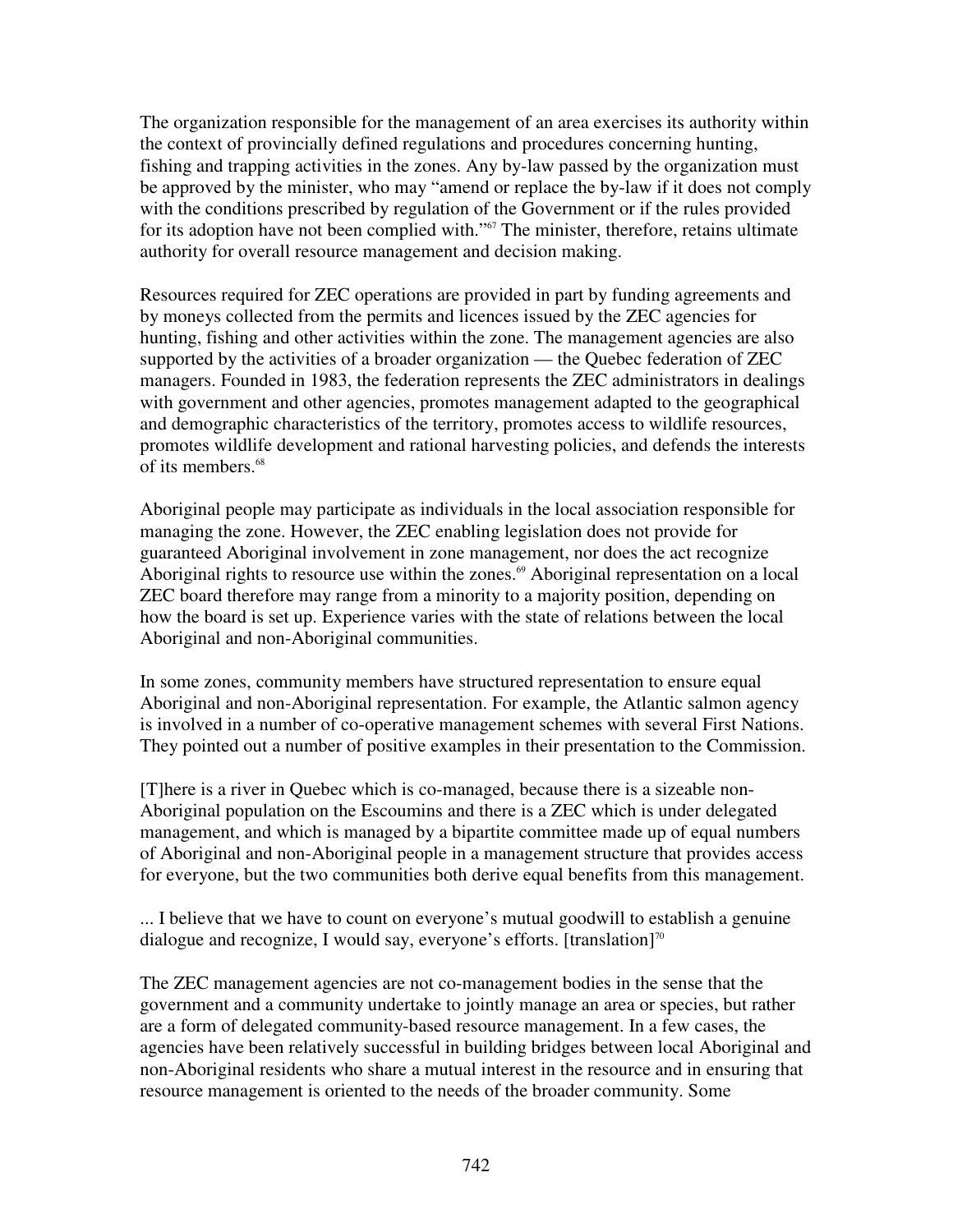Aboriginal groups, notably the Quebec wing of the Assembly of First Nations, are not supportive of ZECs since the management operations are not based on the recognition of Aboriginal rights in their traditional territories.

## *Bras d'Or Watershed Stewardship Proposal, Nova Scotia* 71

The Bras d'Or Lake watershed covers 3,600 square kilometres of Cape Breton Island (2,500 square kilometres of land and 1,100 square kilometres of fresh and salt water) and is home to about 18,000 people, including members of the Cape Breton Mi'kmaq First Nations. Although the watershed is an area of considerable development potential, there are unique environmental and cultural features that require protection. The region has consistently suffered from a lack of co-ordinated planning: there are 22 separate government agencies at the federal, provincial and municipal level that currently share responsibility for activities in the watershed.

In 1975 the Bras d'Or Institute at the University College of Cape Breton (UCCB) submitted a proposal to the Nova Scotia government to undertake development of a management plan for the Bras d'Or Lake coastal zone. Although this proposal was rejected, it marked the beginning of two decades of effort to protect and guide development in the watershed.

In February 1994 the federal government provided funding to UCCB to design a new watershed management system. The college in turn spearheaded the creation of the Bras d'Or Lake working group, representing various communities and interest groups in the watershed. With the assistance of a professional forester, the group co-ordinated public consultation and preparation of the final report to government. It also examined other models of co-management and community-based resource development in various regions of Canada (including the Wendaban Stewardship Authority and the Elk Lake Community Forest Project).

In April 1995 the working group submitted a report to the federal and provincial governments, recommending the creation of a Bras d'Or stewardship commission, whose primary mandate would be planning and management of land and water resources in the entire watershed area. To avoid duplication, the proposed commission would operate as a streamlined, single-window agency that would expedite intergovernmental activities and provide an accessible, efficient and responsive public system. Responsibilities of the commission would consist of

• drawing up action plans for high priority issues (such as contamination of the lakes);

• drafting a charter to serve as the basis for policy making and planning, development and protection decisions;

• planning the development and use of land and water resources in the context of ecological, cultural and heritage values;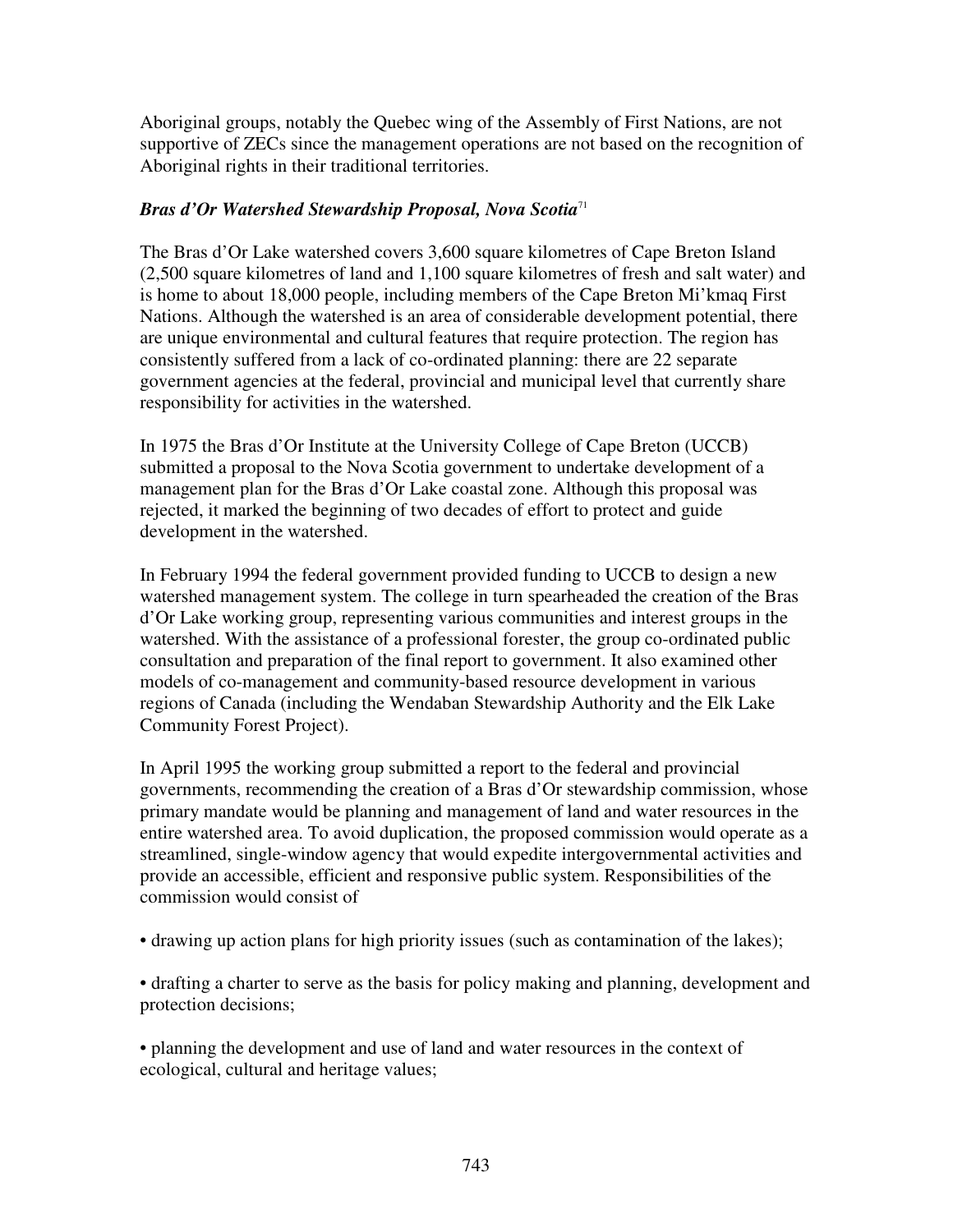• promoting the area and educating the public;

• managing the sustainable development of the watershed, including sewage systems, docks, logging, recreational boating, fisheries and aquaculture;

- ensuring enforcement, including compliance monitoring, reporting and laying charges;
- reporting to the public through the provincial legislature; and
- conducting periodic reviews and making adjustments to the watershed plan.

The report recommends that the central principle guiding the proposed commission should be co-management, in which the responsibility for stewardship of the watershed is shared between the Mi'kmaq First Nations and the non-Aboriginal community. The 18 voting and non-voting members would represent the following areas:

• Geographical: seven voting members, one member for each of the seven geographical areas within the watershed; these representatives would be locally elected.

• First Nations: five voting members, one from each of the five Mi'kmaq First Nations. The report recognizes that resolution of Mi'kmaq land claims on Cape Breton may require changes in future representation.

• Government: six non-voting members, one from each of the four municipalities in the watershed, one from the province and one from the federal government, all to be appointed by their respective governments.

The report recommends that the commission use consensus-building as the primary means of reaching decisions: only in cases where consensus has not been possible should voting be used.

The working group's report also recommends that the commission be supported by an advisory panel of experts representing natural resource and cultural interests in the watershed. To develop new skills among Aboriginal and non-Aboriginal residents, it is proposed that UCCB and the five Mi'kmaq First Nation communities enter into an agreement to develop appropriate technical education programs.

The report recommends that the government of Nova Scotia take the necessary legislative steps to establish the Bras d'Or stewardship commission under the terms of the new *Nova Scotia Environment Act* and that the government of Canada co-ordinate discussions between the Mi'kmaq and federal, provincial and municipal governments to transfer the required authority and responsibility for planning, management and enforcement to the commission.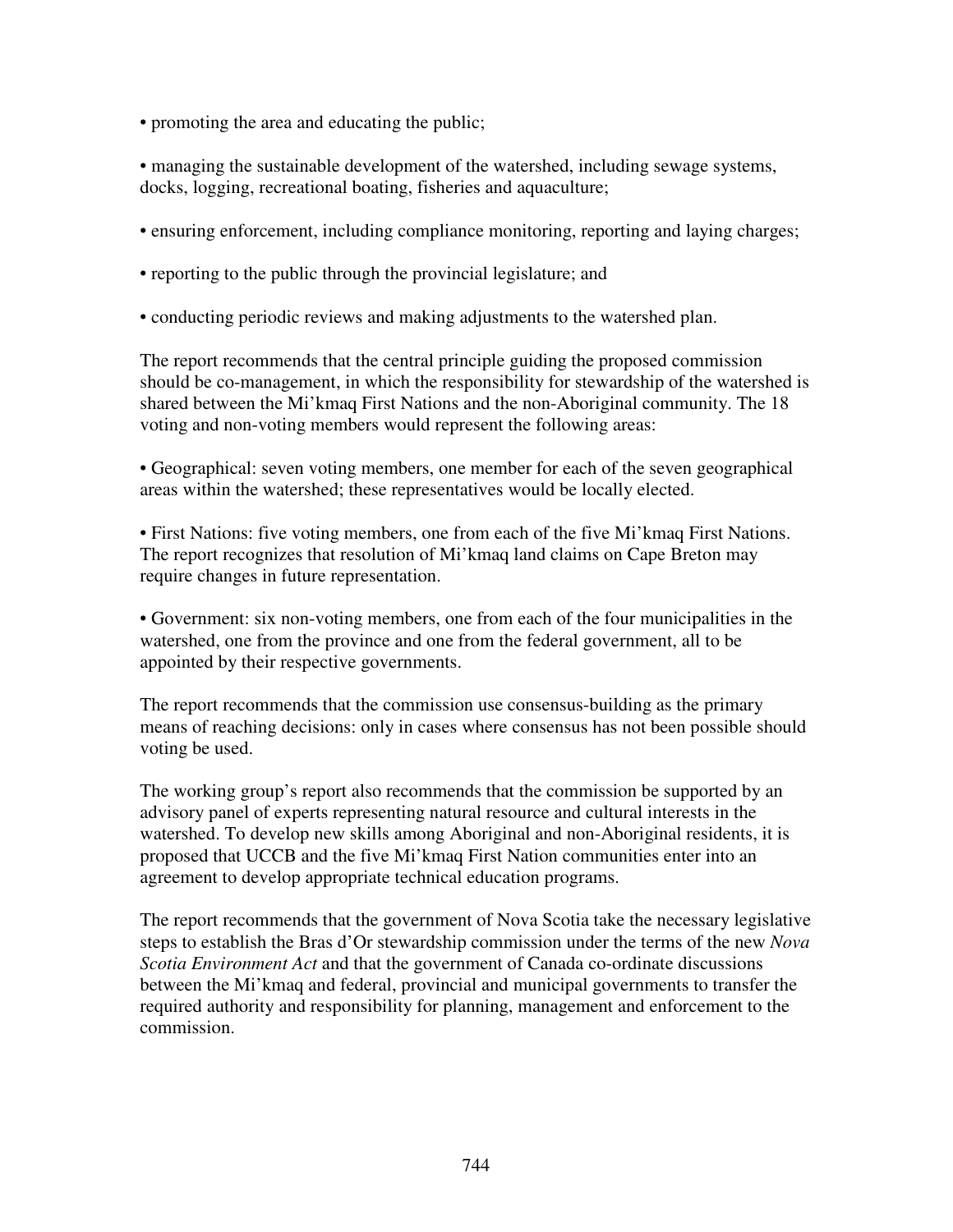## **Notes:**

**1** Lorraine F. Brooke, "Experiences of the Inuit of Nunavik (Northern Québec) with Wildlife Management and the James Bay and Northern Québec Agreement (1975- 1993)", research study prepared for RCAP (1994).

**2** Lindsay Staples, "The Inuvialuit Final Agreement: Implementing its Land, Resource and Environmental Regimes", research study prepared for RCAP (1995).

**3** The summary is excerpted from Staples, "The Inuvialuit Final Agreement".

**4** Community conservation plans have been prepared by Inuvialuit communities in association with the Wildlife Management Advisory Council of the Northwest Territories and the Fisheries Joint Management Committee to supplement a regional wildlife conservation and management plan for the Inuvialuit settlement region required under the Inuvialuit Final Agreement. See Community of Paulatuk 1990, Community of Sachs Harbour 1992, Community of Tuktoyaktuk 1993, Community of Aklavik 1993, Community of Inuvik 1993.

**5** For the initial ten-year period identified to implement IFA, Treasury Board allocated approximately \$18.25 million or 28 per cent of the total funds for wildlife management research. Staples, "The Inuvialuit Final Agreement" (cited in note 2).

**6** Staples, "The Inuvialuit Final Agreement".

**7** Staples, "The Inuvialuit Final Agreement".

**8** Denendeh Conservation Board Authority and Procedures Manual, June 1988, Appendix III, p. 1.

**9** Authority and Procedures Manual, Appendix III.

**10** Authority and Procedures Manual, section 1.5, p. 2.

**11** Authority and Procedures Manual, section 1.3, p. 1.

**12** Authority and Procedures Manual, Appendix III.

**13** Laurie Montour, "Natural Resource Management Agreements in First Nations' Territories", research study prepared for RCAP (1994).

**14** Montour, "Natural Resource Management".

**15** Warren St. Germaine, 1991, quoted in Montour, "Natural Resource Management".

**16** Montour, "Natural Resource Management".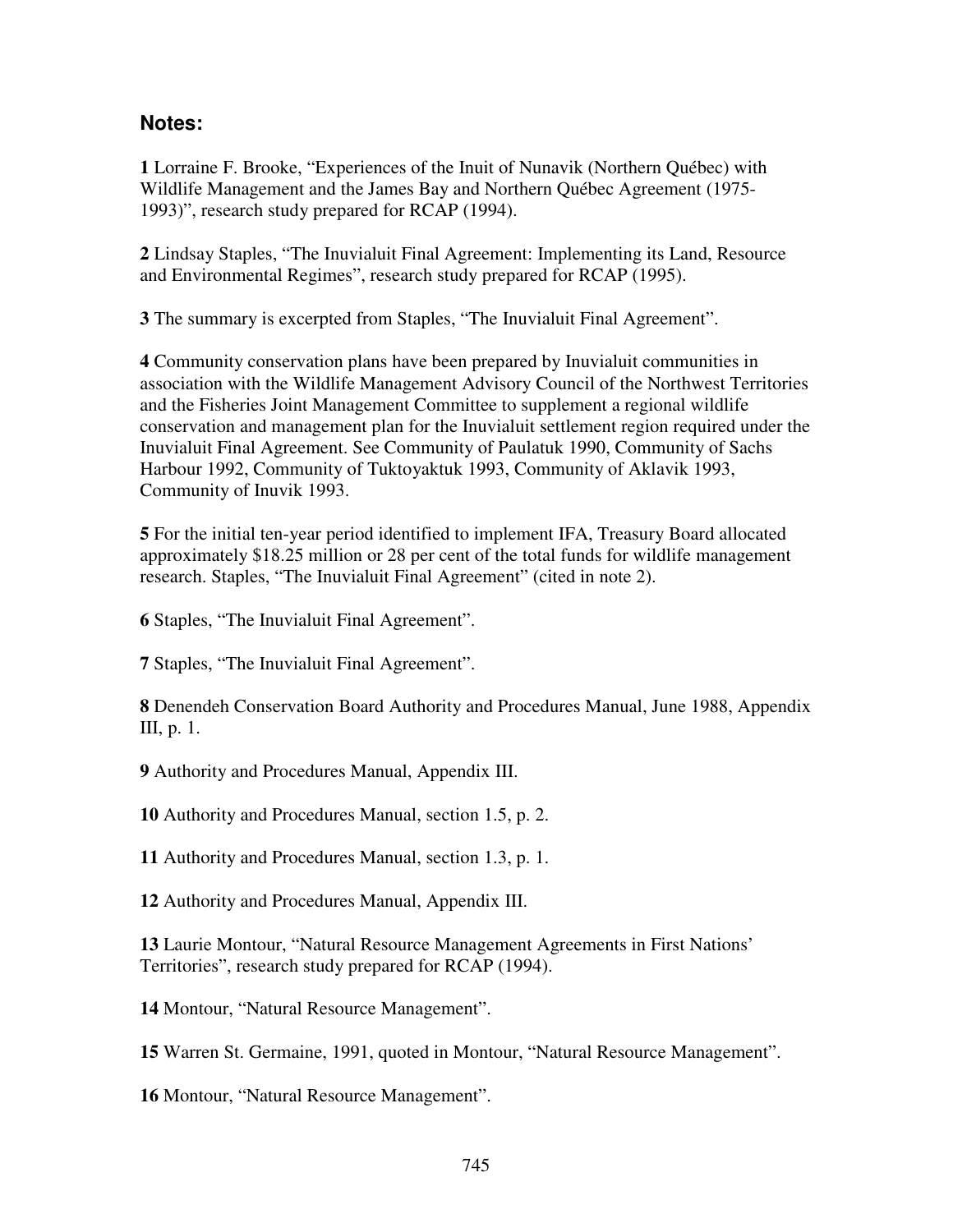**17** *Umbrella Final Agreement between the Government of Canada, the Council for Yukon Indians and the Government of the Yukon* (Ottawa: Supply and Services, 1993), p. 153.

**18** *Umbrella Final Agreement*, section 16.1.0, p. 153.

**19** *Umbrella Final Agreement*, sections 16.6.1, 16.6.6, and 16.6.9, pp. 163-164.

**20** *Umbrella Final Agreement*, section 16.6.9, p. 164.

**21** *Umbrella Final Agreement*, section 16.8.0, pp. 173-174.

**22** *Umbrella Final Agreement*, section 16.6.7, p. 166.

**23** *Umbrella Final Agreement*, section 16.7.11, p. 168.

**24** This is the preferred Inuktitut spelling of the herd name. The old spelling, Kaminuriak, survived in the original name of the board which was changed to the new spelling when the agreement was renewed in 1992.

**25** Peter J. Usher, "The Beverly-Kaminuriak Caribou Management Board: An Experience in Co-Management", in Julian T. Inglis, ed., *Traditional Ecological Knowledge: Concepts and Cases* (Ottawa: International Development Research Centre, 1993), p. 113.

**26** *Beverly Qamanirjuaq Barren Ground Caribou Management Agreement* (Caribou Management Agreement), 4 June 1992, p. 1.

**27** For a more detailed evaluation, see Usher, "Beverly-Kaminuriak" (cited in note 25).

**28** Bruce Rigby and Alex Zellermeyer, "Auyuittuq National Park Reserve", unpublished paper presented at a conference entitled The Benefits of National Parks and Protected Areas in the North, 19 April 1994, p. 4.

**29** Rigby and Zellermeyer, "Auyuittuq National Park Reserve".

**30** *Agreement between the Inuit of the Nunavut Settlement Area and Her Majesty the Queen in Right of Canada* (Ottawa: Minister of Indian Affairs and Northern Development and the Tungavik, 1993). See the agreement for a complete listing of matters that may be addressed in the development of Inuit impact and benefits agreements in relation to parks.

**31** Claudia Notzke, *Aboriginal Peoples and Natural Resources in Canada* (North York: Captus Press Inc., 1994).

**32** Although Parks Canada, through the *National Parks Act*, is willing to enter into comanagement arrangements with Aboriginal communities, its regulations and policies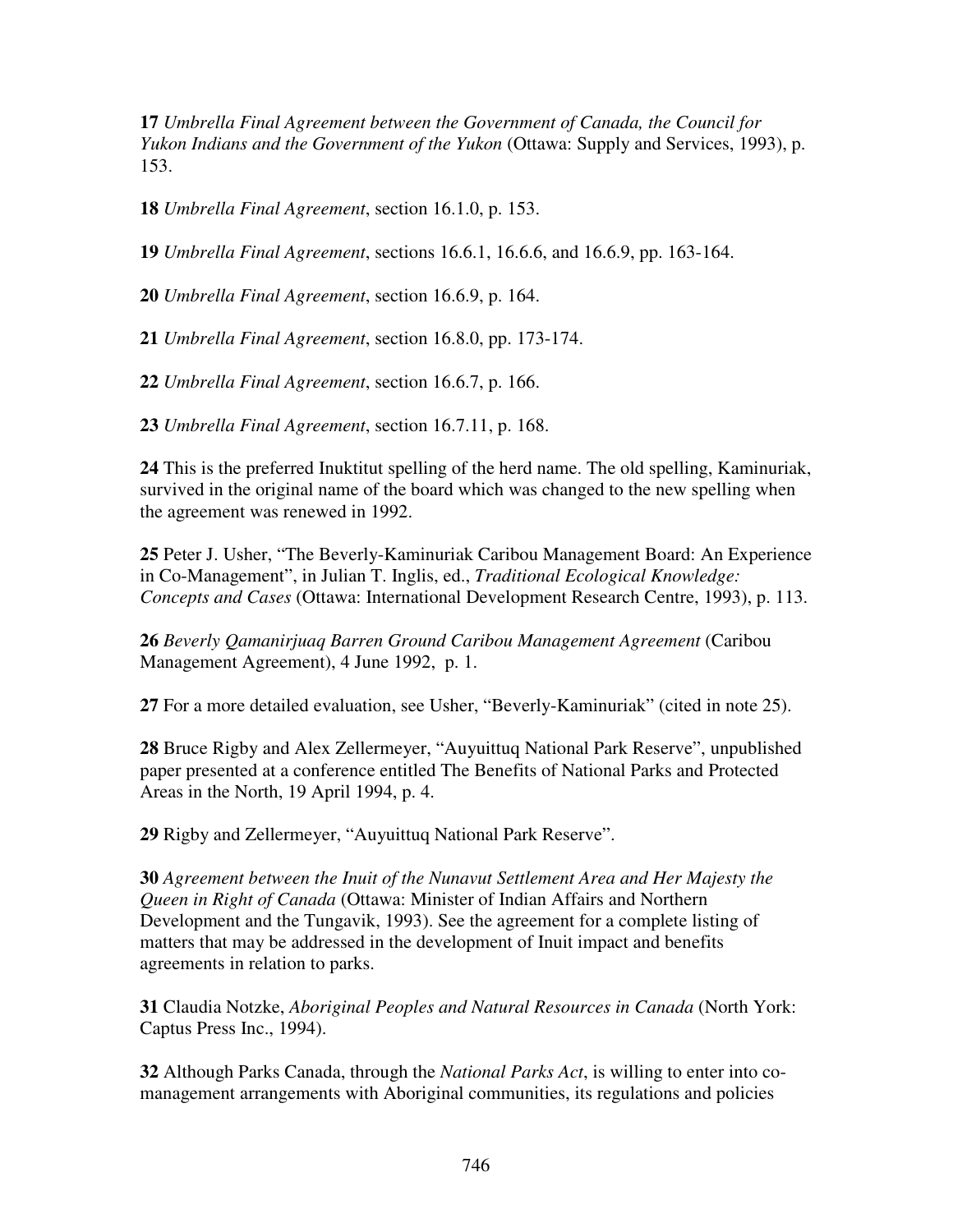assume that the federal government retains ultimate authority for the management of lands and resources within parks.

**33** *Gwaii Haanas Agreement between the Government of Canada and the Council of the Haida Nation*, 30 January 1993, p. 4.

**34** Notzke, *Aboriginal Peoples and Natural Resources in Canada* (cited in note 31).

**35** *Gwaii Haanas Agreement* (cited in note 33), p. 6.

**36**Wendaban Stewardship Authority, presentation to the Standing Committee on Aboriginal Affairs and Northern Development, 6 December 1994.

**37** Claudia Notzke, "The Barriere Lake Trilateral Agreement", research study prepared for RCAP (1993).

**38** Notzke, "The Barriere Lake Trilateral Agreement".

**39** M. Clifford Lincoln, Algonquins of Barriere Lake, RCAP transcripts, Maniwaki, Quebec, 2 December 1992.

**40** *Trilateral Agreement between the Algonquins of Barriere Lake, the Gouvernement du Québec and the Government of Canada*, 22 August 1991, p. 2.

**41** *Trilateral Agreement*, p. 3.

**42** Notzke, "The Barriere Lake Trilateral Agreement" (cited in note 37).

**43** Lincoln, RCAP transcripts (cited in note 39).

**44** Notzke, "The Barriere Lake Trilateral Agreement" (cited in note 37).

**45** Notzke, "The Barriere Lake Trilateral Agreement".

**46** Montour, "Natural Resource Management" (cited in note 13).

**47** British Columbia, *The Report of the British Columbia Claims Task Force* (Vancouver: Ministry of Aboriginal Affairs, 1991). The report recommended that interim measures be negotiated with First Nations as a means of protecting Aboriginal interests in lands and resources pending completion of the B.C. treaty process.

**48** *Interim Measures Agreement between Her Majesty the Queen in Right of the Province of British Columbia and the Hawiih of the Tla-o-qui-aht First Nations, the Ahousaht First Nation, the Hesquiaht First Nation, the Toquaht First Nation and the Ucluelet First Nation*, 19 March 1994.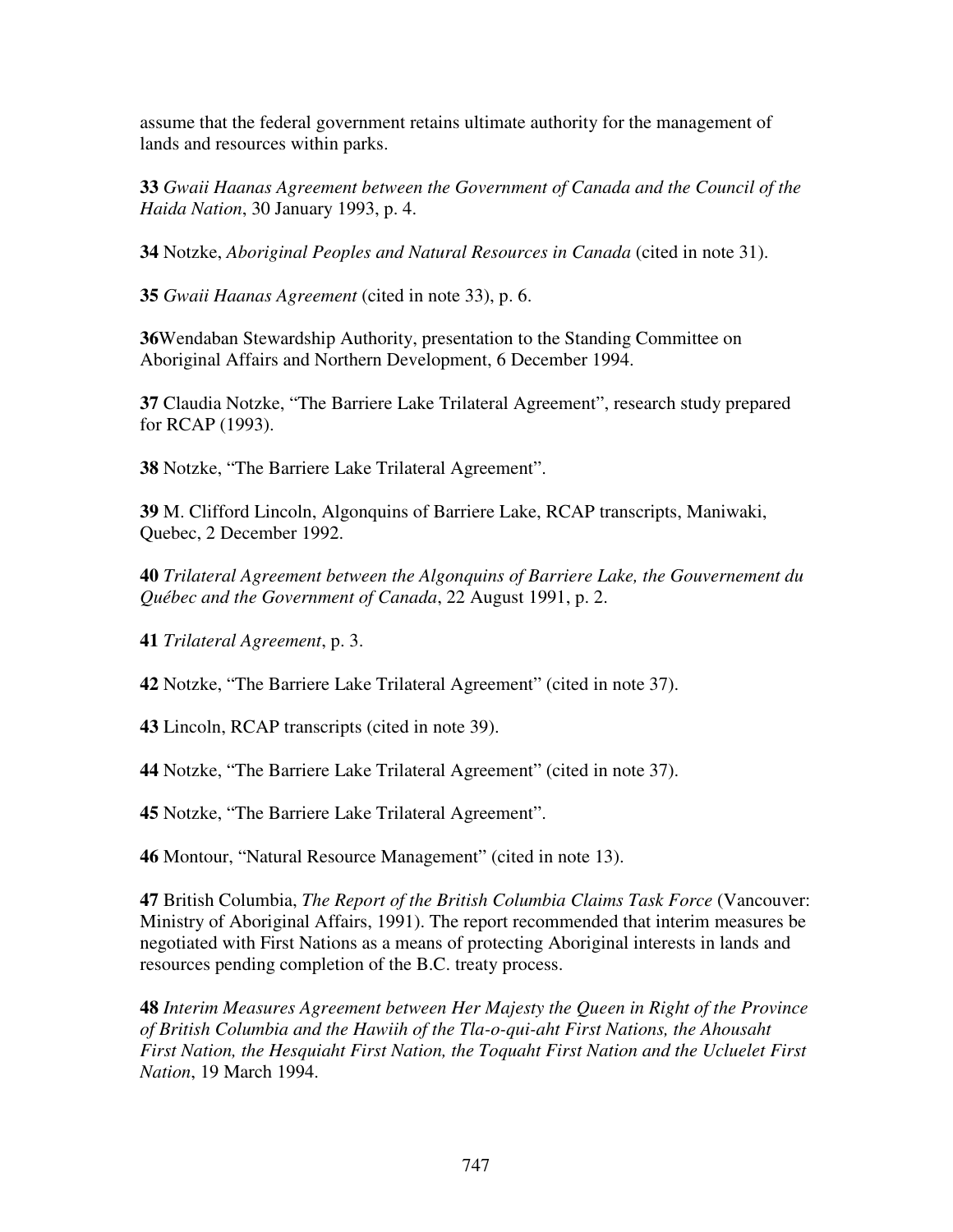**49** Christine Lattey, Director, Special Projects, B.C. Ministry of Aboriginal Affairs, personal communication, 17 May 1994.

**50** The concept of a 'tribal park' has been developed and used primarily by First Nations in B.C. as a means of protecting their traditional territory from resource extraction. In declaring Meares Island a tribal park in 1984, the Nuu-chah-nulth Tribal Council stated that they intended to protect and preserve the area as a park in which management and operations are based on their Aboriginal title and jurisdiction to the land. Park management would centre on Aboriginal cultural survival (for example, Aboriginal harvesting and the protection of sacred sites in the park). The province has not developed a working definition of the concept; Parks Canada is beginning to explore the notion.

**51** Montour, "Natural Resource Management" (cited in note 13).

**52** *Interim Agreement on Hunting between Algonquins of Golden Lake and Government of Ontario* (September 1993).

**53** Montour, "Natural Resource Management" (cited in note 13).

**54** *Interim Hunting Agreement* (cited in note 52), p. 4.

**55** Montour, "Natural Resource Management" (cited in note 13).

**56** *Interim Hunting Agreement* (cited in note 52), paragraph 5(d), p. 4.

**57** *Interim Hunting Agreement*, p. 2. In 1995, the United Chiefs and Councils of Manitoulin Island reached a similar agreement with Ontario providing for a crossdeputized conservation officer.

**58** Montour, "Natural Resource Management" (cited in note 13).

**59** Montour, "Natural Resource Management".

**60** Montour, "Natural Resource Management".

**61** *Mercury Mediation Agreement Between the Province of Ontario and Islington Band No. 29*, as quoted in Wabaseemoong Independent Nations, "Review of Mercury Mediation Agreement" (unpublished, January 1991), clause 10.3.

**62** O.I.C. 1673/93, O. Gaz 1993.

**63** Anthony Usher Planning Consultant et al., *Partnerships for Community Involvement: A Comparative Analysis of Community Involvement in Natural Resource Management* (Toronto: Ontario Ministry of Natural Resources, 1994).